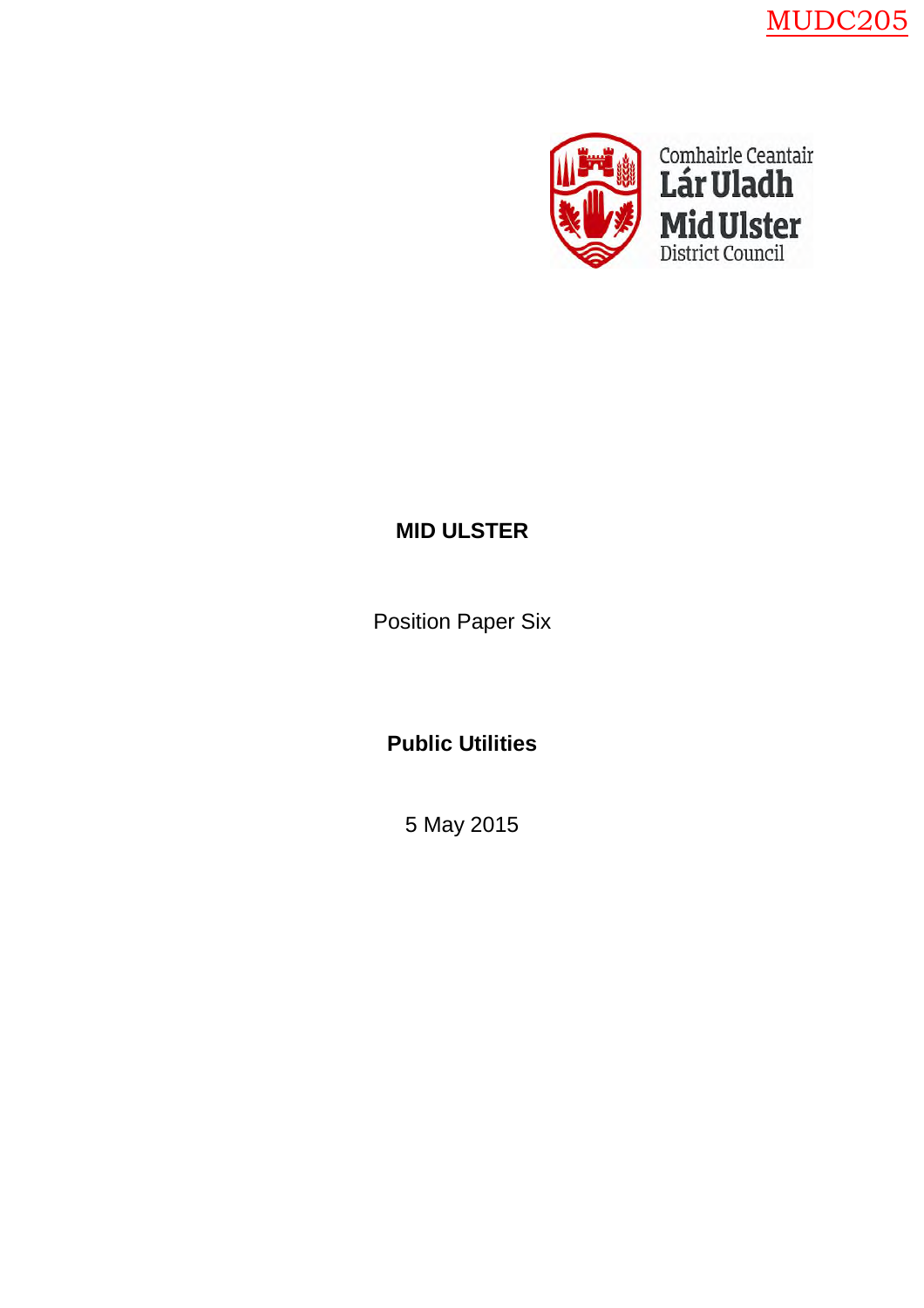**Utilities**

- **Purpose: To provide the Council with an overview of matters relating to public utilities and implications for land use in the Mid Ulster District.**
- **Content: The paper provides:**
	- **(i) The regional policy context for public utilities in the Mid Ulster Area**
	- **(ii) An overview of public utilities in the Mid Ulster Area and their provision in the existing Cookstown, Dungannon and South Tyrone and Magherafelt Area Plans**
	- **(iii) An outline of the main proposals for public utilities over the plan period**
	- **(iv) The main implications of the level of provision of public utilities for the amount and location of development in the Mid Ulster Area.**

**Recommendation: That the Council notes the findings and considers how this preparatory study shall be used to inform subsequent policies and proposals in the Local Development Plan.**

# **1.0 Introduction**

- **1.1** This preparatory paper is aimed at:
	- building the capacity of members to make informed planning decisions, particularly within the plan making context;
	- providing baseline information which will inform planning policy making at local level; and
	- linking with important ongoing work in relation to the development of a Community Plan and other strategic work being undertaken by the Council.
- **1.2** The purpose of this paper is to inform the newly formed Council for Mid Ulster on the provision and spare capacity of public utilities up to 2030 in order to assist judgements on the allocation of housing growth and other development in the new Local Development Plan. It sets out the regional policy context for public utilities and includes an examination of existing physical infrastructure of the new Council area. It examines initial responses from a number of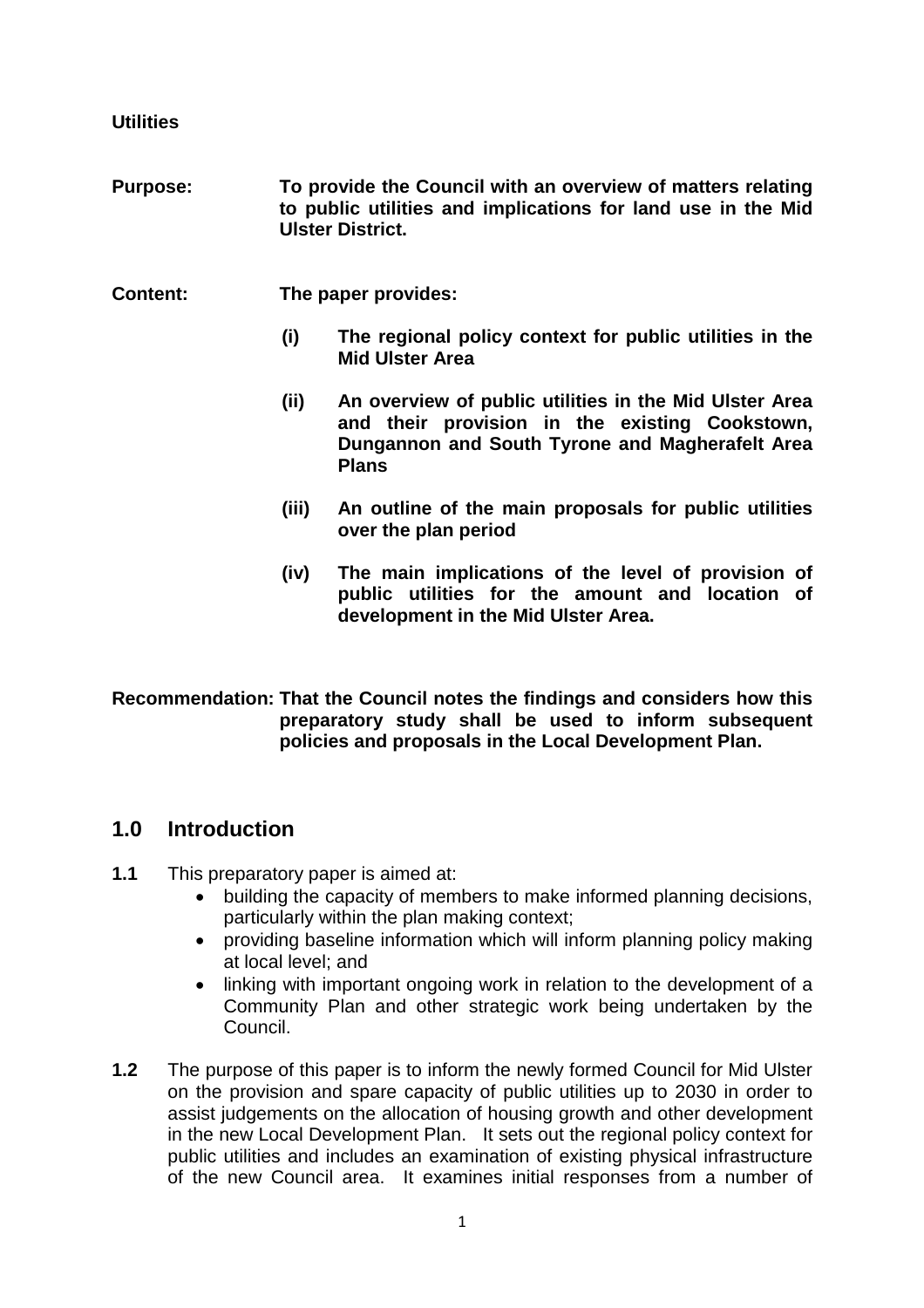government bodies and statutory bodies, including the council, whom have a responsibility for the various public utilities in relation to future supply. This paper contains an evaluation of how public utilities can be addressed in the Plan within the context of the RDS, the Strategic Planning Policy Statement and in accordance with the Departments' (DOE) Development Plan Practice Note 5- Preferred Options Paper. It is incumbent upon the Council to consider the availability of infrastructure when accommodating growth and that this can act as a constraint on development or a requirement for new development.

# **2.0 Public Utilities**

- **2.1** The provision of public utilities within the plan area is primarily the responsibility of a number of government Departments and statutory bodies as well as the District Councils. The private sector, is however, playing an increasingly important role. In accordance with the Department's Development Plan Practice Note, this paper provides an evaluation of the following utilities:
	- Telecommunications
	- Recycling and Waste Management
	- Flood Risk, Drainage and Water Supply
	- **Energy Supply and Renewables**
	- Cemetery provision
- **2.2** It is important to note that no information has been received from NI WATER in relation to the capacity of existing Waste Water Treatment Works (WWTW's) in the various settlements across the district. The information has been requested and will be used to update this paper once provided.

# **3.0 Regional Policy Context**

**3.1** The Regional Policy Context is provided by the Regional Development Strategy (RDS) 2035 and regional planning policy statements. A summary of these documents as they pertain to plan making and utilities policy is provided in the following sections.

# **(a) Regional Development Strategy (RDS) 2035**

- **3.2** Infrastructure is a key consideration when allocating housing growth. Strategic planning places emphasis on the importance of the relationship between location of housing, jobs, facilities, and services and infrastructure. The RDS sets out clear policy aims and objectives regarding public utilities including:
- **3.3 Telecommunications –** Policy RG3 of the RDS 2035 acknowledges that Northern Ireland currently enjoys a first class telecommunications network but that in such a fast moving market, competitive advantage can soon be lost if continued development is not facilitated. Therefore it is important to continually improve international and internal connectivity.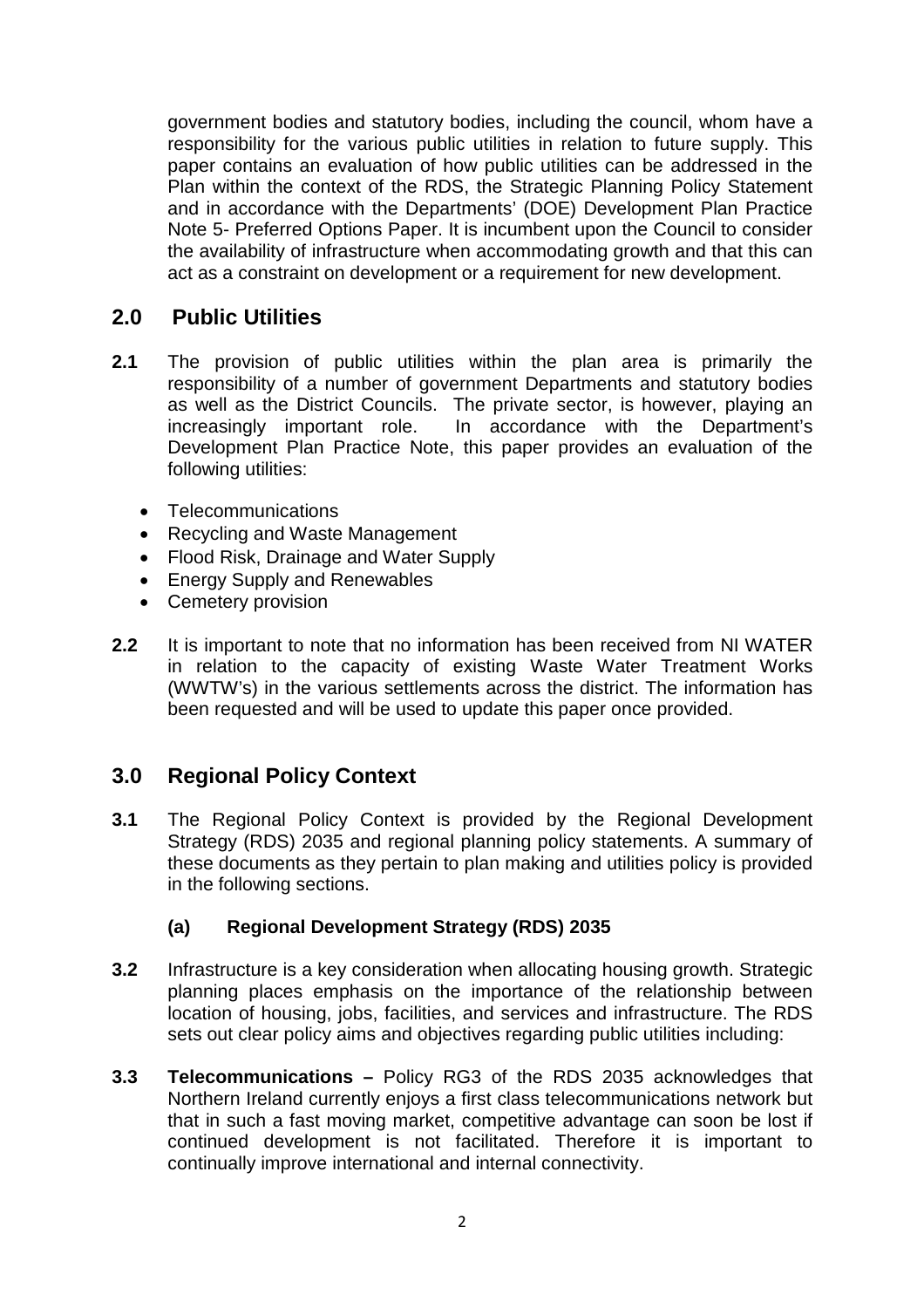- **3.4** The RDS 2035 envisages that next generation broadband services will be available to provide support for 85% of businesses.
- **3.5** Policy SFG14 of the RDS 2035 also recognises that rural areas can be disadvantaged by their remote location in terms of access to essential services and important information technologies. In this regard, it is important to ensure that telecommunication services in rural areas are not neglected.
- **3.6** Therefore, the key policy aims of the RDS 2035 regarding telecommunications are:
	- Invest in infrastructure to facilitate higher broadband speeds, whilst also considering the impact such infrastructure may have on the environment.
	- Increase the use of broadband.
	- Improve telecommunications services in rural areas to reduce rural / urban imbalance.
	- Utilise exiting connectivity with North America and mainland Europe in order to further aid foreign and direct investment.
- **3.7 Energy Supply –** Policy RG5 of the RDS 2035 recognises that there is a need to promote a range of renewable energy sources in order to ensure a more diverse and secure supply of energy for the future. Development consisting of infrastructure to provide renewable energy will be the subject of a Strategic Environmental Assessment or an Environmental Impact Assessment and decision makers will have to balance the impact on the environment against the benefits of a secure, renewable energy source.
- **3.8** Therefore, the key policy aims of the RDS 2035 regarding renewable energy are:
	- Increase the contribution of renewable energy sources to the overall energy mix. This will require an increase in the amount of renewable energy and renewable heat installations, both onshore and off shore.
	- Encourage new gas infrastructure including provision of natural gas to further enhance the provision of energy supply
	- Strengthen the grid to in order to support the increasing number of renewable electricity installations.
	- Develop smart grid initiatives to improve the responsiveness of the electricity grid. Smart grids are modernized electricity grids which use information and communication technology to monitor data relating to customer behavioural trends and therefore improve the efficiency and sustainability of production.
- **3.9 Waste Management –** Policy RG10 of the RDS 2035 promotes the implementation of the European Union's revised Waste Framework Directive<sup>1</sup>. Article 4 of this Directive promotes a 5 step approach to dealing with waste, with each step being ranked according to its environmental impact - the "waste hierarchy."

<sup>1</sup> Revised EU Waste Framework Directive (WFD) – Directive 2008/98/EC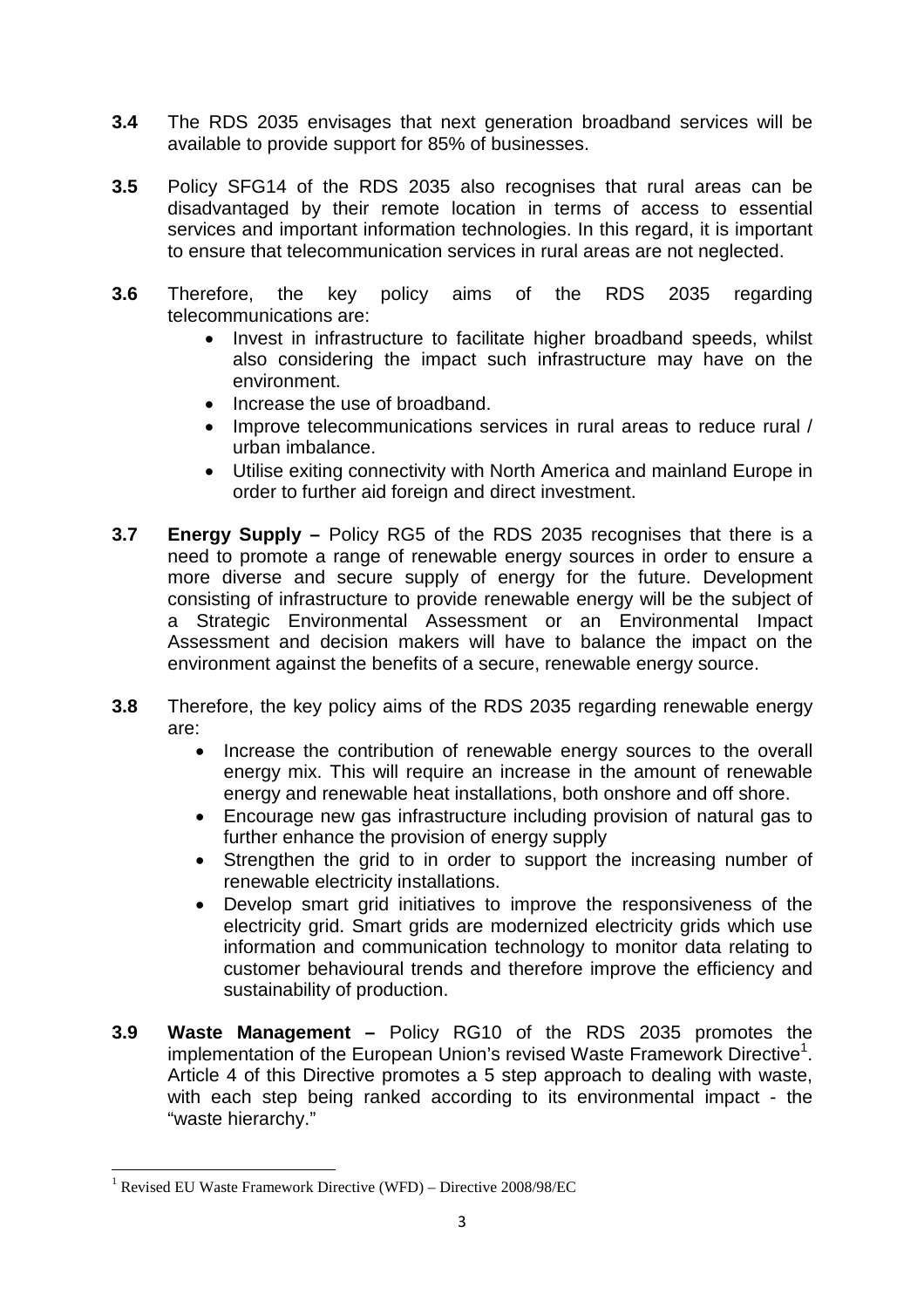**3.10** The "waste hierarchy" promotes waste minimisation as the first four options and states that waste disposal should only happen as a fifth and final option. The "waste hierarchy" is laid out in Figure 1 below.

# TABLE 1. WASTE HIERARCHY

|                     | <b>STAGES</b>                                                     | <b>DETAIL</b>                                                                                                                                                                                |
|---------------------|-------------------------------------------------------------------|----------------------------------------------------------------------------------------------------------------------------------------------------------------------------------------------|
|                     | STAGE 1 -<br><b>PREVENTION</b>                                    | using less material in design and manufacture,<br>keeping products for longer, re-use, using less<br>hazardous materials                                                                     |
| <b>WASTE</b>        | STAGE 2 -<br><b>PREPARING</b><br><b>FOR REUSE</b>                 | checking, cleaning, repairing,<br>refurbishing,<br>whole items or spare parts                                                                                                                |
| <b>MINIMISATION</b> | STAGE 3 -<br><b>RECYCLING</b>                                     | turning waste into a new substance or product,<br>includes composting if it meets<br>quality<br>protocols                                                                                    |
|                     | STAGE 4<br><b>RECOVERY</b>                                        | includes anaerobic digestion, incineration with<br>energy recovery, gasification and pyrolysis<br>which produce energy (fuels, heat and power)<br>and materials from waste, some backfilling |
|                     | <b>STAGE</b><br>-5<br>$\overline{\phantom{a}}$<br><b>DISPOSAL</b> | and incineration<br>landfill<br>without<br>energy<br>recovery                                                                                                                                |

- **3.11** As well as promoting the "waste hierarchy," the RDS 2035 also promotes the "proximity principle" which states that waste should be dealt with as close as possible to the point of generation in an effort to minimise the negative effects of waste transportation**.**
- **3.12 Water, sewerage and flood risk –** Policy RG12 of the RDS 2035 advises that increased population, changes in household formation and climate change are putting pressure on our water resources and drainage systems. Therefore, the planning for the provision of water and sewage infrastructure and treatment facilities is both a practical and environmental necessity for regional development.
- **3.13** As part of the housing evaluation framework, the "resource test" states that when assessing land to be potentially zoned for housing, consideration must be paid to the water, sewerage and waste infrastructure of an area to ensure that it is adequate to support the provision of future housing.
- **3.14** Therefore, the key policy aims of the RDS 2035 regarding water and sewerage are:
	- The integration of water and land use planning. Land use planning should be informed by current water and sewerage infrastructure and the capacity of that infrastructure to absorb future development. This will involve the planning authority working in conjunction with NI Water.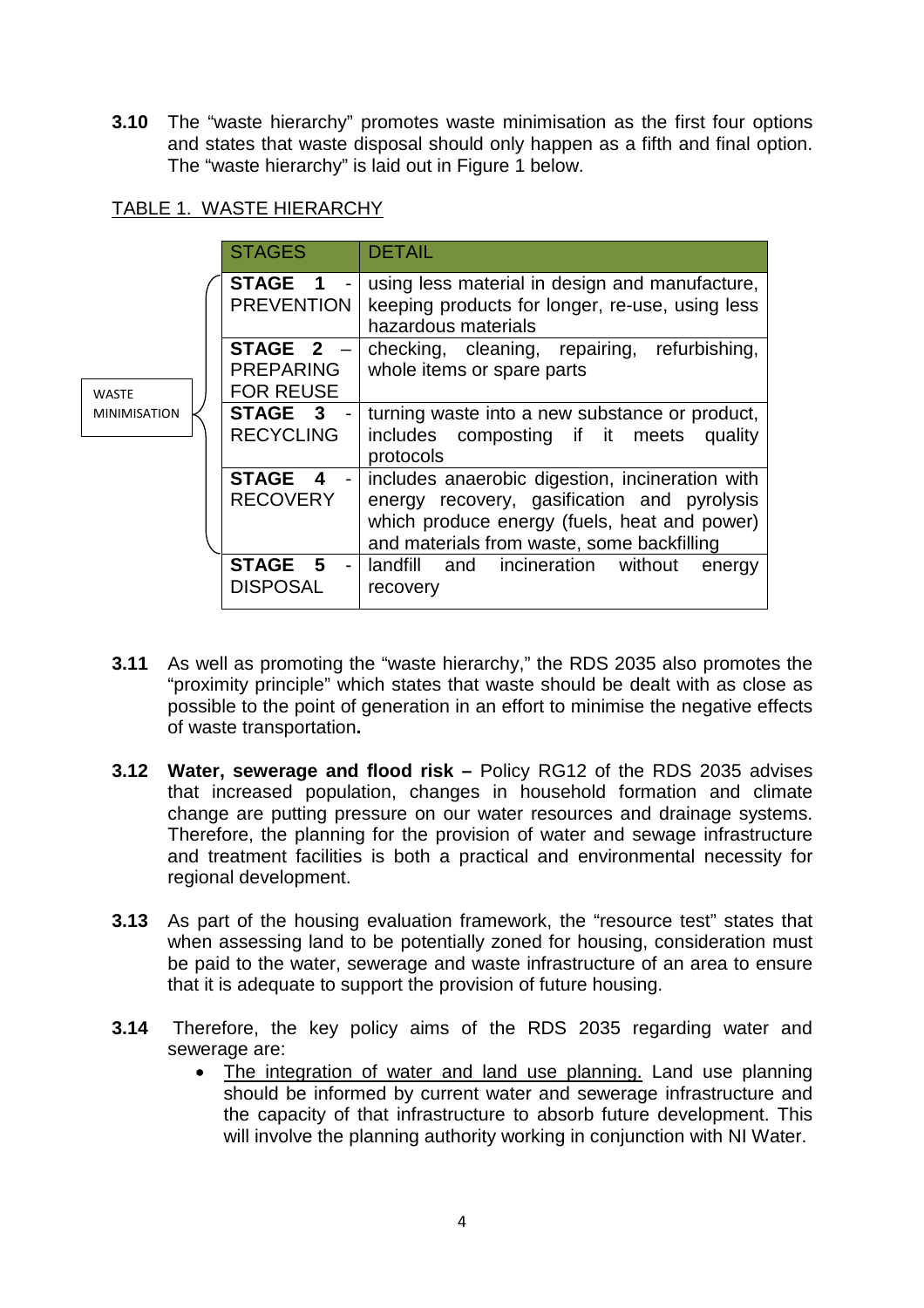- Manage future water demand by reducing waste. To help manage future water demand in new developments, initiatives such as grey water recycling and rainwater harvesting should be promoted.
- Encourage sustainable surface water management. This will involve the encouragement of initiatives such as Sustainable Development Systems (SuDS) in significant development proposals. SuDS endeavour to use natural systems with low environmental impact (such as trans- evaporation) to dispose of dirty water and surface water in order to reduce the amount of water being released back into water courses.
- **3.15** In relation to development and flood risk, Policy RG8 of the RDS 2035 states that residential development should not take place in areas which are known to be at risk of flooding. This policy also states that as part of the Housing Evaluation Framework, an assessment of flood risk should be considered when allocating land for housing growth.
- **3.16** Similarly, Policy RG1 of the RDS 2035 states that when allocating land for economic growth and employment, areas which are at risk of flooding should be avoided, where possible.

# **(b) Draft Strategic Planning Policy Statement (SPPS)**

**3.17** A draft SPPS was launched for consultation in February 2014 and is intended to combine 20 different planning policy statements into one policy. Therefore the council needs to be mindful of the key objectives in the SPPS when preparing the local development plan. The draft SPPS contains objectives in respect of a range of the utilities included in this paper and sets out considerations that councils may wish to pursue in the preparation of LDP's:

**Telecommunications –** the development of high quality telecommunications infrastructure is essential for continued economic growth. Growth of new telecommunications infrastructure should be promoted whilst keeping the impact on the environment to a minimum. The policy states that where new infrastructure is required then it should be sited in a location which minimises the impact in terms of visual, environmental and amenity issues.

LDP preparation: the council may discuss with telecommunications operators the anticipated extent of the network coverage required over the plan period. LDPs may in certain circumstances and, subject to technical limitations on location and siting, allocate specific sites for major new telecommunications development. LDPs should bring forward policies which set out the detailed criteria for consideration of new telecommunications development in its area including siting, design and impact upon visual amenity.

Policy Objectives :

- ensure that where appropriate new telecommunications development is accommodated by mast and site sharing;
- ensure that the visual and environmental impact of telecommunications development is kept to a minimum;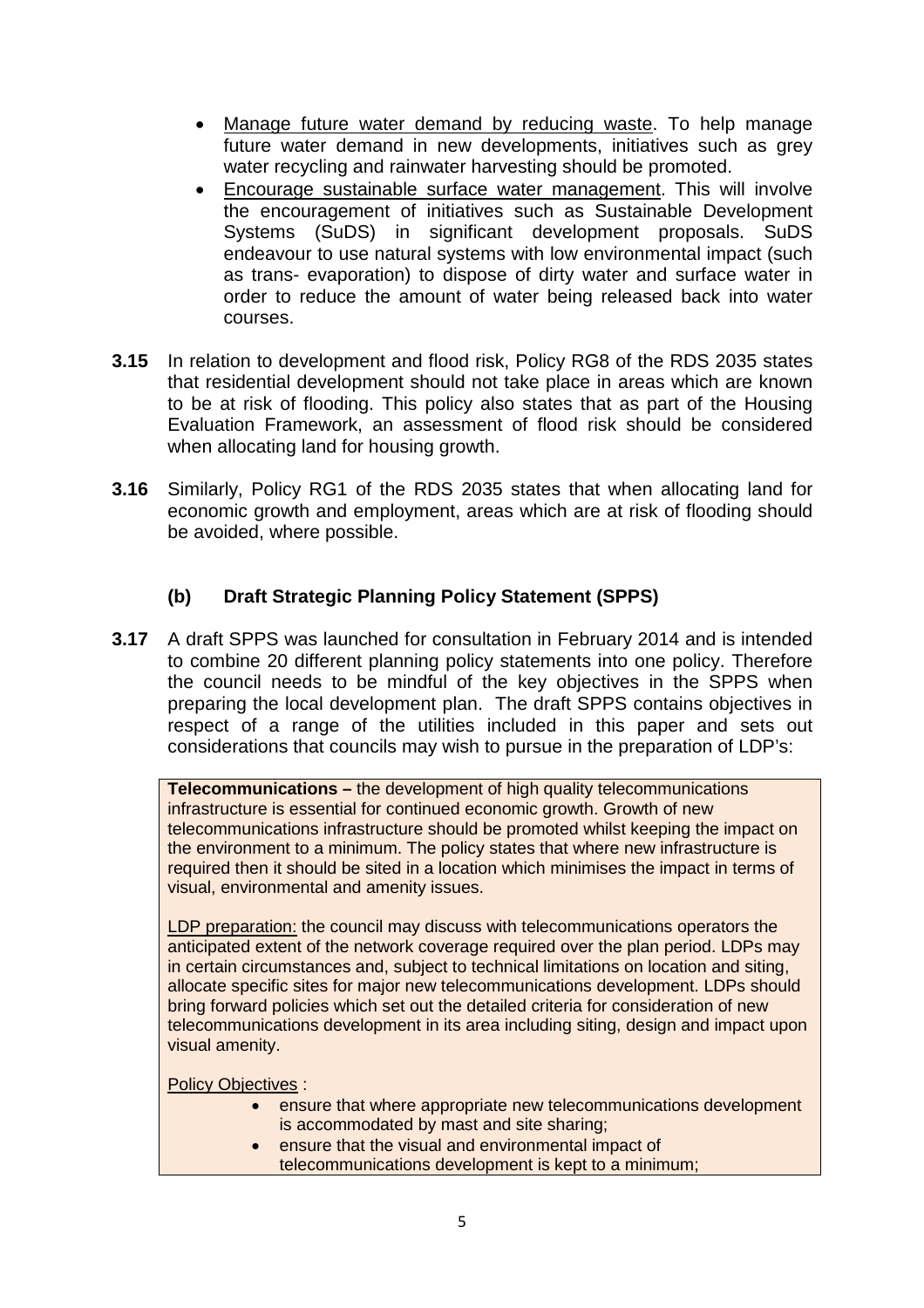- minimise, as far as practicable, undue interference that may be caused to terrestrial television broadcasting services by new development; and
- encourage appropriate provision for telecommunications systems in the design of other forms of development.

**Energy Supply & Production-** Promote increased contribution of renewable energy to overall energy supply whilst addressing environmental, visual and amenity issues and protecting the natural and built heritage. The SPPS seeks to facilitate the siting of renewable energy generating facilities in appropriate locations within our built and natural environment in order to achieve Northern Ireland's renewable targets. Overhead power lines should avoid areas of landscape sensitivity including areas of Outstanding Natural Beauty (AONB's).

LDP preparation: councils should set out policies and proposals that support a diverse range of renewable energy development taking into account the abovementioned policy objectives. Plans should clearly set out the factors that will be taken into account for decision-making. These factors will depend on the scale of the development and its local context, but are likely to include matters such as: public safety, human health, residential amenity; visual amenity and landscape character; biodiversity, nature conservation, built heritage interests; local natural resources, such as air quality or water quality; public access to the countryside; cumulative impact; communications interference; and wider environmental, economic and social **benefits** 

Policy Objectives :

- ensure that the environmental, landscape, visual and amenity impacts associated with or arising from renewable energy development are adequately addressed;
- ensure adequate protection of the region's built, natural, and cultural heritage features;
- facilitate the integration of renewable energy technology into the design, siting and layout of new development and promote greater application of the principles of Passive Solar Design

**Flood Risk & Drainage-** Prevent future development that may be at risk from flooding or that may increase risk of flooding. Promote sustainable development through the retention and restoration of natural flood plains and natural watercourses as a form of flood alleviation and an important environmental and social resource. Promote sustainable development through encouraging the use of sustainable storm water management for the drainage of new development.

LDP preparation: LDPs should also promote sustainable drainage within the plan area, for example by requiring such solutions, where appropriate to individual zonings, as a key site requirement.

**Policy Objectives:** 

- prevent inappropriate new development in areas known to be at risk of flooding, or that may increase the flood risk elsewhere;
- ensure that the most up to date information on flood risk is taken into account when determining planning applications and zoning / designating land for development in LDPs;
- adopt a precautionary approach to the identification of land for development through the LDP process and the determination of development proposals, in those areas susceptible to flooding where there is a lack of precise information on present day flood risk or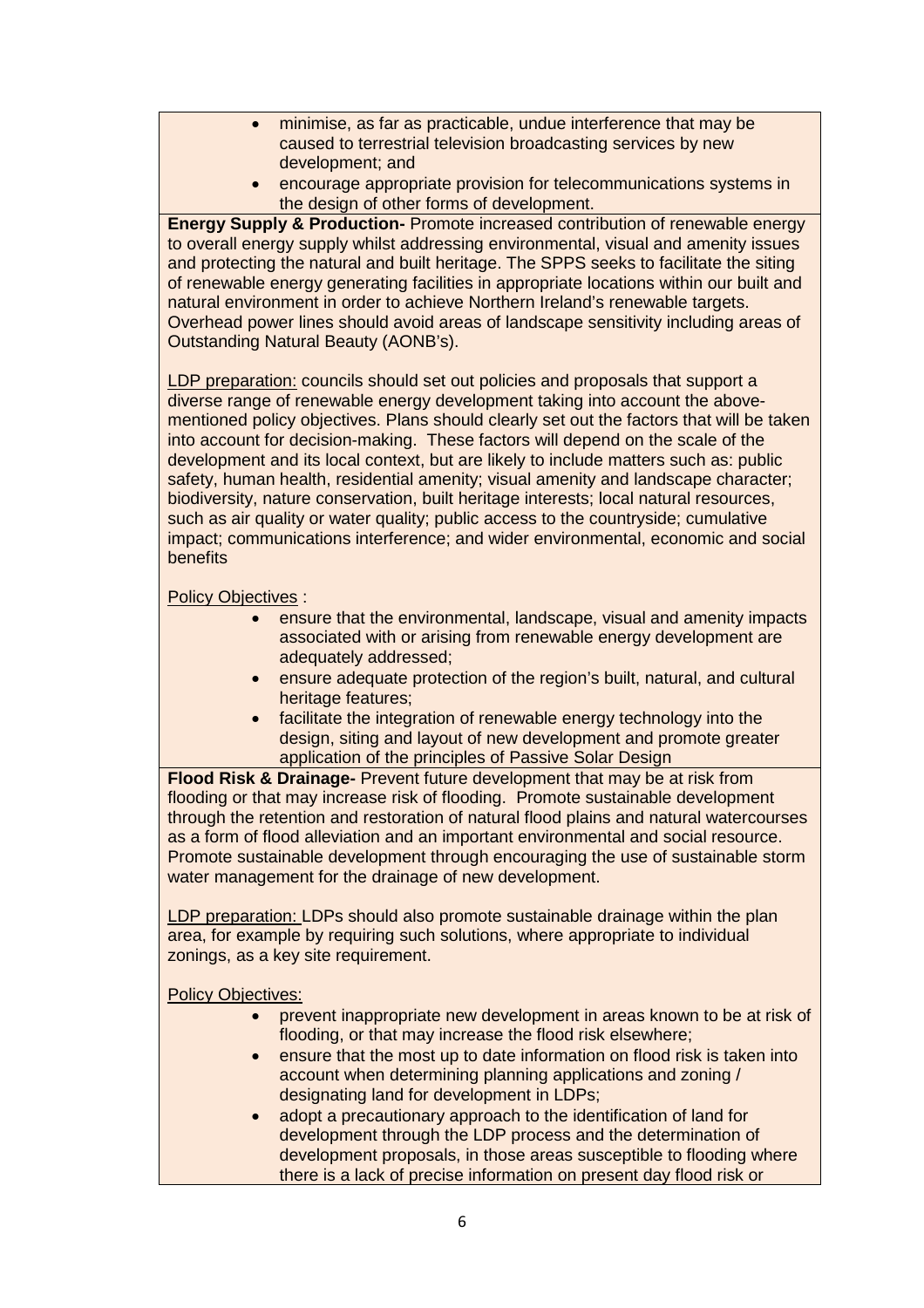climate change flood risk

- seek to protect development that is permitted within flood risk areas by ensuring that adequate and appropriate measures are employed to mitigate and manage the flood risks;
- promote sustainable development through the retention and restoration of natural flood plains and natural watercourses as a form of flood alleviation and an important environmental and social resource;
- **•** promote sustainable development through encouraging the use of sustainable storm water management for the drainage of new development;
- promote public awareness of flood risk and the flood risk information that is available and of relevance to undertaking development;

**Waste Management –** The SPPS promotes adherence to the Northern Ireland draft Waste Management Strategy published in 2013. In line with the RDS, this promotes the 5 step Waste Hierarchy

LDP preparation: In preparing LDP's, councils should assess capacity of the existing waste management facilities and should identify specific sites for the development of future facilities. The impact of existing or proposed waste management facilities on neighbouring areas should be considered. LDP's should also take into account the 5 step Waste Hierarchy and should bring forward policies for determining all proposals for waste management facilities.

Policy Objectives:

- promote development of waste management and recycling facilities in appropriate locations;
- ensure that detrimental effects on people, the environment, and local amenity associated with waste management facilities (e.g. pollution) are avoided or minimised; and
- secure appropriate restoration of proposed waste management sites for agreed after-uses.

# **(c) Existing Planning Policy Statements**

- **3.18** The following Planning Policy Statements currently provide the planning policy context for the assessment and determination of utility developments and include:
	- PPS 10- Telecommunications
	- PPS 11- Planning and Waste Management
	- PPS 15-Planning and Flood Risk
	- PPS 18-Renewable Energy
	- PPS 21- Sustainable Development in the countryside
	- A Planning Strategy for Rural NI
	- Supplementary Planning Guidance- Wind Energy in Northern Ireland's **Landscapes**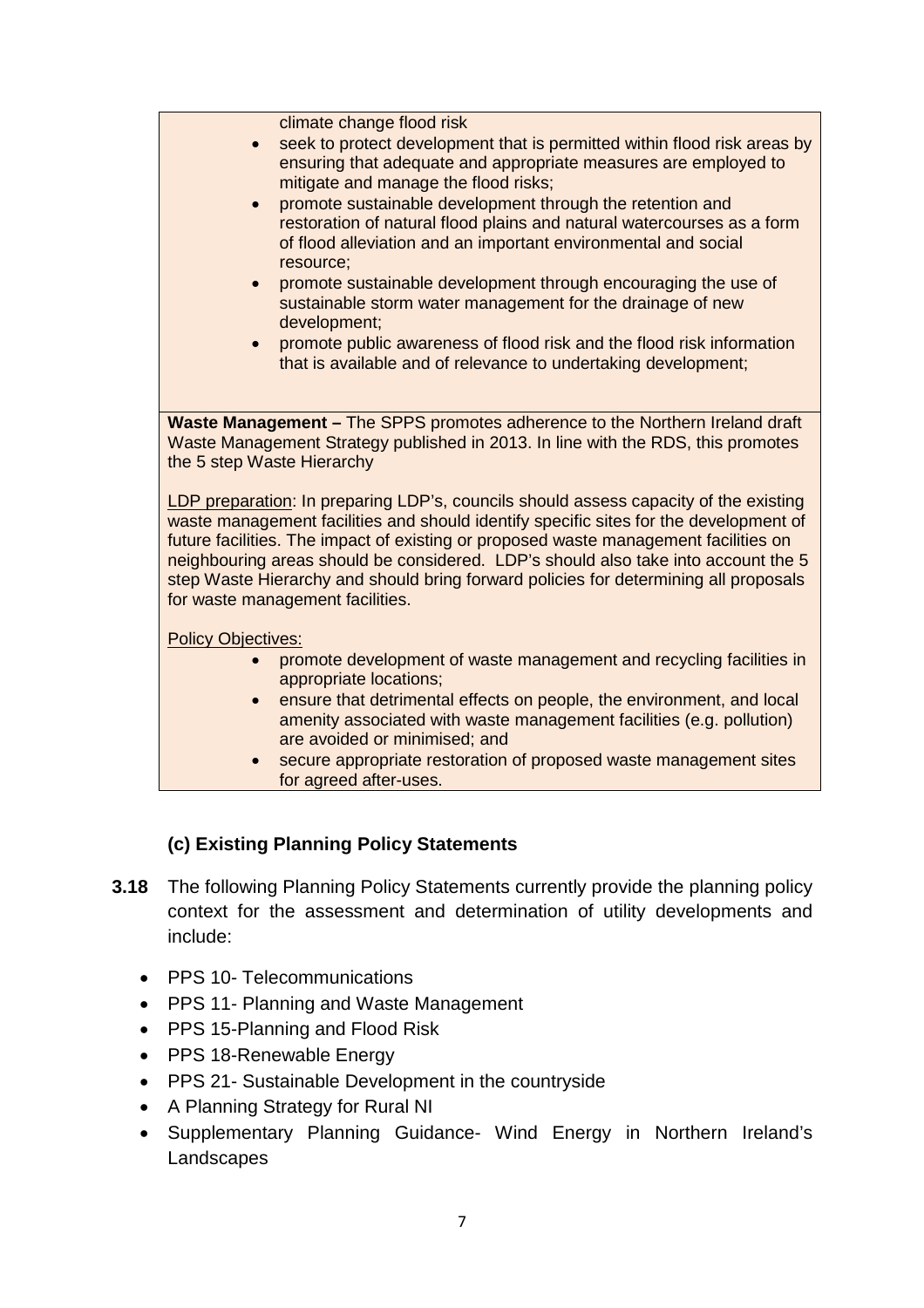The key issues from these policy statements relevant for the LDP preparation include:

- Facilitating the continued development of telecommunications infrastructure but ensuring that visual and environmental impact is kept to a minimum;
- The council may consult with telecommunications operators over the plan period to ascertain the extent of network coverage in plan area and over plan period. The council may allocate certain sites for the provision of tall masts to encourage site sharing;
- Promoting the development, in appropriate locations, of waste management facilities to meet need as identified by the Waste Management Plan;
- Consideration of the impact of existing or proposed waste management facilities when zoning land for development and ensuring incompatibility of adjacent land uses are avoided. The COMAH Directive (EU Directive 96/82/EC) requires development plans to ensure that appropriate distances are maintained between hazardous substances and residential areas of public use / open space;
- A presumption against development within designated floodplains;
- Promotion of development of renewable energy resources which will not negatively impact on the environment, landscape or amenity of nearby land uses;
- Careful consideration must be given to distinctive landscape areas including Lough Neagh Basin and Clogher Valley when considering wind energy proposals;
- Integration of new electricity powerlines and cables into the existing landscape and townscape;
- Development relying on non-mains sewage will only be acceptable were it does not create or add to a pollution problem.

# **4.0 Existing Area Plans covering Mid Ulster**

- **4.1** The Area Plans for Cookstown, Magherafelt and Dungannon are the statutory plans for the Mid Ulster District and provide the framework against which to assess development proposals. The three main towns also have their own specific Town Centre Masterplans which were completed by the Department of Social Development (DSD) in conjunction with the local council and are concerned with urban regeneration initiatives in each respective town centre.
- **4.2** Information on constraints upon development within the respective development plans, which are related to utility provision, is laid out below, as well as relevant information contained within each town centre master plan.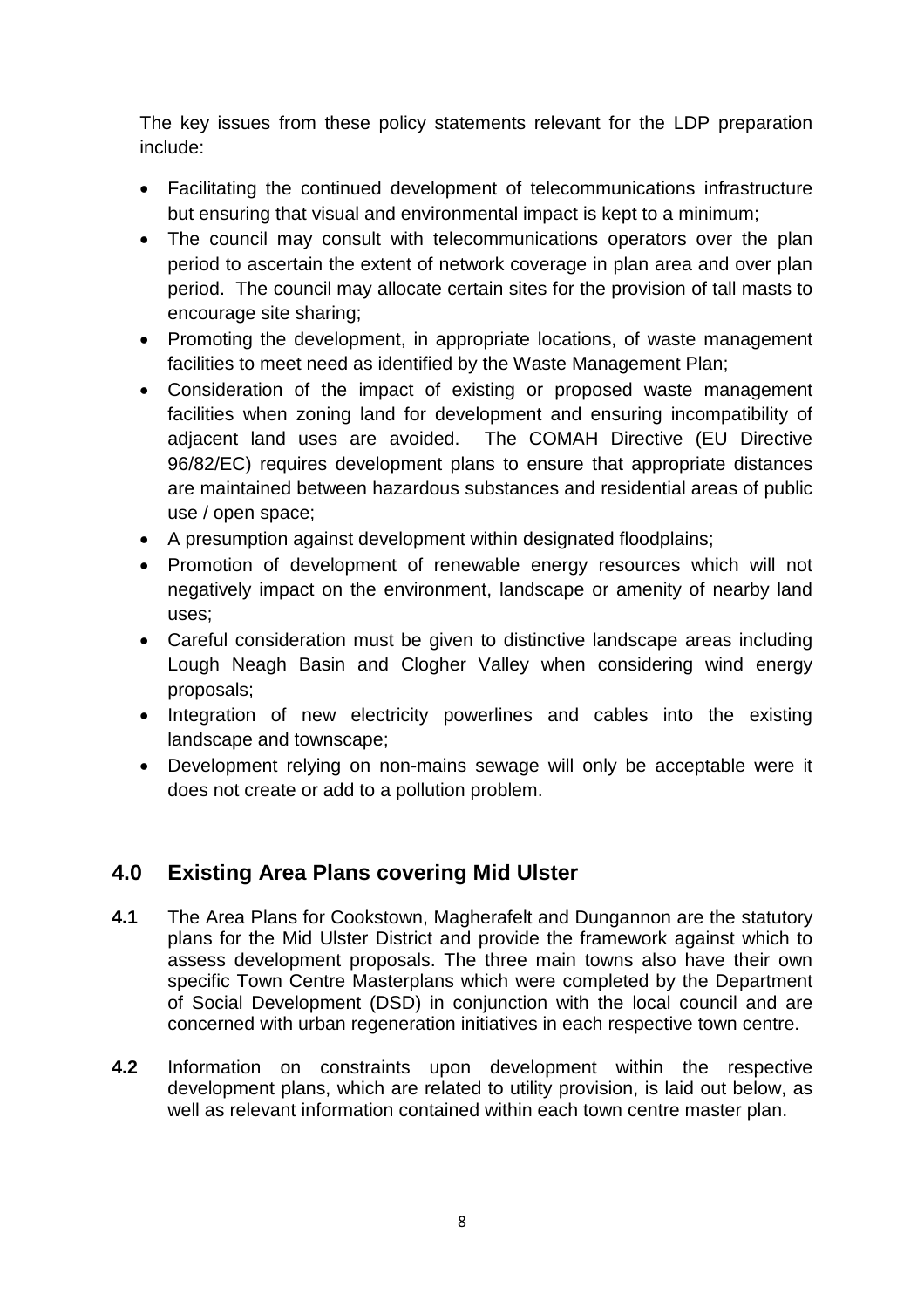# **Cookstown Area Plan 2010 (CAP 2010)**

- **4.3** Drainage There are certain areas where flood risk is a particular concern:
	- Ballinderry River; West bank downstream from Kings Bridge
		- Ballinderry River; west bank near Glenavon Hotel, downstream from Derryloran Bridge
		- Ballinderry River, Coagh
		- Ballymully River, Moneyhaw area of Moneymore

In keeping with the RDS 2035, the CAP advocates the use of Sustainable Urban Drainage Systems (SuDS) in order to promote sustainable drainage.

- **4.4** Sewage Capacity an area of land located at the junction of Tullynagee Road and Turnaface Road, Moneymore has been zoned as an area of constraint on development by virtue of limited sewage infrastructure.
- **4.5** Waste The Magheraglass landfill site was opened in 1997 and has a life expectancy of approximately 25 years.

# Cookstown Town Centre Masterplan

**4.6** The Masterplan has identified the need for the provision of higher quality telecommunications and has floated the idea of a town centre wireless (WIFI) network, both of which would contribute to an increase in job opportunities and an improved quality of life within the town centre.

# **Dungannon and South Tyrone Area Plan 2010 (DSTAP 2010)**

- **4.7** Drainage There are certain areas where flood risk is a particular concern:
	- Augher, Clogher, Moy and Caledon on the River Blackwater
	- Castlecaulfield, Donaghmore, Newmills on the Torrent River
	- Ballygawley River at Ballygawley

# **Magherafelt Area Plan 2015 (MAP 2015)**

- **4.8** Drainage Areas which are noted for being at risk of flooding are as follows:
	- South of Maghera
	- North and East of Tobermore
	- South of Castledawson
	- Upperlands
	- Curran
	- Culnady
	- Clady
	- Inishrush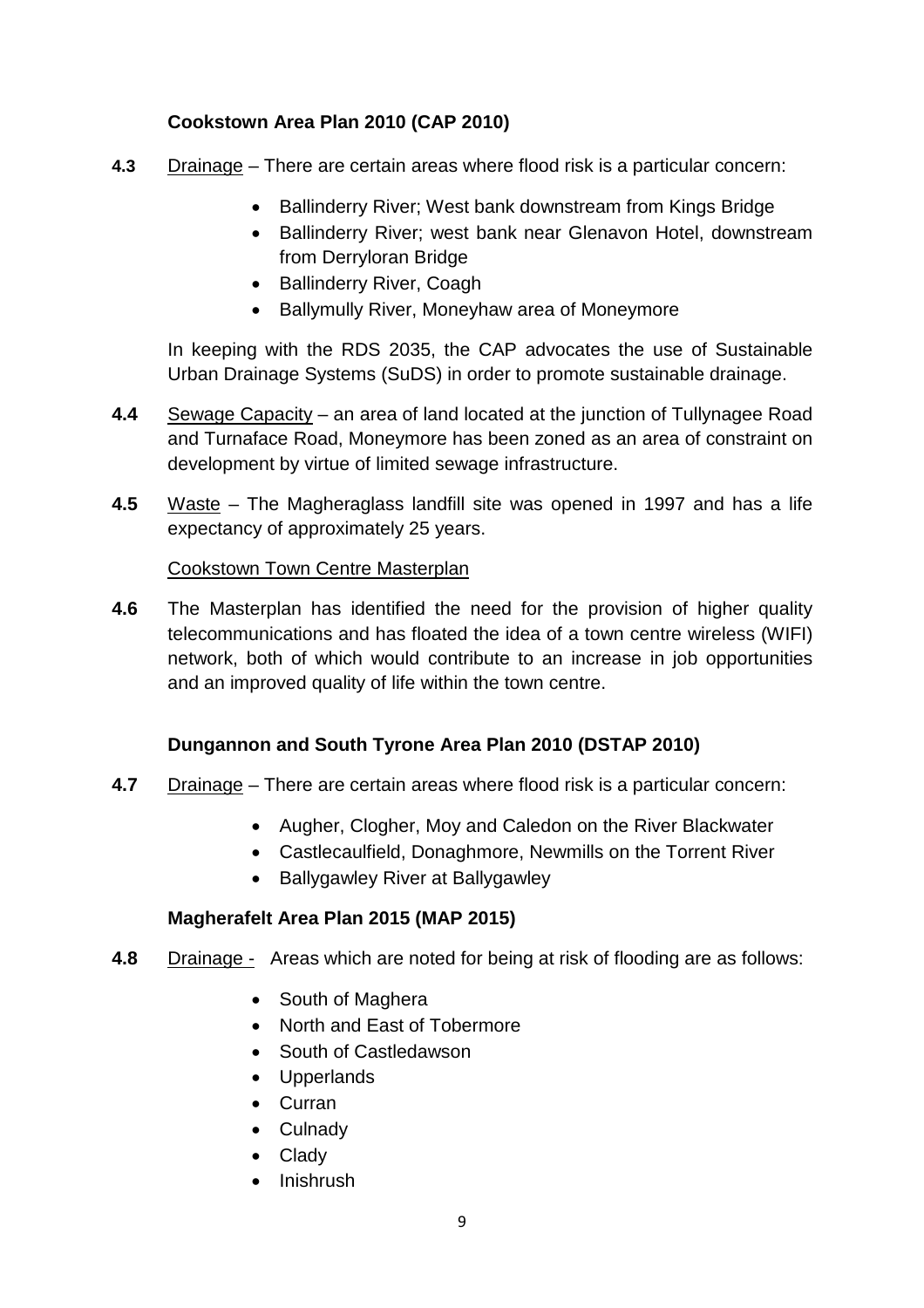• East of Tamlaght

# **Utility Provision in Mid Ulster**

# **5.0 Telecommunications and Broadband**

- **5.1** The broadband market in Northern Ireland is fully privatised with the principal provider being British Telecom (BT) with other providers such as Plusnet, EE and SKY. Northern Ireland currently enjoys the best fixed line broadband infrastructure in the UK<sup>2</sup> although there are some rural areas which still have limited connectivity.
- **5.2** In accordance with the aims of the RDS 2035 and the draft SPPS, it is vital to ensure that we continue to improve the broadband network in order to ensure that businesses remain competitive and that rural communities do not feel cut off or isolated.
- **5.3** There have been numerous improvements to the broadband network which have taken place in recent years and the Mid Ulster District has benefited from these;

# Broadband Improvement Project

- **5.4** This project is designed to provide for the first time, improve or increase broadband services in certain areas. Work began in February of 2014 and it is envisaged that work will finish at the end of 2015.
- **5.5** Work has already taken place to improve or provide broadband in the following areas within the Mid Ulster District<sup>3</sup>;
	- Aughnaclov
	- Ballyronan
	- Bellaghy
	- Caledon
	- Coagh
	- Cookstown
	- Draperstown
	- Maghera
	- Magherafelt
	- Moneymore
	- Toomebridge
	- Tulnacross

<sup>&</sup>lt;sup>2</sup> Irish Central Border Area Network (ICBAN) Telecommunications Action Plan

<sup>3</sup> www.nidirect.gov.uk/broadband-improvement-project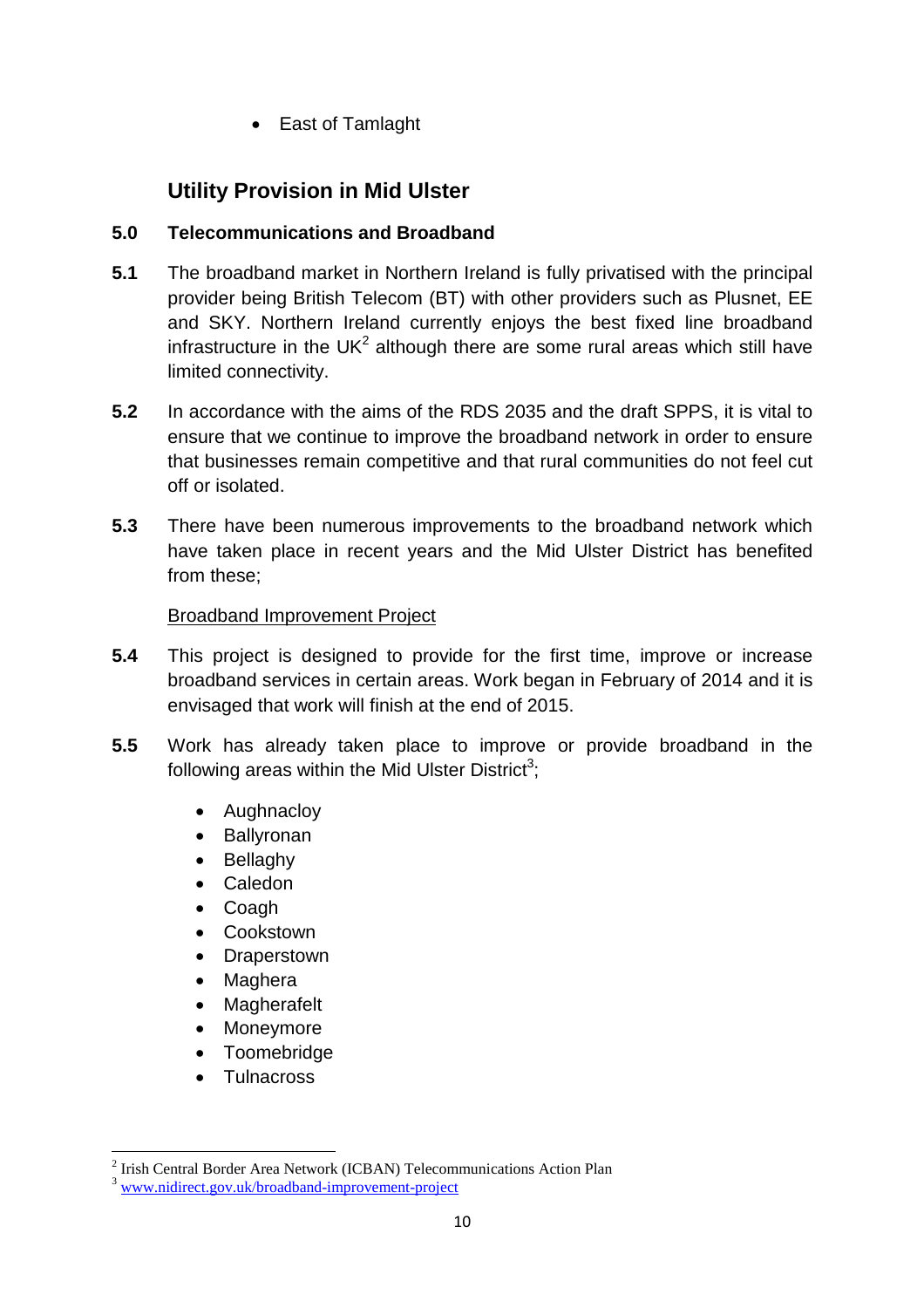# Next Generation Broadband Project

**5.6** This project was launched by DETI in a bid to increase the competitiveness of local businesses. It aimed to update around 1265 telecommunications cabinets with fibre technology so that broadband speeds could be increased. Work has been completed on this project across Northern Ireland including in the Mid Ulster District. For example towns such as Dungannon, Moneymore, Coalisland and Magherafelt can now connect to broadband speeds of up to 10MB per second.

# Northern Ireland Broadband Fund

- **5.7** This was a £1.9m fund which was set aside to help support projects which aimed to improve broadband across Northern Ireland. In the Mid Ulster District, there were three projects which benefitted from this fund:
	- a) Installation of a WIMAX wireless broadband connection in the Ballyronan Area
	- b) Delivery of improved Broadband using fixed wireless technology in an area running from Augher to Lough Melvin in Fermanagh.
	- c) Installation of a WIMAX wireless broadband connection in Dungannon.
- **5.8** The installation of apparatus to improve the Broadband network will usually constitute Permitted Development under Part 18 of the Schedule to the Planning (General Permitted Development) Order (Northern Ireland) 2015. As such, it is not envisaged that the planning process will have an impact on the provision of such development.

# **Telecommunications and Mobile Data Coverage**

- **5.9** The Irish Central Border Area Network (ICBAN) is a cross border organisation which exists to improve the quality of life and increase prosperity in the central Ireland / Northern Ireland border area. The former councils of Dungannon South Tyrone District and Cookstown Distirct were members of ICBAN. Part of ICBAN's role is to examine the telecommunications infrastructure in the area and seek to improve the provision of the same.
- **5.10** (ICBAN) have stated that whilst the fixed line broadband coverage in Northern Ireland is the best in the UK, mobile broadband coverage is the poorest in the UK.<sup>4</sup> Mobile Data Coverage in the Mid Ulster District, like the majority of the west of Northern Ireland, is poor by comparison to the rest of the UK.
- **5.11** Table 2 below sets out the availability of 3G data coverage in the Mid Ulster district as broken down by the historic LGD areas. The low percentage of 3G coverage in the Magherafelt area is notable, with only the Moyle District

<sup>4</sup> Irish Central Border Area Network (ICBAN) Telecommunications Action Plan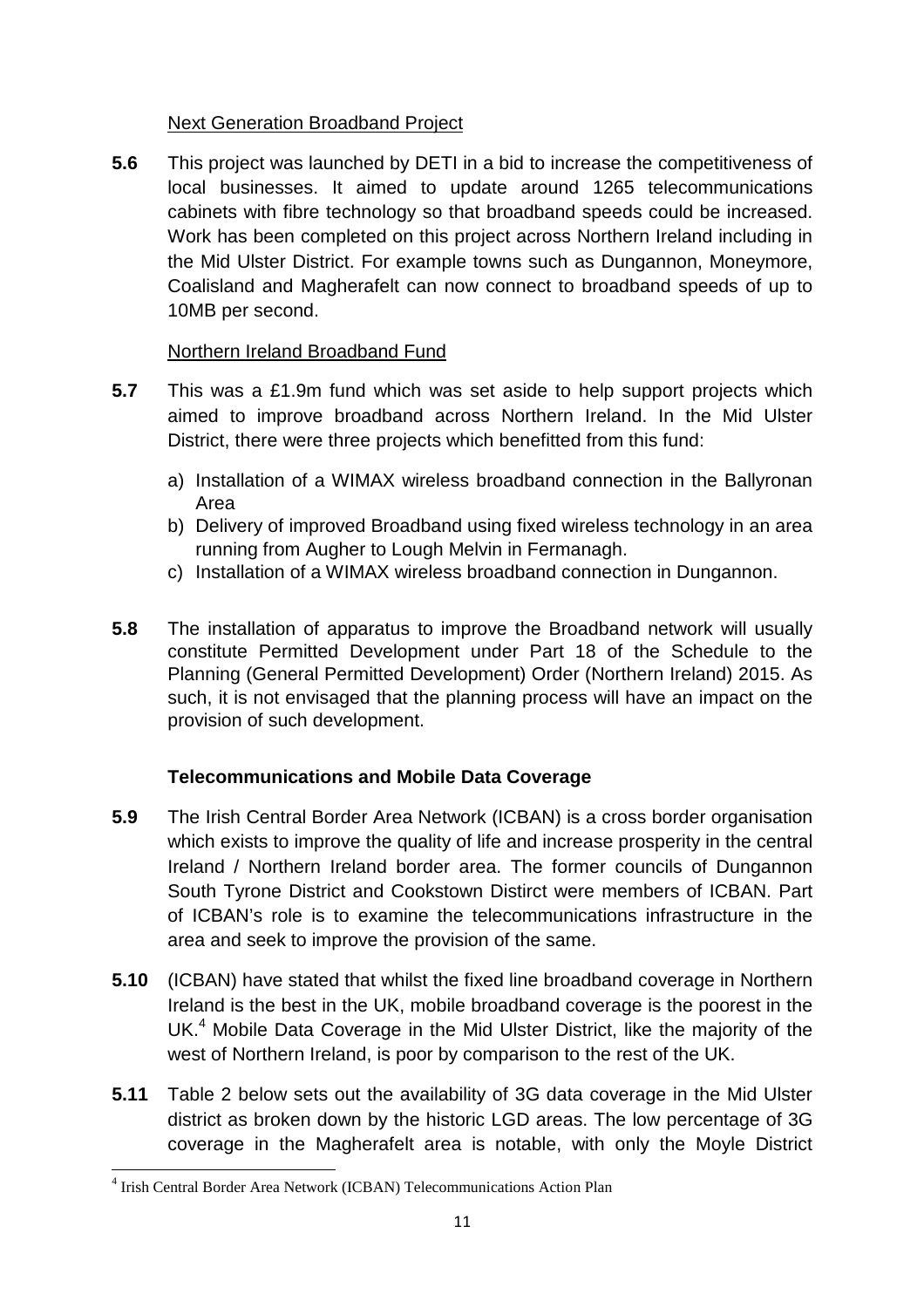having lower coverage in the whole of Northern Ireland. The information is taken from the OFCOM UK Mobile Services Map 2013**.**

| <b>AREA</b>        | $\frac{0}{0}$<br>OF   | <b>PREMISES   % OF GEOGRAPHICAL</b> |
|--------------------|-----------------------|-------------------------------------|
|                    | WITH 3G COVERAGE AREA | 3 <sub>G</sub><br><b>WITH</b>       |
|                    | <b>FROM</b>           | ALL COVERAGE<br><b>FROM</b>         |
|                    | <b>OPERATORS</b>      | <b>ALL OPERATORS</b>                |
| <b>COOKSTOWN</b>   | 50.5%                 | 22.7%                               |
| <b>MAGHERAFELT</b> | 0.6%                  | 1.7%                                |
| <b>DUNGANNON</b>   | 33.6%                 | 9.9%                                |

**5.12** 3G is the most common type of mobile broadband connection but 4G broadband connectivity is more recent and is the fastest mobile connection available. Similar to 3G coverage, 4G coverage in Mid Ulster with the two main providers, O2 and Vodafone is relatively poor. A less popular provider, EE, does provide significant 4G coverage for the Mid Ulster District. The extent of 4G coverage for the main providers is laid out below. Information is taken from each providers "coverage checker map."

| <b>PROVIDER</b> | DESCRIPTION OF COVERAGE IN<br><b>MID ULSTER</b>                                                                                                                                                                                                                                                                                                                                                                                                  |
|-----------------|--------------------------------------------------------------------------------------------------------------------------------------------------------------------------------------------------------------------------------------------------------------------------------------------------------------------------------------------------------------------------------------------------------------------------------------------------|
| <b>VODAFONE</b> | No coverage in Mid Ulster District apart<br>the following<br>from<br>where<br>areas<br>coverage is available;<br>• Sporadic<br>outdoor<br>(variable<br>coverage<br>indoors) to the west of<br>Pomeroy.<br>Sporadic<br>outdoor<br>(variable)<br>coverage<br>indoors) to the North of<br>Fivemiletown<br>and<br><b>Ballygawley</b><br>Sporadic<br>outdoor<br>coverage near Moygashel<br>and Coalisland.<br>Sporadic<br>outdoor<br>coverage<br>near |
|                 | Drpaerstown<br>Good indoor and outdoor<br>coverage at Moy.                                                                                                                                                                                                                                                                                                                                                                                       |
| O <sub>2</sub>  | No coverage in Mid Ulster District apert<br>the<br>following<br>from<br>where<br>areas<br>coverage is available;                                                                                                                                                                                                                                                                                                                                 |

# **Table 3 – Extent of 4G coverage in Mid Ulster**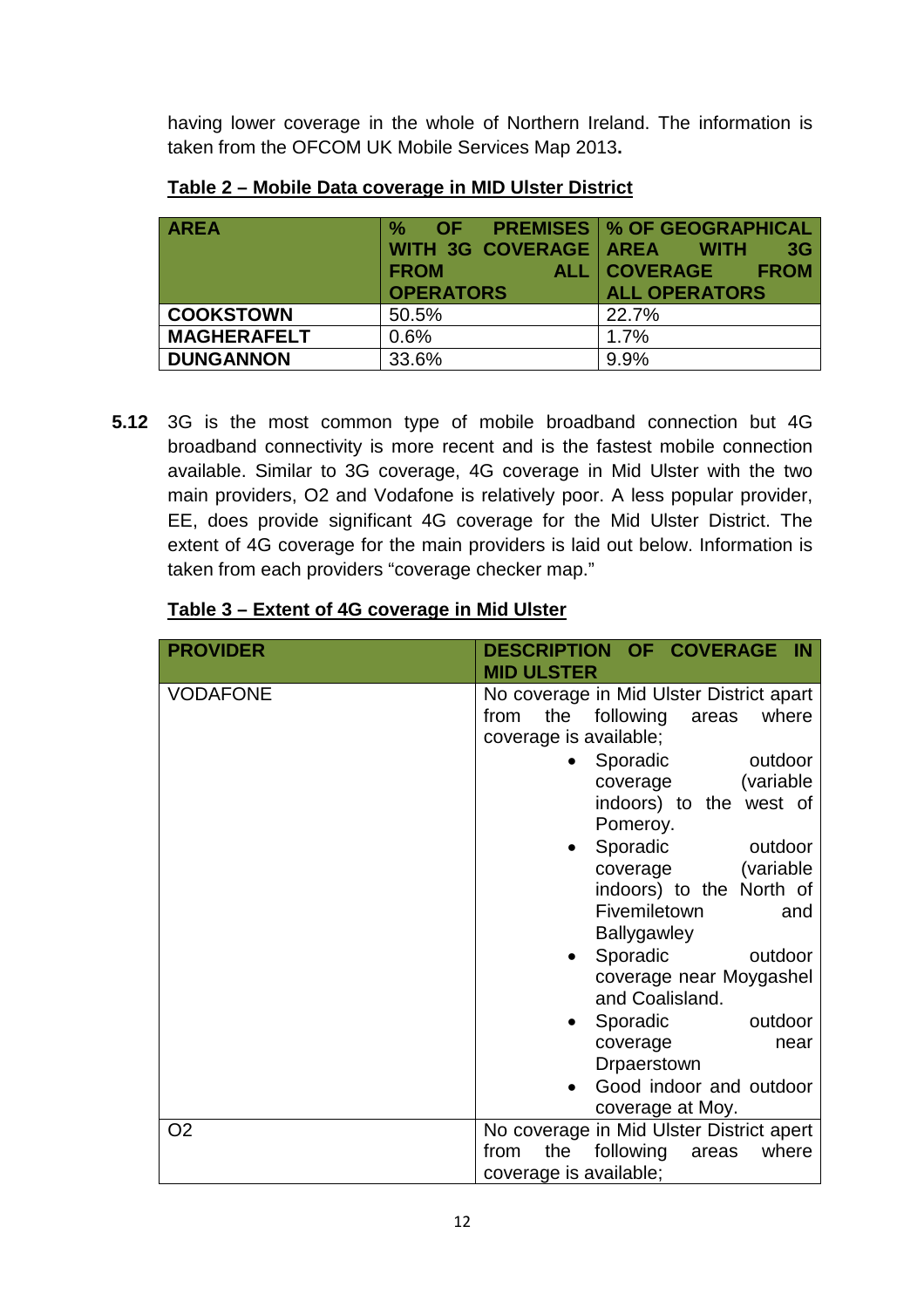|    | Good outdoors<br>and<br>indoors at Moy<br>• Good outdoors North of<br>A4 between Fivemiletown<br>and Clogher                                                                                                                                                                                                                                      |
|----|---------------------------------------------------------------------------------------------------------------------------------------------------------------------------------------------------------------------------------------------------------------------------------------------------------------------------------------------------|
| EE | Widespread coverage in Mid Ulster<br>District apart from the following areas;<br>from<br>$\bullet$ No $\bullet$<br>coverage<br>Kileeshil area<br>to<br>Fivemiletown along<br>the<br>A4<br>• No coverage<br>from<br>Aughnacloy to Caledon<br>• No coverage north<br>of<br>Maghera<br>No coverage along lough<br>shore from Ballyronan to<br>Ardboe |

- **5.13** Strong connectivity to mobile data services is vital in supporting businesses who need to operate on the move and also for connecting rural communities who may feel cut off or isolated from other parts of the community. As can be seen from the tables above, mobile broadband connectivity in Mid Ulster is poor with significant room for improvement.
- **5.14** ICBAN have stated that one of the reasons for poor mobile coverage in Northern Ireland is that **"**the planning regime for mobile infrastructure in Northern Ireland may be too onerous, being tougher than the corresponding regimes for England, Scotland and Wales<sup>5</sup>."
- **5.15** As part of its Action Report, IBCAN have suggested that the planning authorities in Northern Ireland should consult with operators to identify what the barriers are to providing a better mobile broadband service.
- **5.16** Moving forward, it is for the council to decide if they wish to adopt policies for telecommunications development which are in line with existing policy or if they want to develop a more restrictive policy, for example, having regard for the visual impact of telecommunications infrastructure. To a lesser extent than in the past, concerns amongst some concerning potential health implications also exist, however these concerns remain unfounded

<sup>&</sup>lt;sup>5</sup> Irish Central Border Area Network (ICBAN) Telecommunications Action Plan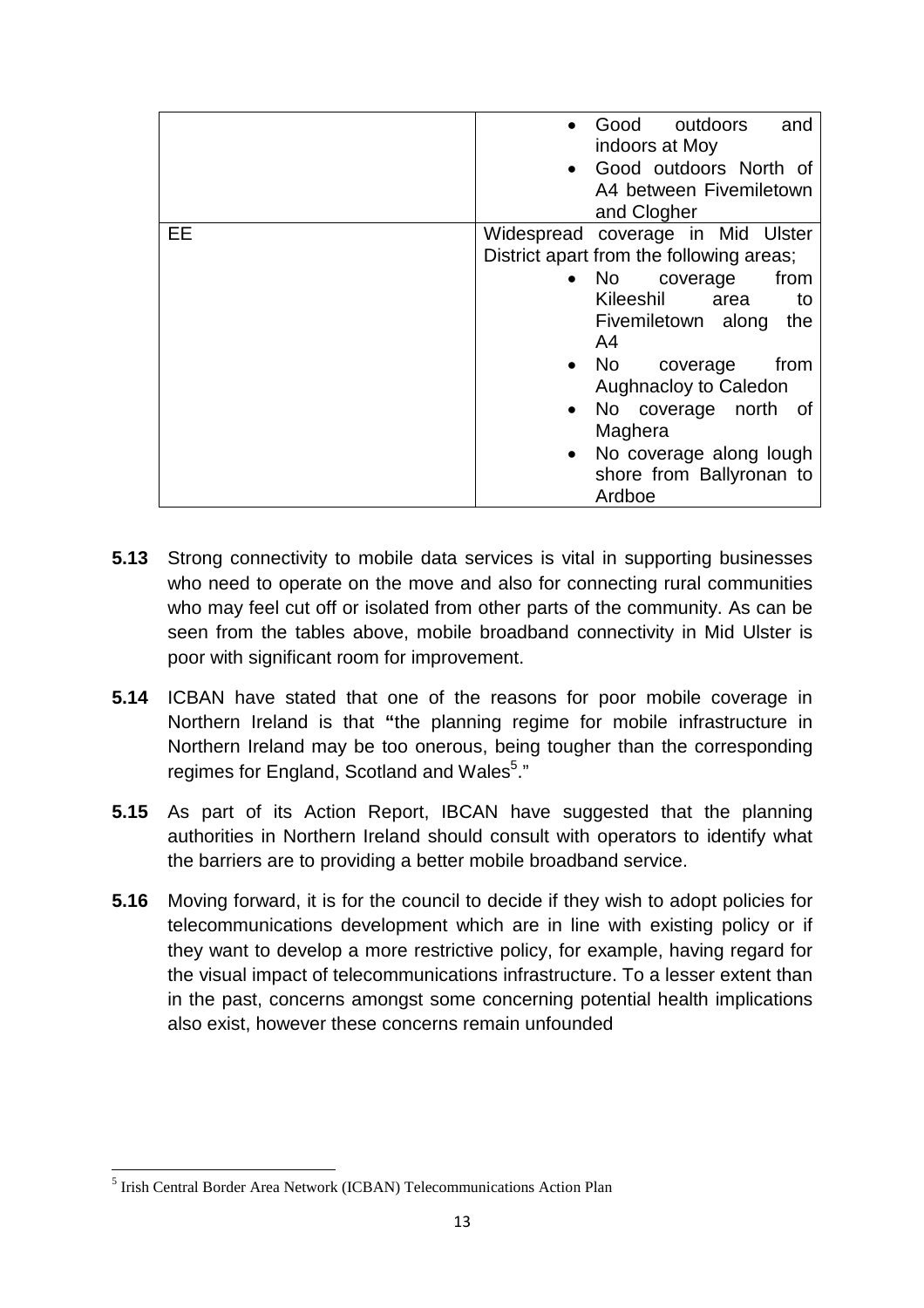# **5.17 Options for Council in considering Telecommunications**

Having evaluated the information available in respect of telecommunications, the options for the council are to:

- 1. Adopt policies which are in line with existing planning policy contained within Planning Policy Statement 10 (PPS 10) Telecommunications;
- 2. Develop a more restrictive policy, having regard to concerns over potential health implications, visual and/or environmental impact on the landscape;
- 3. Develop an approach which promotes the development of telecommunications infrastructure whilst also paying close attention to the impact such development will have. This may mean for example, that certain areas are designated at local policies plan stage as areas where no telecommunications development will be permitted in order to protect sensitive landscapes, provided there is not a recognised 'Not Spot' at that location i.e. no telecommunication coverage at all. Any such policy changes would be brought through the introduction of Countryside Policy Areas.
- **5.18** Due to the fact that concerns over the health implications of telecommunications development have been unfounded, and that to restrict such development would perhaps have a negative impact on the economy, it would perhaps be unwise to adopt option 2. By adopting option 3, the council would be able to continue to support telecommunications development whilst also safeguarding areas which are considered to be of particular scenic value or environmental importance.

# **7.0 Recycling and Waste Management**

- **6.1** The DOE is responsible for the drafting of legislation on waste and implementation of waste management policy and the promotion of a more sustainable approach to dealing with waste in Northern Ireland. The District Councils are responsible for the collection and disposal of waste in their area. Recycling and composting is similarly the responsibility of the councils and is facilitated through the provision of domestic recycle bins, bottle banks and civic amenity sites throughout the district. Mid Ulster Council provides a bulky household waste collection service for those who cannot transport their waste to civic amenity sites.
- **6.2** The Northern Ireland Waste Management Strategy 'Delivering Resource Efficiency', (DOE 2013) contains actions and targets to meet EU Directive requirements. This strategy moves the emphasis of waste management in Northern Ireland from resource management with landfill diversion as the key driver, to resource efficiency i.e. using resources in the most effective way while minimising the impact of their use on the environment. It is the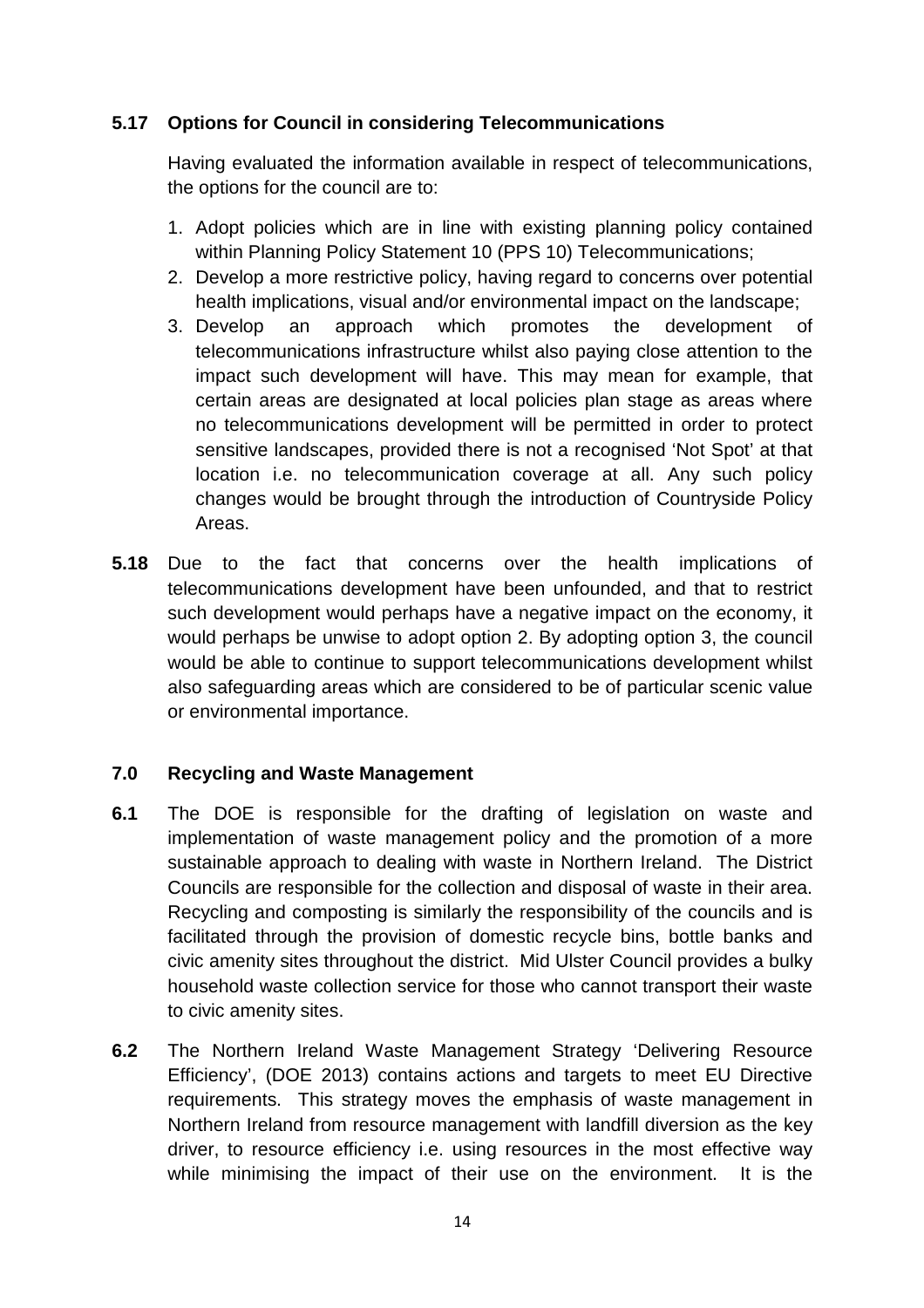responsibility of the district councils to prepare a Waste Management Plan (WMP) under the provisions of the Waste and Contaminated Land (Northern Ireland) Order 1997.

- **6.3** Three sub-regional voluntary groups were formed in Northern Ireland in recognition of the mutual benefits to be gained from a regional approach to waste management planning. Both Cookstown and Dungannon Councils were member councils of the Southern Waste Management Partnership (Swamp 2008) which was originally formed in 2000. Magherafelt Council was a member council of the North West Region Waste Management Group which was established in 1999. Each group formed a Waste Management Plan for their area. The Swamp group currently have a draft WMP, which is a review of the WMP prepared in 2006, setting out the arrangements for waste management within the Swamp Region over the period up to 2020.
- **6.4** The North West Region Partnership's 'Review of the Waste Management Plan 2006-2020, was DOE determined in January 2015. This plan also sets out arrangements for waste management and covers the period from 2012 to 2020.
- **6.5** In terms of existing infrastructure the Mid Ulster Council operates 12 centres for recycling and disposing of household waste in the District as tabled below.

| <b>Recycling Centre</b>              | Location                           |  |  |  |
|--------------------------------------|------------------------------------|--|--|--|
| <b>Ballymacombs Recycling Centre</b> | Ballymacombs Road (near Bellaghy)  |  |  |  |
| <b>Castledawson Recycling Centre</b> | Moyola Road, Castledawson          |  |  |  |
| <b>Clogher Recycling Centre</b>      | Fintona Road, Clogher              |  |  |  |
| <b>Coalisland Recycling Centre</b>   | Derry Road, Coalisland             |  |  |  |
| <b>Cookstown Recycling Centre</b>    | Molesworth Street, Cookstown       |  |  |  |
| <b>Draperstown Recycling Centre</b>  | Workspace Industrial<br>Estate,    |  |  |  |
|                                      | Magherafelt Road, Draperstown      |  |  |  |
| <b>Drumcoo Recycling Centre</b>      | Coalisland Road, Dungannon         |  |  |  |
| <b>Fivemiletown Recycling Centre</b> | Screeby Road, Fivemiletown         |  |  |  |
| <b>Maghera Recycling Centre</b>      | Station Road Industrial<br>Estate. |  |  |  |
|                                      | Maghera                            |  |  |  |
| <b>Magherafelt Recycling Centre</b>  | Ballyronan Road<br>(adjacent<br>to |  |  |  |
|                                      | Council offices)                   |  |  |  |
| <b>Moneymore Recycling Centre</b>    | Moneyhaw Road, Moneymore           |  |  |  |
| <b>Tullyvar Recycling Centre</b>     | <b>Tullyvar Road, Aughnacloy</b>   |  |  |  |

# **Table 4 - Existing Recycling Centres in Mid Ulster**

**6.6** There are 3 landfill sites in the Mid Ulster District located at Ballymacombs Road, Bellaghy, Tullyvar, Aughnacloy, and Magheraglass, Cookstown. The site at Ballmacombs Road is temporarily closed and has a temporary cap. It is estimated that there could still be up to 40,000 tonnes of capacity in this site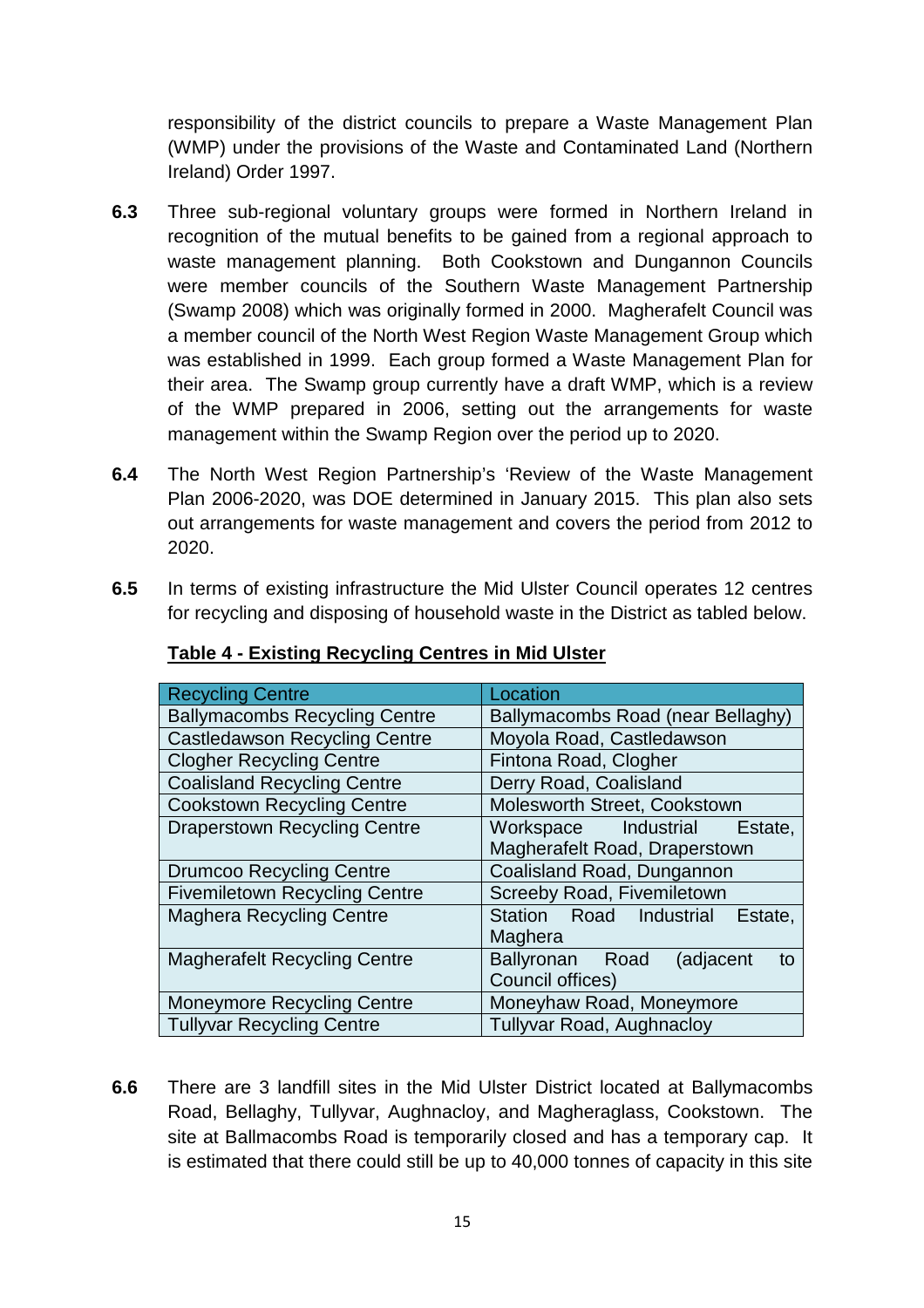and it will be required to be filled at some stage to produce the proper contours required for permanent capping and closure. There is void capacity at the Tullyvar landfill Site for the 15 year period of the Local Development Plan if required. The landfill site at Magheraglass may close by 2017 however there is a waste transfer station operating at this site which will continue for the foreseeable future.

- **6.7** In consultations with the former Cookstown, Dungannon and Magherafelt Councils the following issues and proposals regarding future waste management have been identified as issues currently being reviewed or implemented:
	- There are proposals to carry out redevelopment works at both the Drumcoo and Coalisland civic amenity sites. Budgetary spend has been approved for the Drumcoo site and also for the Coalisland site pending clarification on land ownership issues.
	- The Clogher recycling centre is restricted in terms of operational capacity and this issue has been raised with the (Dungannon) council.
	- There would be a future need for a transfer station to be located somewhere in the Dungannon area.
	- Consideration to amending some operations at the Cookstown Recycling Centre and amended planning approval may be sought in the near future. The adjacent council property at Station Yard, Molesworth Street, Cookstown has been earmarked as a potential location for a future waste transfer station.
	- The Moneymore recycling centre has benefited from recent improvements and is appropriate for the requirements of nearby settlements.
	- The Mid Ulster District Council are currently in the process of obtaining a license for a bio-waste transfer for brown bin waste in the Council Depot at Magherafelt. It currently operates a composting exemption for brown bins but with a change in the process a licence for bio-waste transfer is now required. A more specialised dedicated transfer facility in the future for black and brown bin material may need to be considered for the Magherafelt Depot.
	- The council owns an old landfill site on the Mullagh Road, just outside Maghera. This site may be a suitable site for future waste management facilities if required.
	- All three previous councils highlighted that there was no requirement for additional landfill facilities in the District.

These issues do not need strategic policy change as they are local matters that can be addressed by the LDP.

**6.8** Planning can contribute to the timely provision of an integrated network of waste facilities which are essential if EU targets are to be met. Following the recent transition on 1<sup>st</sup> April 2015 of the three councils to form the new Mid Ulster District Council, the future of the waste management in the District is likely to be subject to change. The Mid Ulster Council will prepare their own WMP this year to replace the two existing WMP's. The Local Development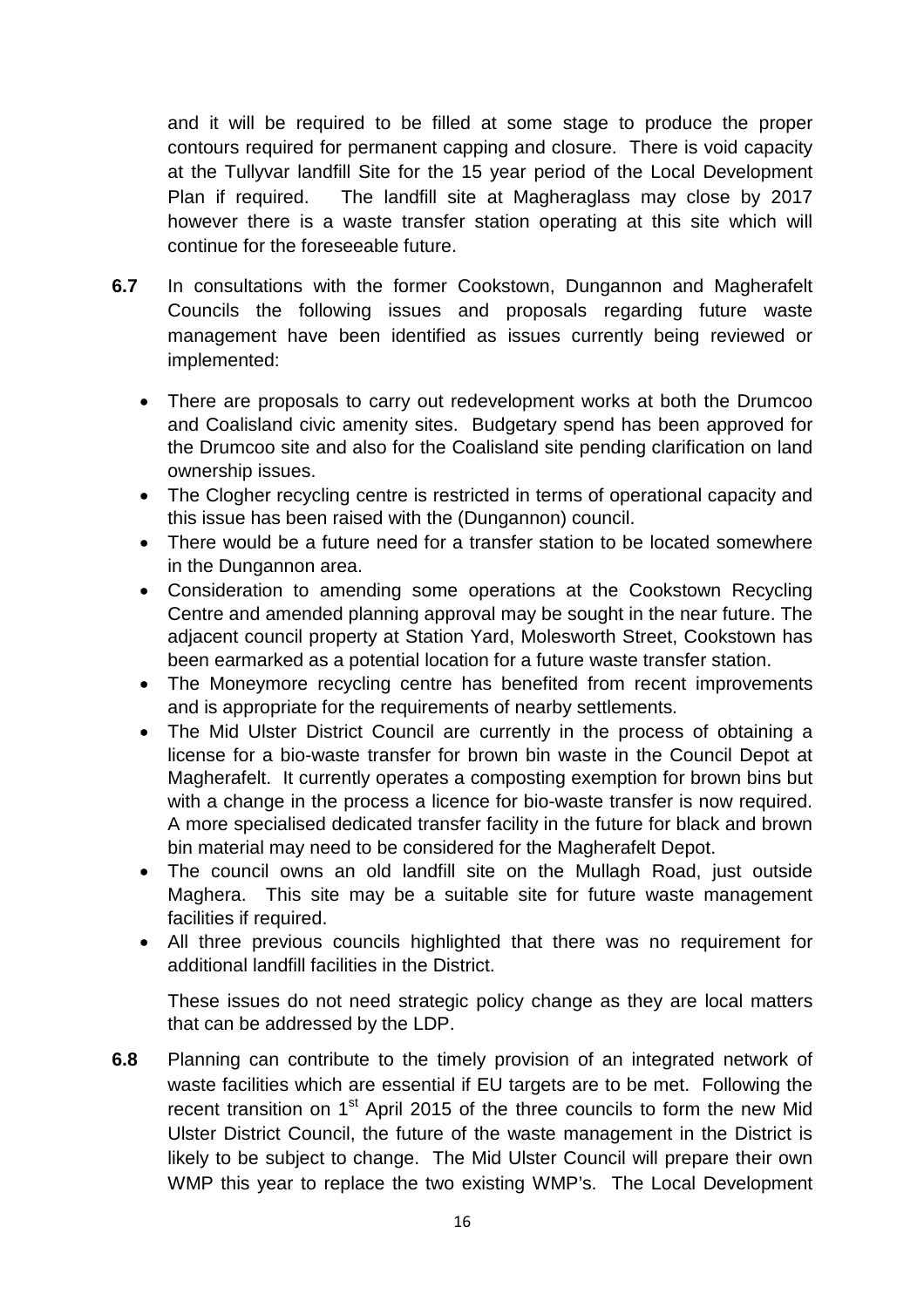Plan will be prepared having regard to this new Waste Management Plan. There is no requirement for work on the LDP Plan Strategy or Local Policies Plan to be delayed in anticipation of the forthcoming WMP. Proposals regarding waste management can continue to be dealt with by way of the development management process. In the event that the Council needs to safeguard land for waste management to cater for the municipal waste needs of the district over the plan period this can be done at the Local Policies Plan Stage.

**6.9** It is also important to note that the recycling and use of waste for energy production is a growth area in the private sector.

# **7.0 Flood Risk, Drainage and Water Supply**

#### **Water Supply**

- **7.1** The responsibility for the provision of water supply within the district is the responsibility of Northern Ireland Water (NI WATER).
- **7.2** The Mid Ulster district is supplied with water from a variety of sources;

| <b>NATURAL</b><br><b>WATER</b><br><b>SOURCES</b> | <b>SERVICE</b><br><b>RESERVOIRS</b> | <b>WATER</b><br><b>TREATMENT</b><br><b>WORKS</b> |
|--------------------------------------------------|-------------------------------------|--------------------------------------------------|
| Lough Neagh                                      | Magherafelt<br>Road<br>(Moneymore)  | <b>WTW</b><br>Moyola<br>(Castledawson)           |
| Lough Fea                                        | Unagh                               | <b>WTW</b><br>Castor Bay<br>(Dungannon)          |
|                                                  | Mullaghboy<br>Hill<br>(Magherafelt) | Seagahan<br><b>WTW</b><br>(Lurgan)               |
|                                                  | <b>Windmill Hill</b>                | Killyhevlin<br><b>WTW</b><br>(Enniskillen)       |
|                                                  | Guladuff                            |                                                  |
|                                                  | Draperstown                         |                                                  |

## **Table 5- existing water Supply in Mid Ulster**

**7.3** These existing installations are expected to be sufficient to supply the Mid Ulster District throughout the Plan period and there are no significant proposals to be shown in the plan. The lack of water supply is not considered to be a likely constraint upon development.

#### **Sewerage Facilities**

**7.4** The provision of sewage treatment facilities in the Plan Area is also the responsibility of NI WATER.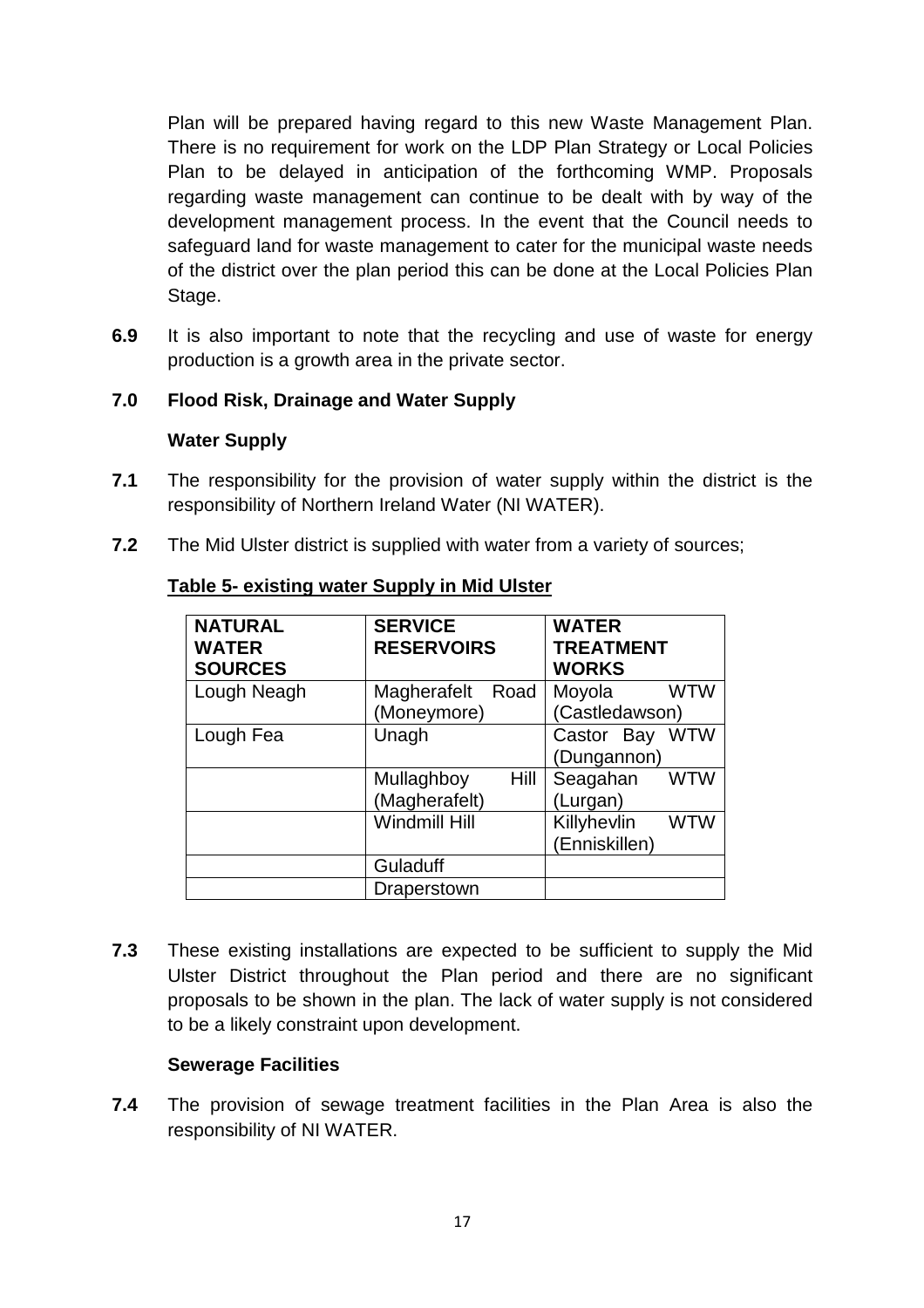- **7.5** The RDS 2035 proposes that the Mid Ulster District will need approx 13,300 new houses by 2025<sup>6</sup> so it is important to bear in mind the impact that this housing need will have on the existing sewage network capacity.
- **7.6** When preparing the LDP, the potential capacity of the existing sewage infrastructure in an area will have a bearing on whether or not land is zoned for new development. The information contained within the Cookstown and Dungannon South Tyrone area Plans relating to the capacity of WWTW's was collected from the relevant authority some time ago and due to the passage of time cannot be relied upon for the purpose of preparing the LDP. The same information from the Magherafelt Area Plan is contained in Appendix 2. However, it should be noted that whilst this information is slightly more up to date, it may not provide a totally accurate reflection of the WWTW capacity that exists today.
- **7.7** A request for information regarding the capacity of the existing WWTW's in the district has been sent to NI WATER. Once this up to date information has been received, the extent of any constraint placed on development because of WWTW capacity will be clear. This paper will therefore be updated once the information becomes available.
- **7.8** Proximity to existing WWTW will also be a factor in considering the location of new development land as part of the LDP. When selecting land for development, it is generally desirable to avoid land which is near existing treatment works as these can cause nuisance. Guidelines are in place between DOE Planning and NI WATER regarding what can be considered acceptable distances between development and WWTW's. For example, a WWTW with a design equivalent population of 5,000 should not be within 300m of inhabited development.
- **7.9** The EU "Floods Directive" (2007/060/EC) came into force on the 26<sup>th</sup> November 2007 and aims to establish a framework that will contribute to reducing the impact of flooding on communities and the environment.
- **7.10** Compliance with this Directive is the responsibility of the Rivers Agency (Department of Agriculture and Rural Development) and they have begun implementing the directive by establishing flood risk and hazard maps which were published in 2013.
- **7.11** With specific reference to flooding in each river basin, DARD are currently planning to publish specific Flood Risk Management Plans (FRMP's) for the three River Basin areas in Northern Ireland (Neagh – Bann, North West and North East). These plans are currently at consultation stage and will hopefully

 $6$  Housing Growth Indicator (HGI) – RDS 2035, p101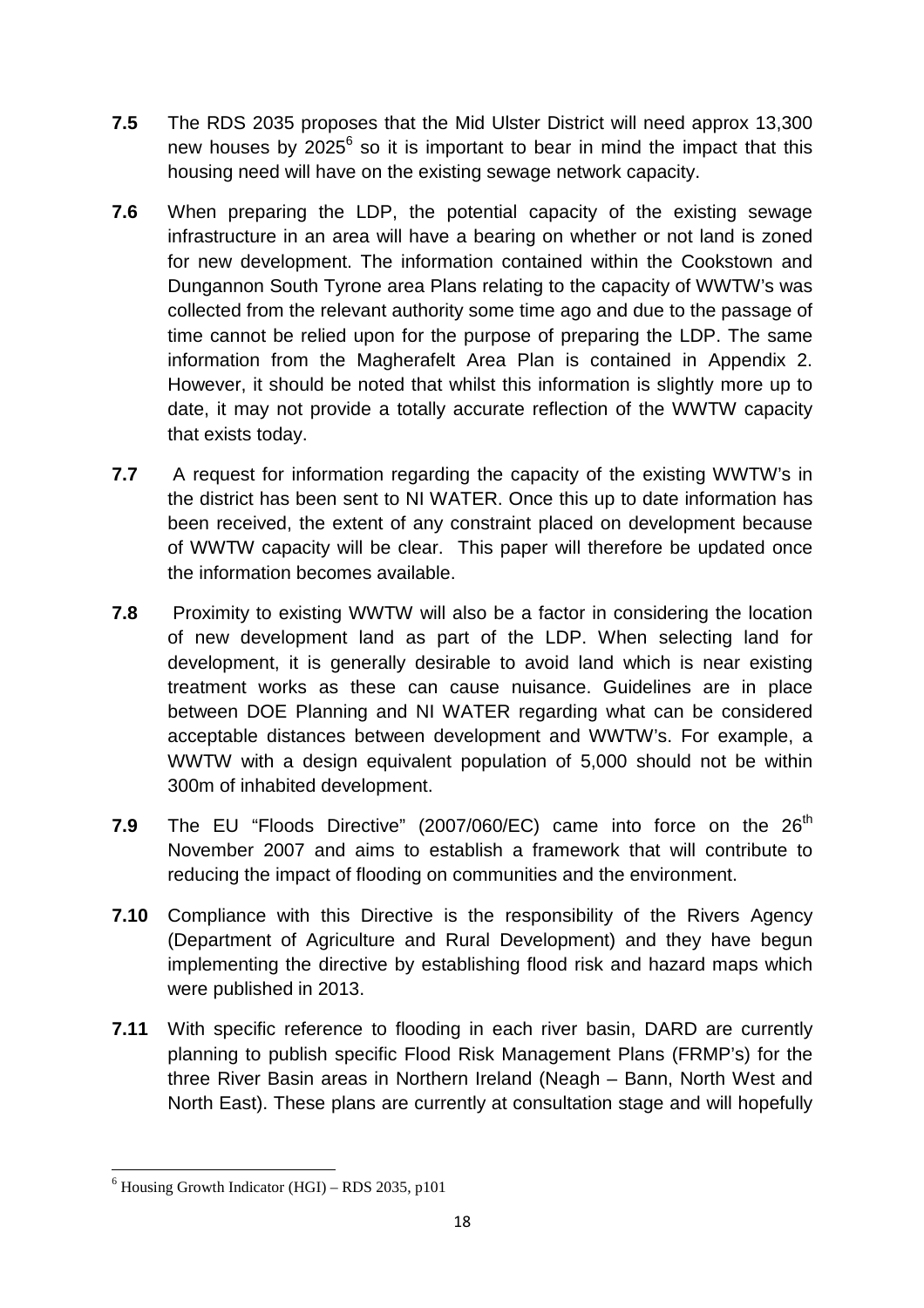be published in December 2015 and the council should ensure that the new LDP is compatible with these FRMP's.

- **7.12** Rivers Agency Planning Advisory Unit advises on the flooding potential for individual sites which are the subject of specific planning applications and where flooding is likely to occur. Rivers Agency will operate a presumption against development in accordance with Planning Policy Statement 15 (PPS 15). Rivers Agency has advised that any flooding policy prepared as part of the policies plan should be closely aligned with the current planning policy i.e. PPS 15.
- **7.13** If not controlled in the correct way, development can increase flood risk by:
	- a) using up land which is required for flood relief pondage.
	- b) allowing new development to take place on land which is in danger of flooding and therefore posing a threat to the safety of that new development
	- c) increasing the volume of water which is entering a particular watercourse in the form of sewage or industrial effluent runoff.
- **7.14** Information from the Rivers Agency Flood Maps (Strategic Flood Map / Flood Hazard Map) is summarised in Tables, (a), (b) and (c) in Appendix 3. This identifies lands in existing settlements in the Mid Ulster District which have a 1% chance of flooding in any given calendar year. The list should not be considered exhaustive.
- **7.15** When preparing local policies as part of stage 2 of the Development Plan process, the council should ensure that land which has been identified as being at risk of flooding is not zoned for certain types of development such as housing or industry. Such zoning would eradicate the natural function of such land as a flood relief pondage area. The LDP should also take account of the "Climate Change" Flood map (see Appendix 4) as well as the information contained in the Strategic and Hazard Flood Maps.
- **7.16** When zoning land for development, the council should avoid land which has been identified as being at risk of flooding. Even if the proposal involves altering the levels of the land to mitigate against the potential for flooding, this will only serve to shift the flood risk to another location further along the water course.
- **7.17** The council should be aware that there are certain areas which are subject to planned flood alleviation schemes. These schemes are yet to be commenced and are currently at design stage meaning it may be several years before they are implemented. They are located at the following locations;
	- (i) Coalisland Flood Alleviation Scheme
	- (ii) Bocketts Road, Ballygawley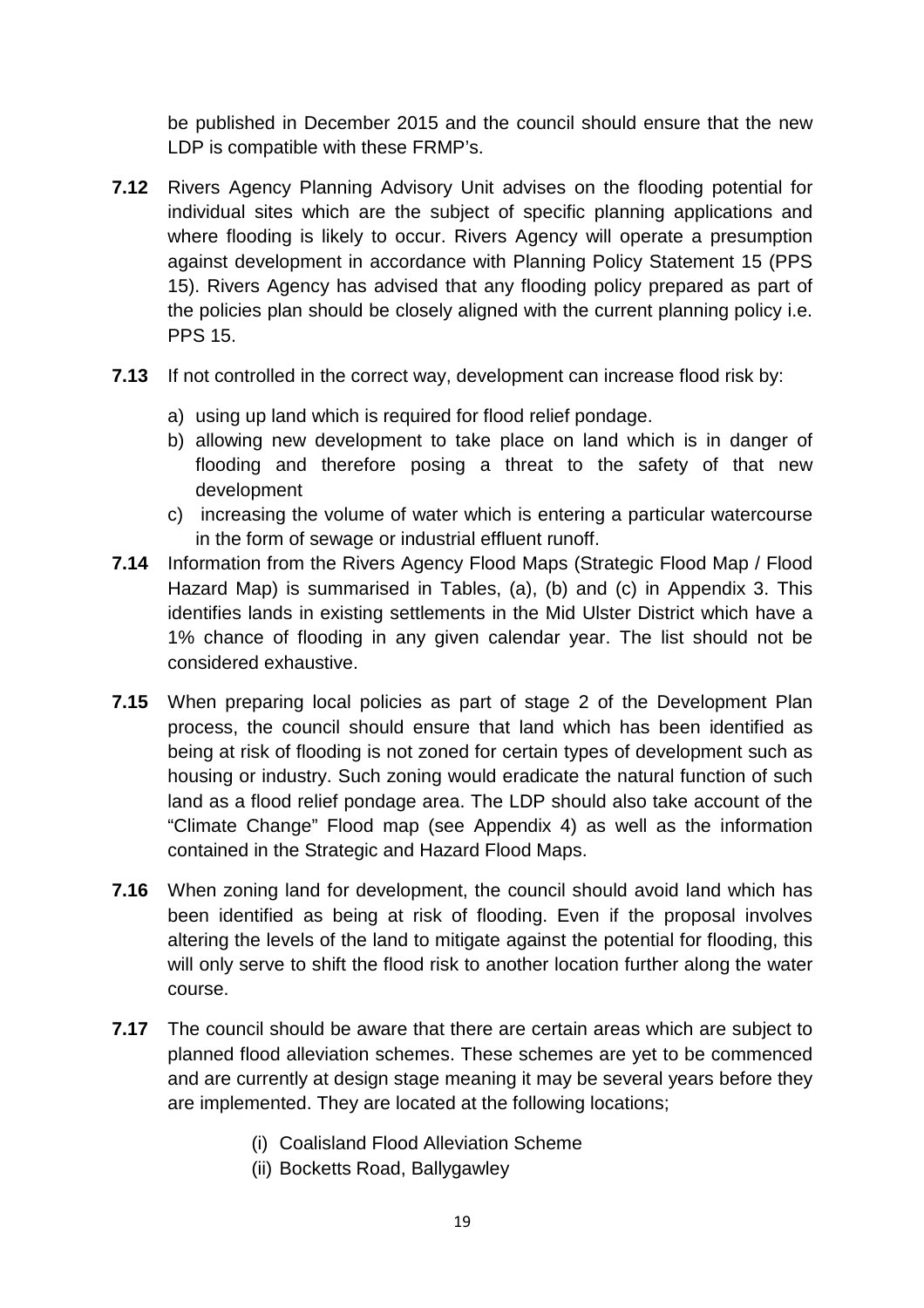- **7.18** The Department for Regional Development (DRD) has launched a consultation paper entitled "Sustainable Water" on the best way forward for managing the water supply in Northern Ireland. The paper has 5 parts and was launched for public consultation in June of 2014. The final paper is expected to be released in summer of 2015.
- **7.19** Part 3 of the document entitled "Flood Risk Management and Drainage" is relevant to the preparation of development plans and planning policy. The document makes a range of recommendations through its policies, which may be considered when preparing the Local Development Plan.
- **7.20** It calls for the construction of "resilient development" which can withstand extreme rainfall events with minimal or no flood damage. The document also stresses that the planning authority should prevent development in areas of high flood risk and ensure that future development does not increase flood risk. The document proposes achieving these aims through the following measures;
	- When zoning land for development, large surface water schemes such as lakes, wetlands and wet woodlands could be created to meet the future drainage needs of proposed development in the area. A local example is the Craigavon Balancing Lakes, created in the 1970's to take rainwater from built up areas of Craigavon and which also provide a recreational facility.
	- Planning policy could require, at design stage, that drainage proposals are considered so that the final design can be such that surface water run-off is minimised. It is likely that a range of SuDS will need to be employed to ensure this. Examples of such are green roofs, permeable paving, soak aways, ponds and wetlands.
	- Planning Policy should require that SuDS are the preferred option for all new development. The Diagram below shows how Sustainable Drainage Systems work.
	- Planning Policy should incorporate the requirement for "design for exceedance" proposals in all new development. This means that new development must show how the proposed drainage system will cope in the event of water run off flows exceeding normal or expected levels.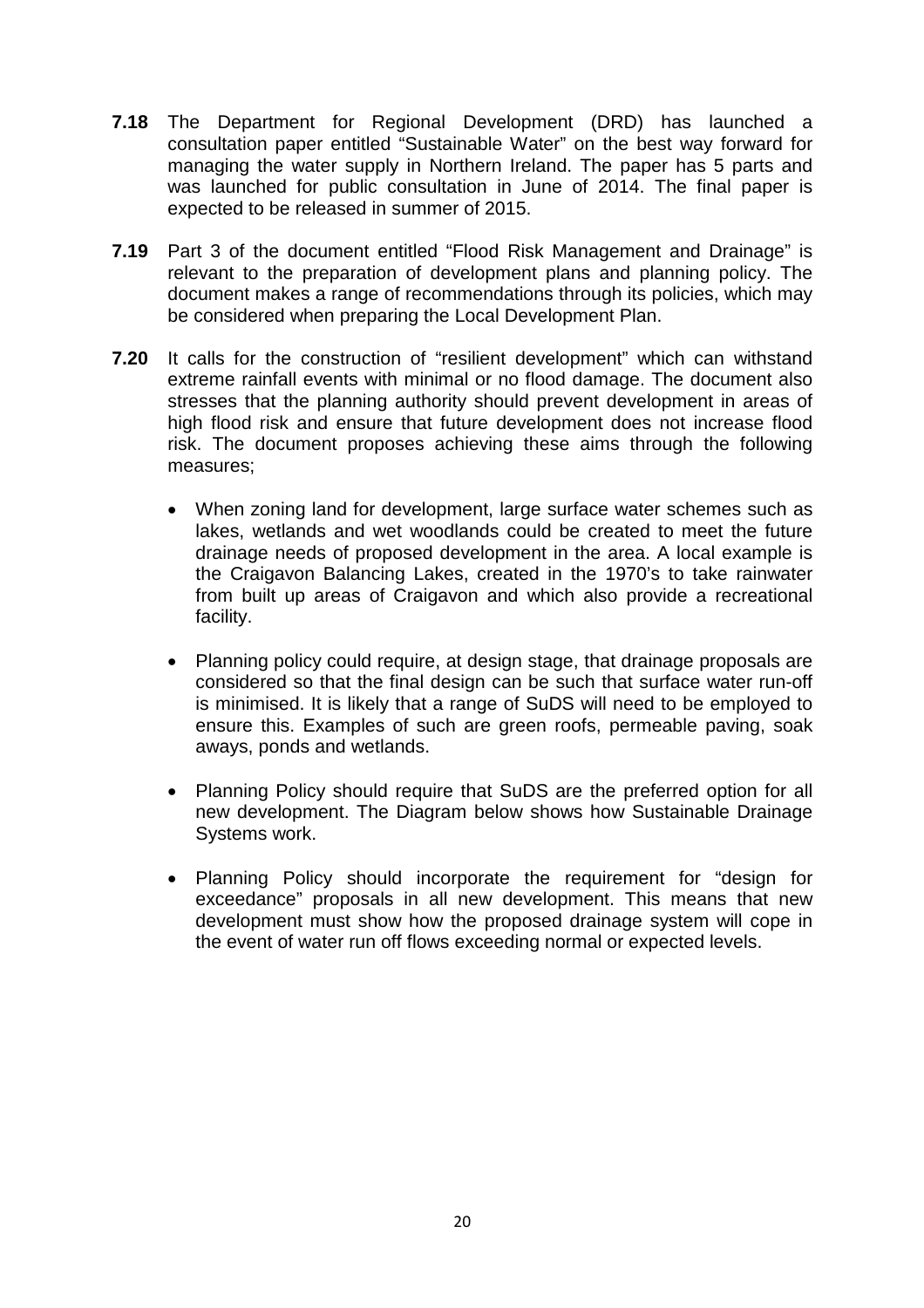# DIAGRAM 1 – SUSTAINABLE DRAINAGE SYSTEMS



- **7.21** Taking account of this information, the council may, when preparing a Local Development Plan and local planning policies, try to ensure that the following objectives are realised;
	- Ensure that development land is zoned in areas where the "headroom capacity" of existing Waste Water Treatment Works is such that development can be supported by sewerage infrastructure.
	- Avoid zoning land for habitable development in or close to existing WWTWS's
	- Ensure the LDP is compatible with and compliments the Flood Risk Management Plans which will be published by DARD at the end of 2015
	- Avoid zoning land for habitable development which has been identified as being at risk of flooding, either on the Strategic / Hazard / Climate Change Flood Maps.
	- Formulate planning policy which makes drainage a key element of design and which promotes the use of SuDS.

#### **8.0 Reservoirs**

**8.1** The incoming Reservoirs Bill (Northern Ireland) will attempt to ensure that the existing 130-150 reservoirs in Northern Ireland are managed in a more efficient and safety conscious manner.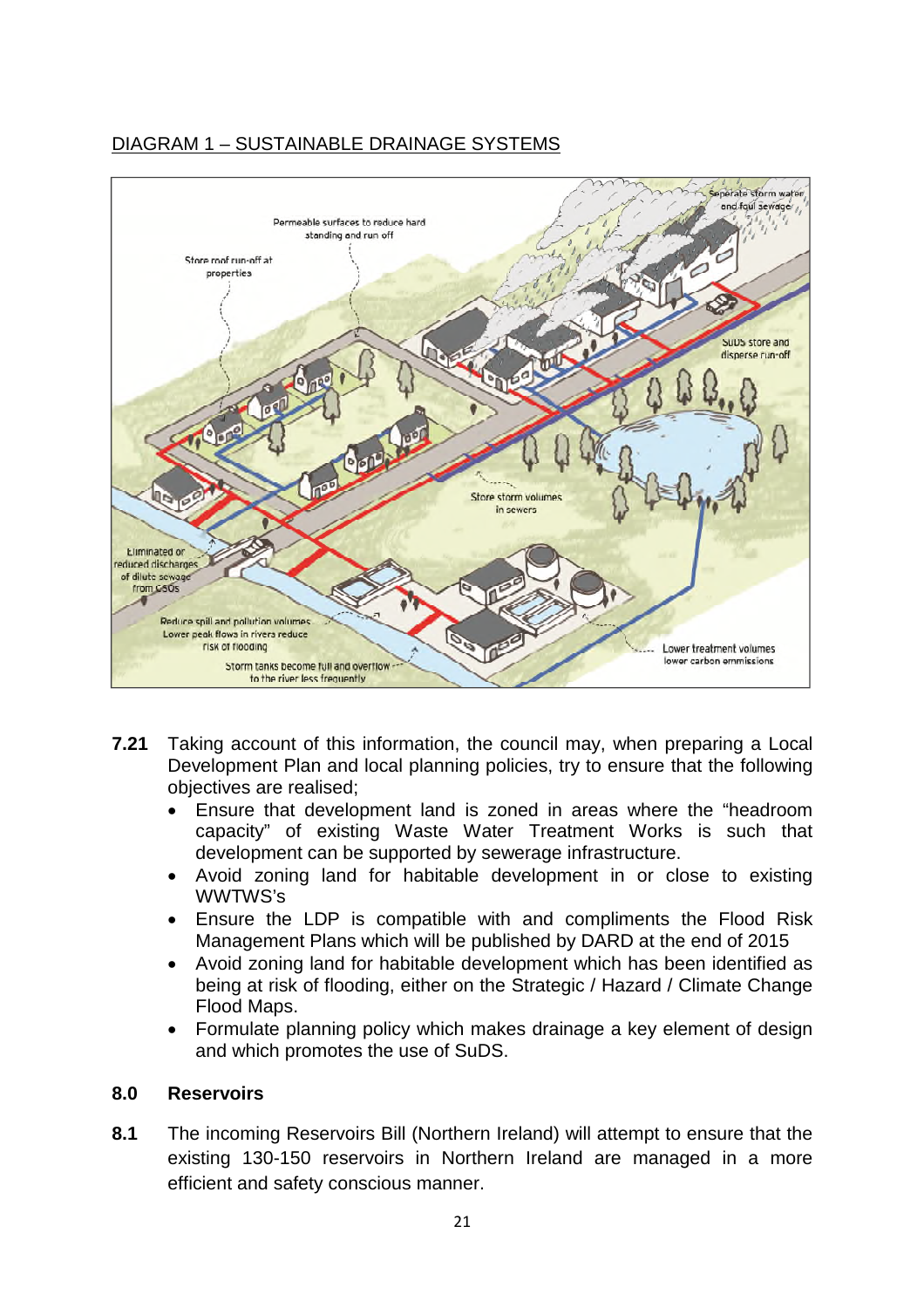- **8.2** Where development is proposed in close proximity to a reservoir, the developer will be required to submit a detailed flood risk assessment to show how the development will not be at risk of flooding from the nearby reservoir.
- **8.3** Consequently, when preparing an LDP the council should not allocate land for development close to existing reservoirs. To do so would be to require the developer to carry out a flood risk assessment, thus complicating the planning application process.
- **8.4** In the Mid Ulster District, there are 15 reservoirs and these are detailed below. Most of these reservoirs are in, or close to, rural settlements.

| <b>NAME OF RESERVOIR</b> | <b>LOCATION</b>      |
|--------------------------|----------------------|
| Aghintain                | Fivemiletown         |
| Altmore                  | Cappagh              |
| <b>Black Lough</b>       | Dungannon            |
| Cappagh                  | Cappagh              |
| Killyfaddy               | Clogher              |
| Lough Fadda              | Fivemiletown         |
| The Park Lake            | Dungannon            |
| <b>Brookend Park</b>     | Ardboe               |
| Drum Manor Fish Ponds    | Cookstown / Kildress |
| (Upper and Lower)        |                      |
| Rectory Lodge (Lake 1    | Cookstown            |
| and Lake 2)              |                      |
| Lough Fea                | Cookstown            |
|                          | Draperstown          |
| Craigs - Upperlands      | Upperlands           |
| Green Dam                | Uppelands            |
| <b>Island Dam</b>        | Upperlands           |
| New Dam                  | Upperlands           |

# **Table 6 - Existing reservoirs in Mid Ulster District**

# **9.0 Energy Supply- Electricity**

**9.1** Energy in the District is primary produced by the use of fossil fuels to generate electricity. There are three fossil fuel generating plants in NI, located at Ballylumford (Islandmagee, Antrim), Kilroot (Carrickfergus) and Coolkeeragh (L'Derry) which supply electricity to a wholesale market known as the Single Electricity Market (SEM- a wholesale market across the island of Ireland). Mutual energy Limited also supplies electricity to the pool via the Moyle interconnector. To underpin economic growth, the Mid Ulster District needs a modern and sustainable economic infrastructure including robust electricity connections. Electricity supply in the Mid Ulster District and NI as a whole is not an issue. Therefore current policy regarding electricity provision is operating suitably and it is considered that it does not require review.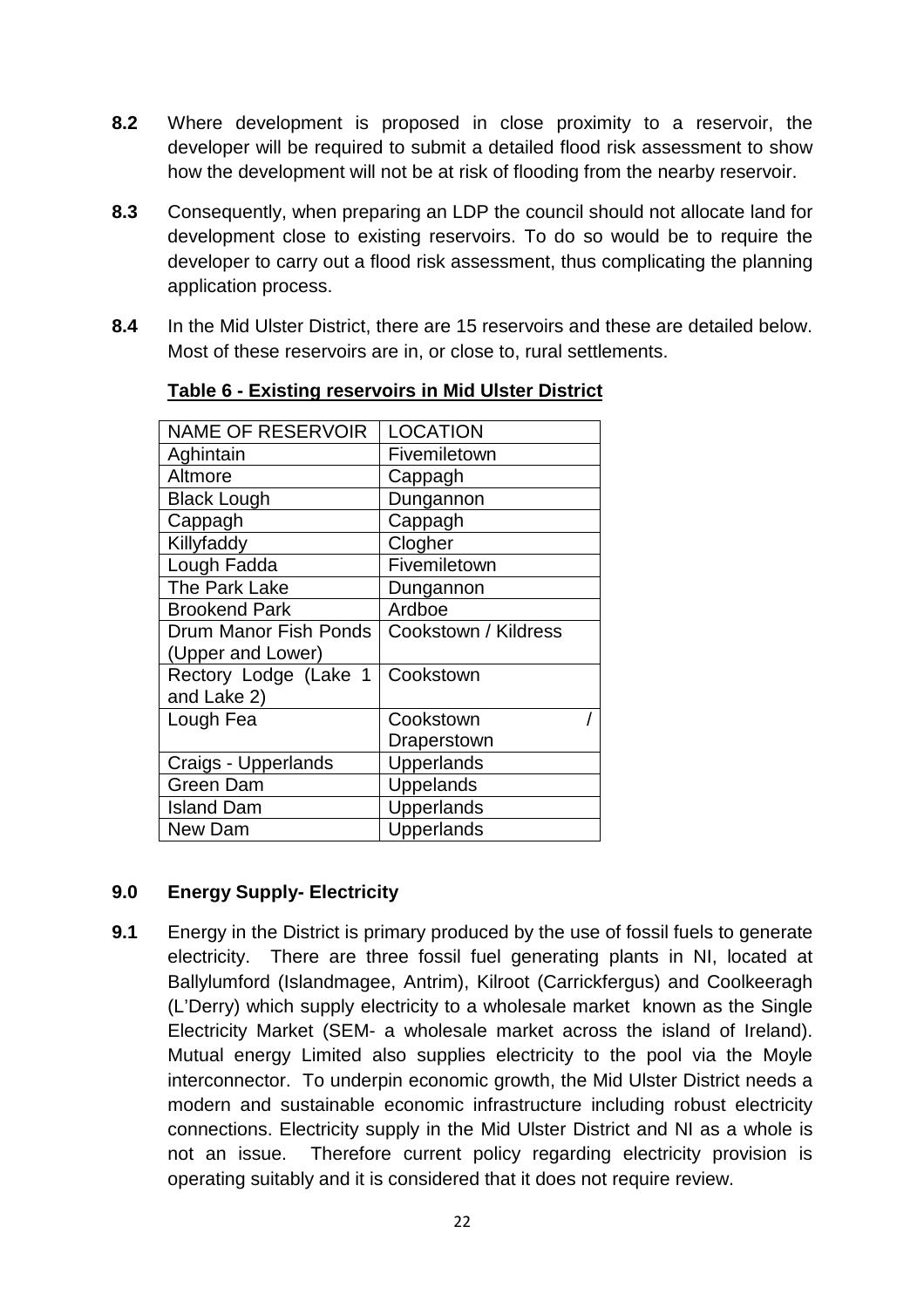

**Map displaying existing energy infrastructure in NI**

Source: www.detni.gov.uk

#### **10.0 Renewable Energy**

- **10.1** The European Commission's Renewable Energy Directive (2009/28/EC) establishes overall policy for the production and promotion of energy from renewable sources in the EU and specifies national renewable energy targets for each country. The Strategic Energy Framework (DETI 2010) states that Northern Ireland will seek to achieve 40% of electricity consumption from renewable sources by 2020. In line with this, the Northern Ireland Executive in their programme for Government, have set a target that by 2015, 20% of all electricity will be generated from renewable sources.
- **10.2** For the 12 month period January 2014 to December 2014, 19.0% of total electricity consumption in Northern Ireland was generated from renewable sources located in Northern Ireland. This represents an increase of 1.7 percentage points on the previous 12 month period (January 2013 to December 2013).<sup>7</sup> Therefore continued development of renewable energy resources is vital to facilitating the delivery of international and national commitments on both greenhouse gas emissions and renewable energy.
- **10.3** New private forms of renewable energy development are likely to increase in use in the Mid Ulster District over the plan period and will require connection to the electricity network. The Renewable Integration Development Plan (RIDP) was established in 2007. It has reviewed the network capacity

<sup>7</sup> DETI-Statistics on Electricity Consumption and Renewable Generation in Northern Ireland- September 2014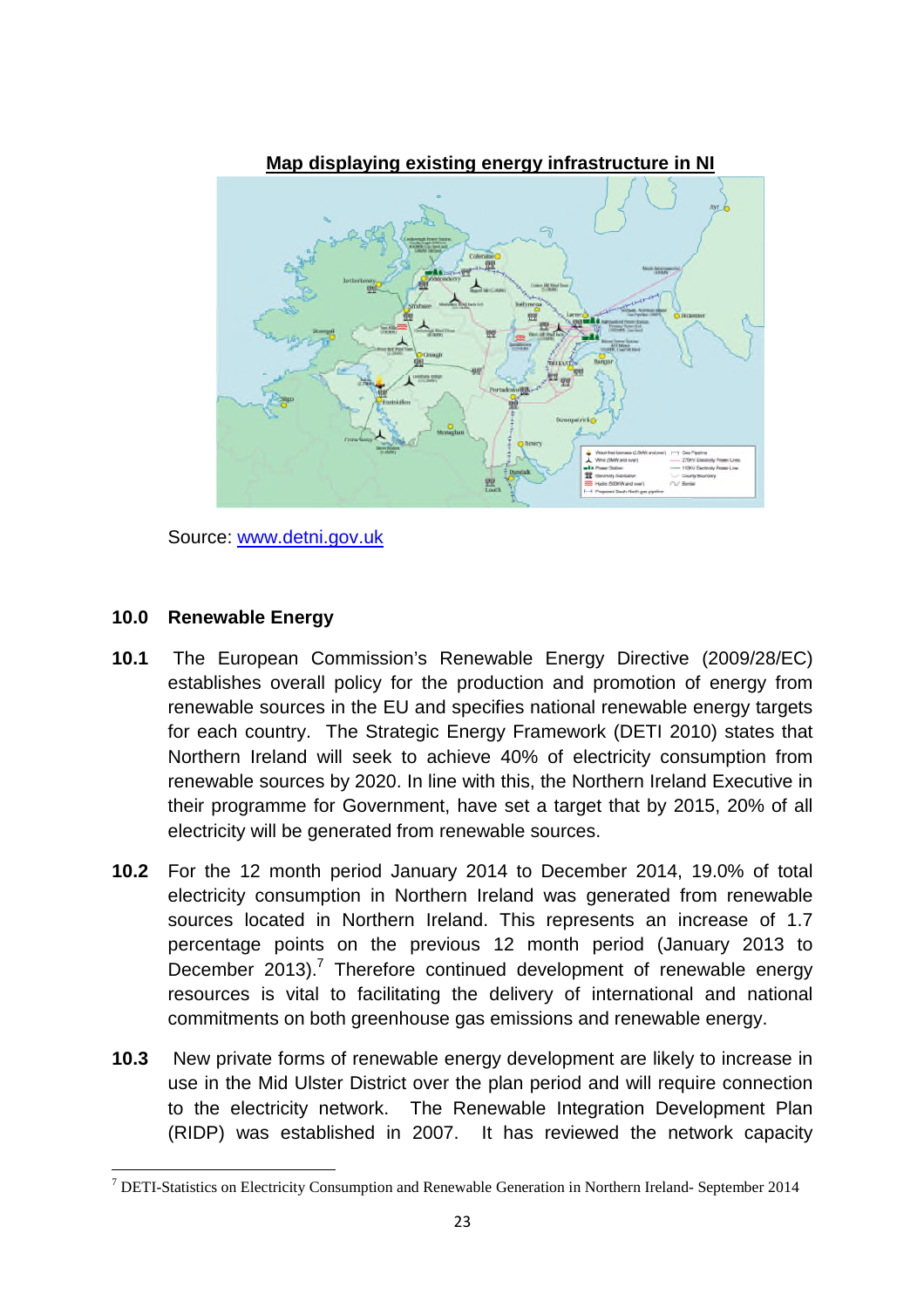limitations in the north and west of NI and the north west of the Republic of Ireland, against the renewable generation expected to seek connection there by 2020. The level is aligned with the NI and RoI governments' targets to have 40% of electricity from renewable sources.

- **10.4** The Northern Ireland Housing Executive (NIHE) is designated as Northern Ireland's only Housing Energy Conservation Authority (HECA). In its 2009 HECA report, the NIHE stated that they were committed to installing a range of renewable energy source across their housing stock. The report stated that they had installed a range of renewable energy installations in their properties and that the most effective of these were wood pellet boilers and photovoltaic solar panels. The main renewable energy installations provided by NIHE are as follows:
	- solar water heating panels 2,032 dwellings
	- solar photovoltaic (PV) panels 32 dwellings
	- micro-CHP field trial 10 dwellings
	- ground source heat pump 1 dwelling
	- solar air heating and ventilation systems 55 dwellings
	- wood pellet boilers 26 dwellings
	- wind turbine 1 dwelling
- **10.5** The main sources of renewable energy are the wind, the sun (solar), moving water (hydropower), heat extracted from the air, ground and water (including geothermal energy) and biomass (wood, biodegradable waste and energy crops). The key issues regarding each of these energy sources are discussed below:
- **10.6 Wind-** Electricity generated by onshore windfarms is the most established, large scale source of renewable energy in NI. Of all renewable electricity generated within Northern Ireland over the 12 month period January 2014 to December 2014, 92% was generated from wind. <sup>8</sup> Additional figures supplied by Northern Ireland Electricity (NIE) indicate that when all committed renewable energy generating facilities are connected to the grid, 66.6% of renewable energy generation will be provided by wind energy with the remaining 33.4% being supplied by solar energy (20.7%), Hydropower (2.2%) and Anaerobic Digestion / Biogas (10.5%).<sup>9</sup>
- **10.7** The majority of energy derived from wind in Northern Ireland comes from large scale generation as opposed to small scale or micro generation. Large scale generation consists of wind farms whilst small scale or micro generation consist of a range of renewable technologies including single turbines or even micro turbines. At the end of February 2015, 639MW of renewable energy

<sup>8</sup> DETI-Statistics on Electricity Consumption and Renewable Generation in Northern Ireland- September 2014

<sup>&</sup>lt;sup>9</sup> Presentation provided by NIE entitled "Renewables - Sub Groups"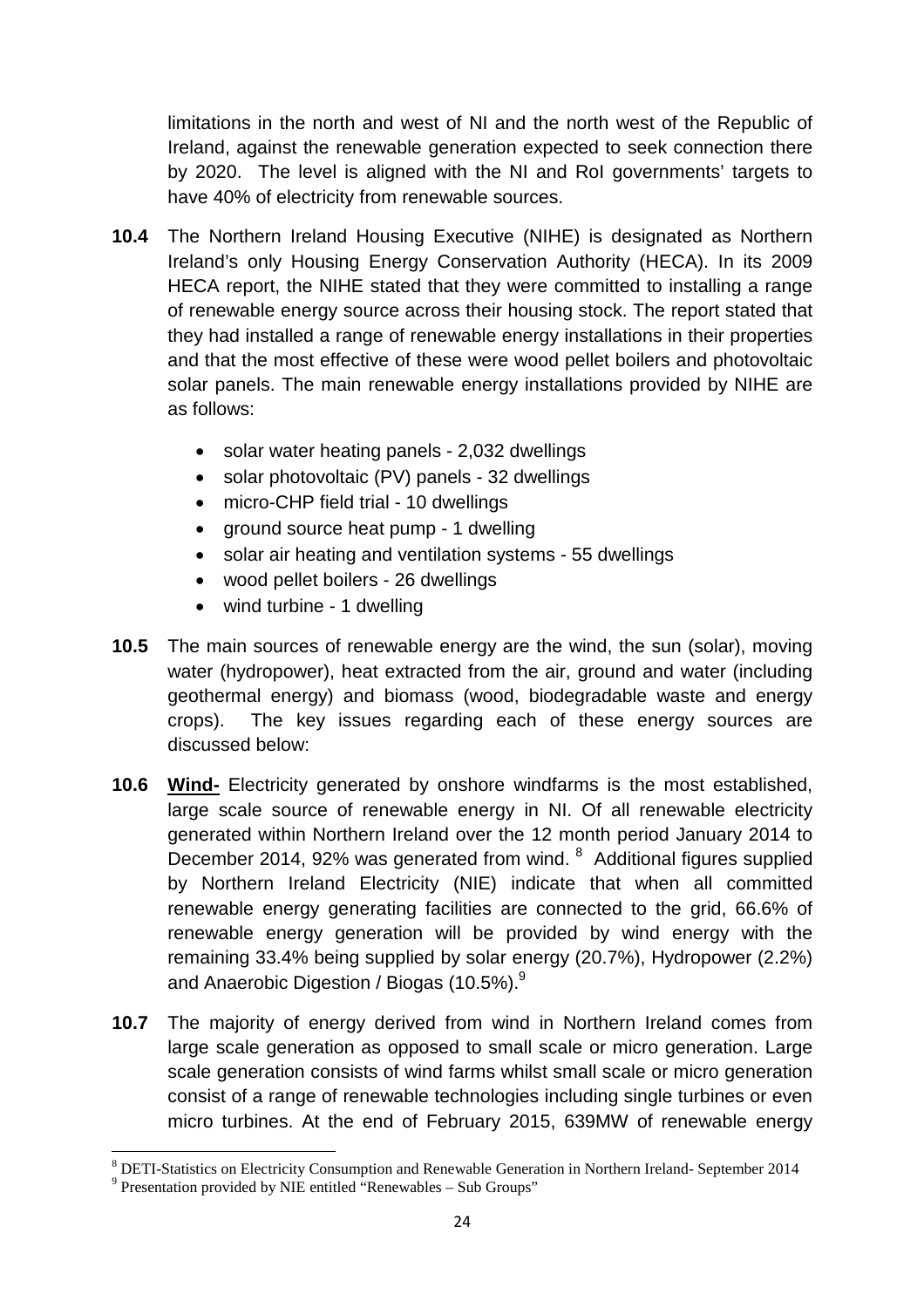was generated from large scale generation with 80MW and 47MW being generated from small scale generation and micro generation respectively.<sup>10</sup> This information is illustrated in the graph below;



- **10.8** At present in the Mid Ulster District there are 10 windfarm installations consisting of more than a single turbine which have received planning permission, another two applications are currently being assessed. When compared to Northern Ireland as a whole, there have been 126 planning approvals for windfarms in Northern Ireland. In relation to single wind turbines, there are 349 approvals for such proposals in Mid Ulster, with 2662 in the whole of Northern Ireland $^{11}$ .
- **10.9** However public attitude towards wind energy development is changing. The residents of the Mid Ulster District are custodians of some of Northern Irelands' most important landscape areas including the Sperrin Area of Outstanding National Beauty (AONB). There are concerns regarding the proliferation of single turbines and resulting visual intrusion, safety and the increasing size and massing of turbines. The Sperrins Forum is a group aiming to promote recreation and tourism activities within the Sperrin AONB. They have recently submitted a letter of concern regarding the number of wind turbines and wind farms erected and currently being assessed which lie within the AONB. Their concerns include detrimental impact upon the pristine environment, biodiversity and negative impact on the tourism / leisure sectors.

 $10$  Presentation provided by NIE entitled "Renewables – Sub Groups"

 $11$  DOE – Renewable Energy Statistics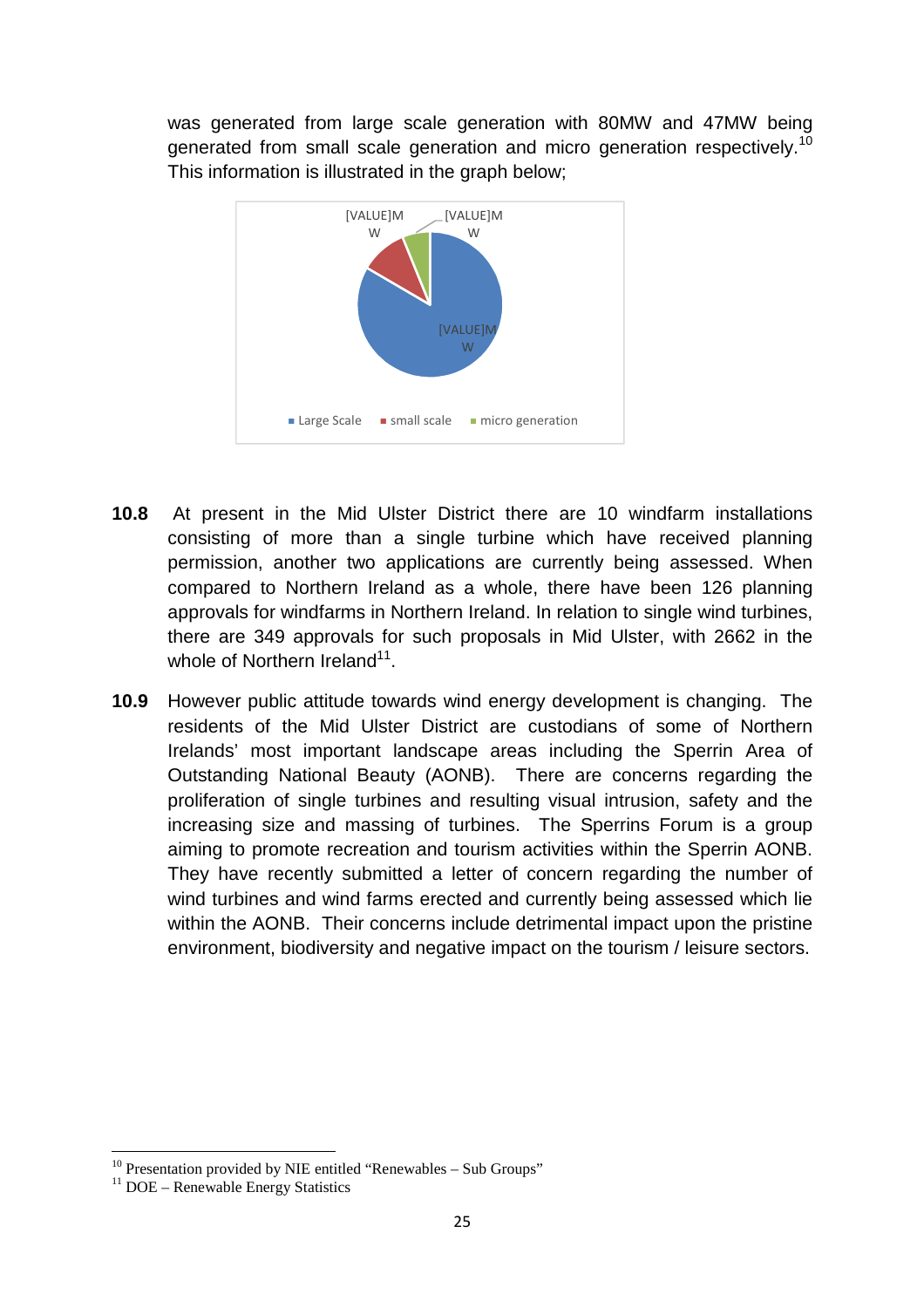

**Map of approved and pending wind farms in Northern Ireland**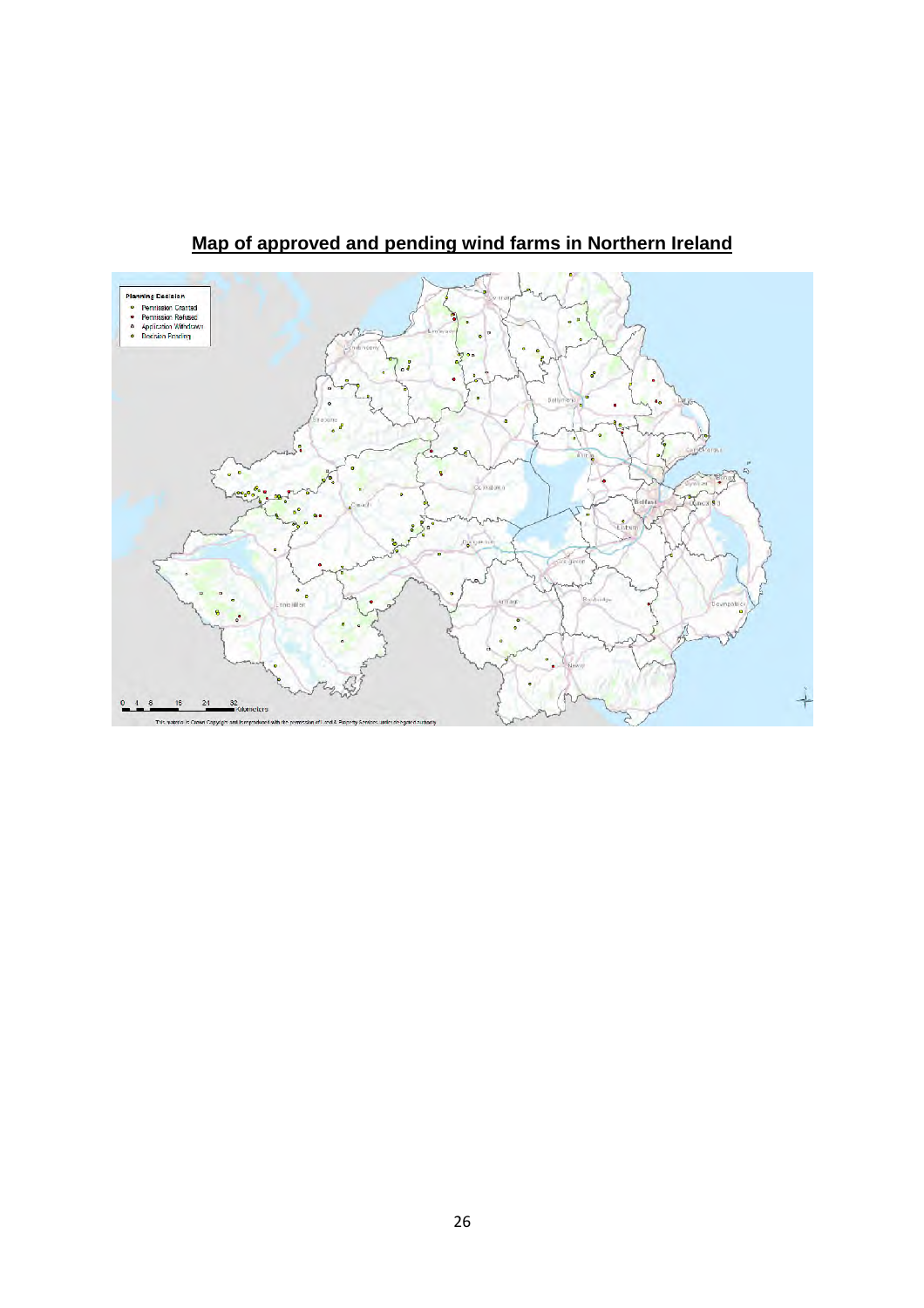



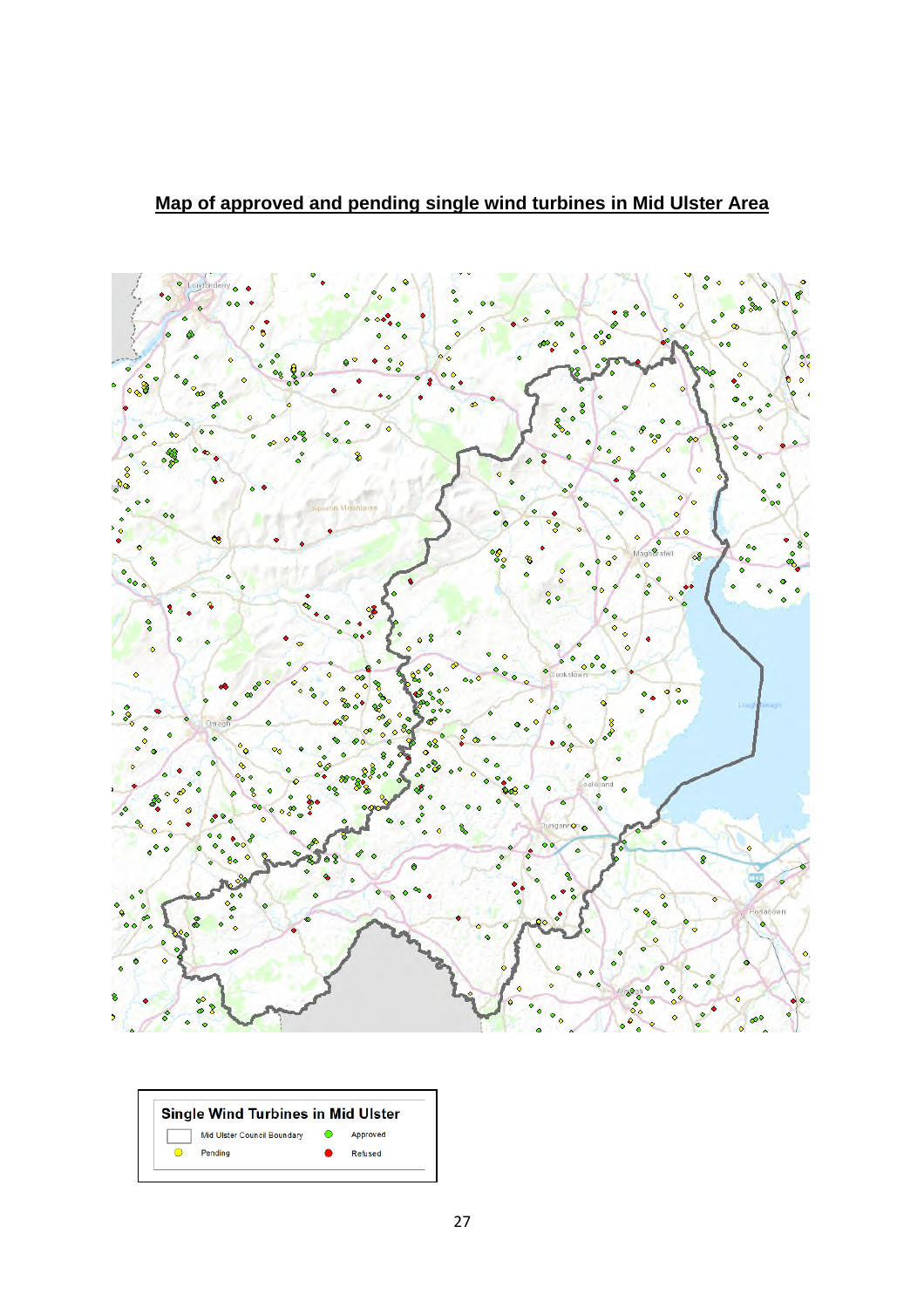#### **10.10 Options for Council in considering wind energy development:**

Having evaluated the information available in respect of wind energy, the options for the council are to:

- 1. Adopt policies which are in line with existing planning policy contained within Planning Policy Statement 18 (PPS 18) Renewable Energy and the Best Practice Guidance to PPS18.
- 2. Develop a more restrictive policy, having regard to concerns relating to impacts on AONBs and sensitive landscapes, bio-diversity and tourism.
- 3. Adopt a policy position that recognises the value of wind energy development but provides policy which gives greater weight to environmentally sensitive areas and greater protection to neighbouring amenity. Any such policy changes would be brought through the introduction of Countryside Policy Areas.
- **10.11** As outlined earlier, Northern Ireland is on course to meet the targets of 40% set out by the Strategic Energy Framework and 20% as set out by the NI Executive. Consequently, a more restrictive policy may hinder the progress made thus far and reverse the positive trends experienced to date. By adopting option 3, the Council would be able to continue to support renewable wind energy development whilst also safeguarding areas which are considered to be of particular scenic value and also reducing potential impacts on neighbouring properties.
- **10.12 Sun-** Active solar photovoltaic (PV) technologies generates electricity from daylight. The most common form of device is a solar panel or module typically 0.5 to 1m2 in size, dark in colour and having low reflective properties. Although roof mounted is most common, modules can be mounted on sides of buildings, or on free standing support structures on the ground. A number of modules are usually connected together in an array to produce the required output, which can vary from a few square metres to several hundred square metres. In most cases involving dwelling houses, providing the building is not listed or in a conservation area and the installation complies with the relevant constraints, PV will be 'permitted development' and a planning application will not be required. Passive Solar Design (PSD) is an environmentally benign approach to ensure that domestic scale buildings capture maximum light and heat from the sun whilst being positioned in the landform to act as a buffer against the worst of the elements. To date, operational planning policy regarding solar power has not raised any particular key issues.
- **10.13 Water-** Water flowing from a higher to a lower level drives a turbine which produces mechanical energy. This mechanical energy is usually turned into electrical energy by a generator. There are no large scale hydroelectric schemes in the Mid Ulster District. Hydro developments anticipated will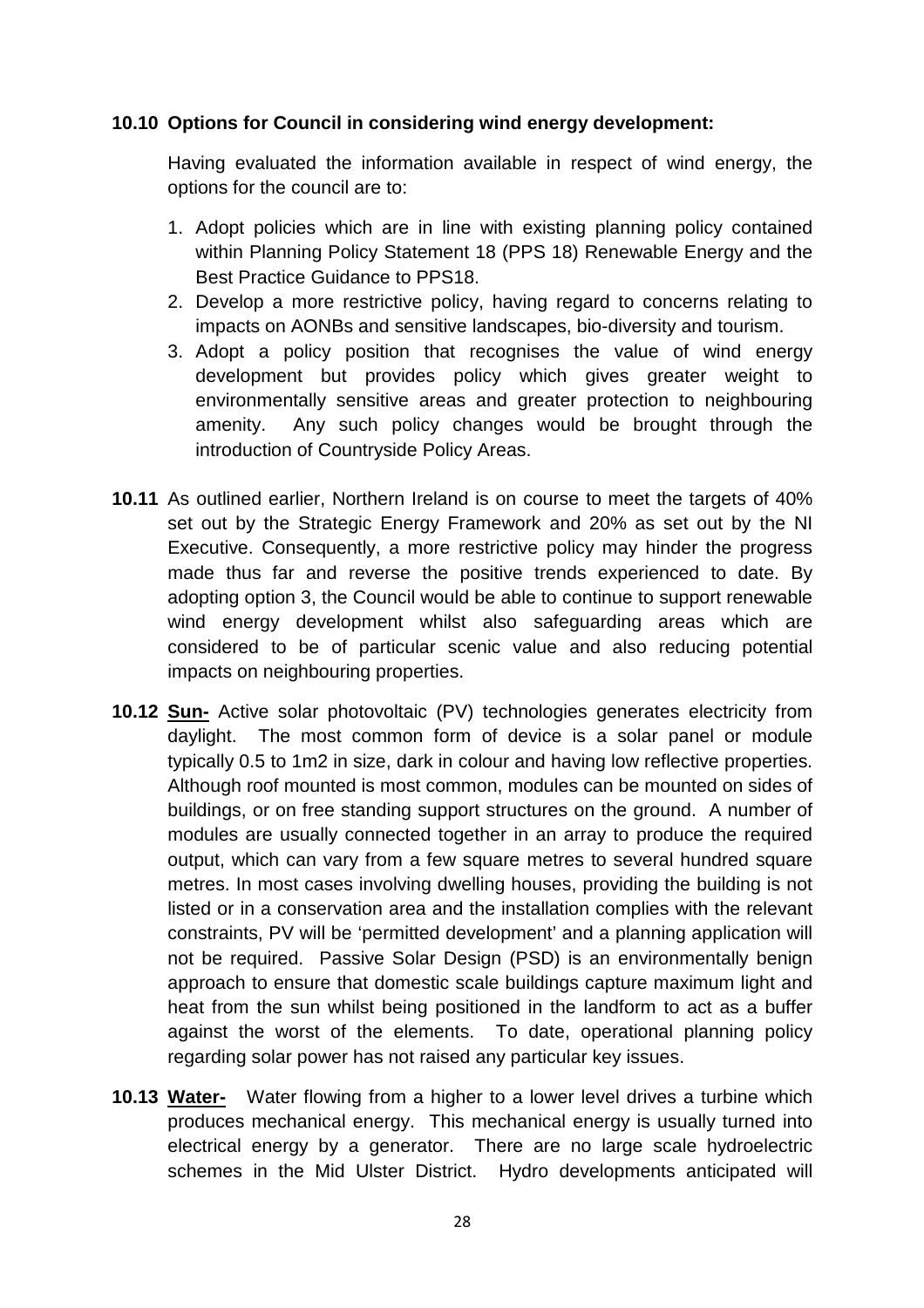generally small in scale and subject to design, ecological and fisheries considerations being carefully assessed this type of renewable energy development is unlikely to cause significant concern.

- **10.14 Heat-** Ground source heat pumps operate by circulating water (or another fluid) through pipes buried in the ground. The water temperature in the pipes is lower than the surrounding ground and so it warms up slightly. This low grade heat is transferred to a heat pump, which raises the temperature to around 50°C. Water source heat pumps operate in a similar way, with the pipes being submerged in water. Air source heat pumps extract heat in the air and use a fan to draw air over coils that extract energy. Air-source heat pumps can be located in the roof space or on the side of a building. They are similar in appearance to air conditioning boxes. To date, existing operational policy has not raised any significant issues with these types of renewable energy developments subject to careful planning consideration including archaeological implications.
- **10.15 Biomass:** Biomass fuels, including wood and energy crops, can be utilised to provide energy either by combustion or fermentation / digestion technologies. There are currently three main categories of biomass plant:
	- Plant designed primarily for the production of electricity
	- Combined heat and power plant (CHP)
	- Plant designed for the production of heat.
- **10.16** Emissions and waste products from biomass energy production include airbourne emissions, emissions to watercourses and ash. Anaerobic digestion (AD) is a process which bacteria break down organic material in the absence of oxygen to produce a methane rich biogas. This can be combusted to generate electricity. Thermal processes can also be used extract energy from waste. These processes use a high temperature to release the chemical energy in the fuel. Planning issues from these renewable energy developments that require consideration include:
	- Visual intrusion-the plant is an industrial feature with a chimney;
	- Noise from plant and traffic operations;
	- Any effects on health, local ecology or conservation from the plant and air / water bourne emissions;
	- Traffic to and from the site in order to transport biomass fuel and subsequent by-products.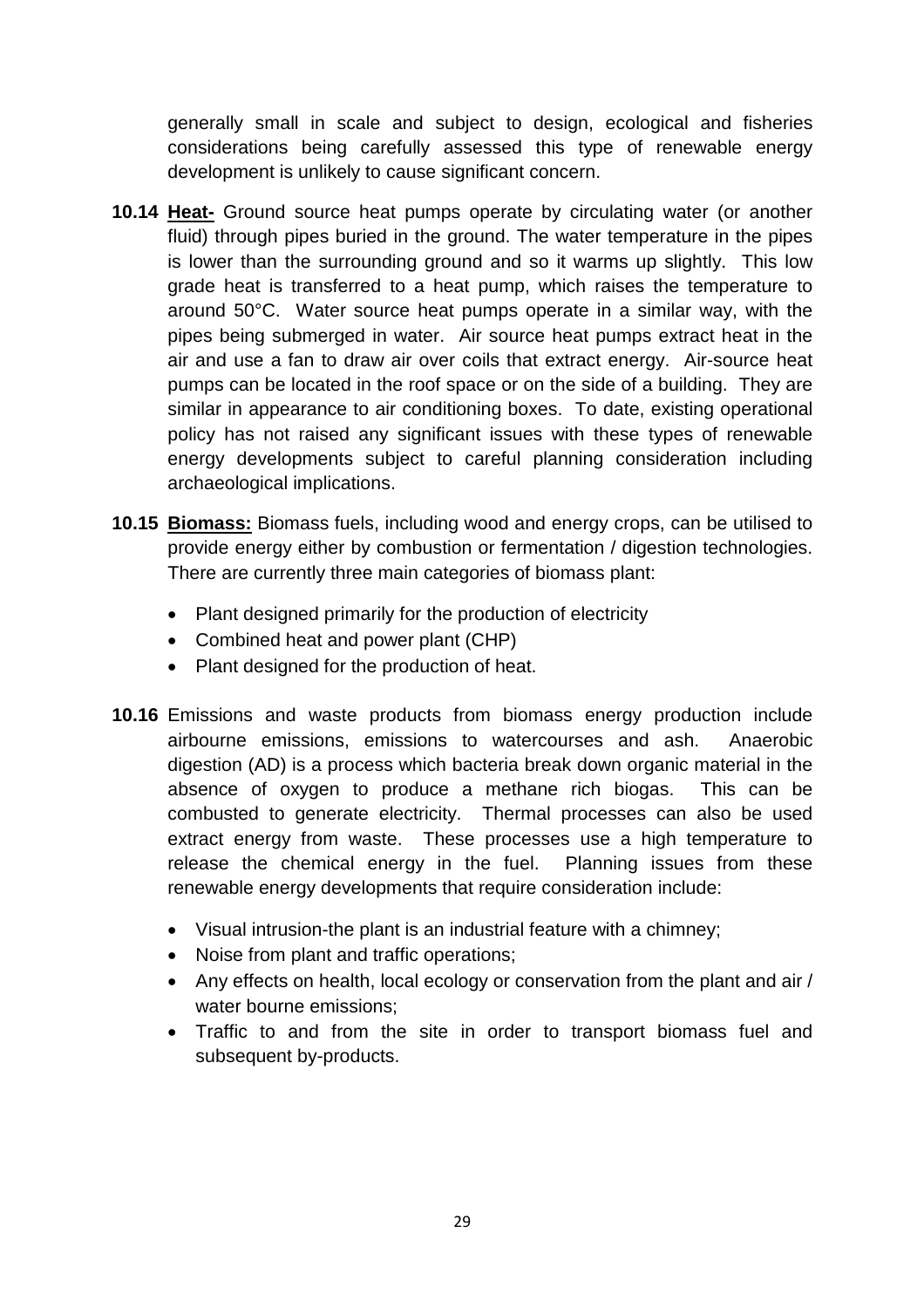## **10.17 Options for Council in considering biomass development:**

Having evaluated the information available in respect of biomass development, the options for the council are to:

- 1. Adopt policies which are in line with existing planning policy within Planning Policy Statement 18 (PPS 18) and the related Best Practice Guidance to PPS18 and within Planning Policy Statement 11 (PPS 11) Planning and Waste Management in the case of biomass from waste.
- 2. Develop a more restrictive policy, having regard to concerns over environmental impact, visual impact and amenity impact;
- **10.18** Given the important of renewable energy development to achieving the NI Strategic Energy Framework target, option 2 would conflict with the regional guidance. By adopting current planning policy the Council would be able to support energy supply and production whilst ensuring potential impacts are minimised.

#### **Renewables and Electricity Connection**

- **10.19** The electricity network in NI is facing an unprecedented demand for the connection of renewable generation. The total amount of renewable generation already connected to the network is 729MW, with a further 455MW committed to connect. Renewable energy connection is very reliant on the existing infrastructure. However at present the transmission and distribution networks cannot provide, on an unrestricted basis for all of this connected renewable generation.
- **10.20** Since the introduction of increased Renewable Obligation Certificate (ROC) incentives for small scale generation in April 2010, there has been a large increase in the amount of small scale generation either connected to, or committed to connect to the 11kV network. NIE have recently produced their latest 11kV network heat map (February 2015) to provide guidance on capability of the 11kV network to accept further small scale generation (see Appendix 1). This heatmap identifies where investment is currently required. This map is a simple visual representation however it displays that in the Mid Ulster District Plan Area locations such as Pomeroy, Ballygawley and Fivemiletown are already at saturation point.
- **10.21** The existing energy infrastructure needs to be overhauled to ensure it will be fit for purpose. This includes strengthening the grid and developing smart grid initiatives. The upgrading of the electricity grid will involve more overhead powerlines and power installations. The following table provides details of the various projects presently underway or planned in NI to aid renewables integration into the electricity network: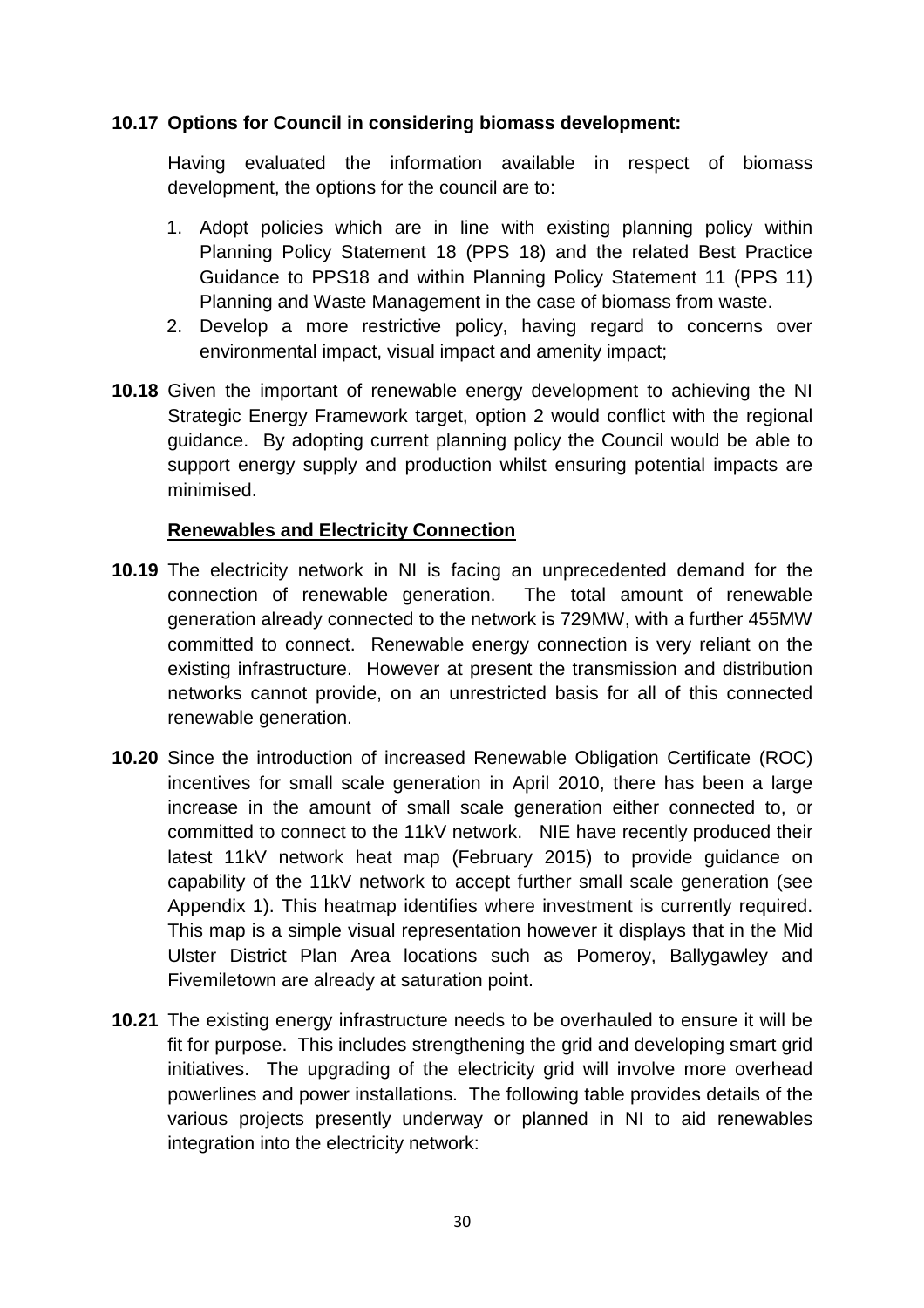# **Table 7 - Transmission Projects in Northern Ireland for renewables integration**

#### *Short Term Plan (STP)*

Increasing capacity of existing 110kV network by using Dynamic Line Rating techniques combined with selective up-rating- Work Completed

#### *Medium Term Plan (MTP)*

Series of individual projects designed to reinforce 110kV network to increase capacity & remove bottlenecks-Work ongoing

#### *Renewable Integration Development Plan (RIDP) & Network 25*

The RIDP has identified the issues which will arise due to the connection of renewable generation (in the north and west of NI) & in 2013 the project had arrived at a preferred overall scheme option. The scheme involves new extra high voltage, 275 and 110 kV infrastructure and the uprating of some existing circuits. However, phase 4 of the RIDP is now focused on the preparation of a transmission plan for the whole of NI (Network 25) supported by an associated Strategic Environmental Assessment.

#### *Generation Cluster Infrastructure*

To facilitate the connection of renewable generation to the grid NIE will 'cluster' their arrangements for the connection of generators (generally onshore wind farms) so that generators will share transmission network infrastructure as far as possible. Clustered connections generally involve the construction of a 110/33kV substation, connection to the 110kV network & individual 33kV generation connections. There are to be at least 7 cluster substations developed before 2020.

#### *North South Interconnector (NSI)*

The proposed interconnector will require the construction of a new 275/400kV substation & a new 400kV overhead line between Turleenan (Dungannon) and Woodlnd (Meath). A planning application, ref O/2009/0792/F, was submitted in December 2009. The Environment Minister referred the application to the Planning Appeals Commission and a Public Inquiry commenced (& was adjourned due to legal challenges brought by objectors) in March 2012. An updated planning application, ref O/2013/0214/F, relating specifically to the works associated with the construction of overhead lines & towers was submitted to DOE in April 2013. Following a period of public consultation, this application has been returned to the PAC for recommencement of the Inquiry. The recommencement date of the Public Inquiry is unknown at this stage.

# **11.0 Natural Gas**

- **11.1** At present, Mid Ulster does not have a natural gas supply. Around 170,000 households and 12,000 businesses are connected to a natural gas supply in Northern Ireland<sup>12</sup> but this does not extend to our district.
- **11.2** However, in accordance with its powers under Article 8 of the Gas (Northern Ireland) Order 1996, the Utility Regulator for Northern Ireland has recently awarded licenses to two gas providers who will jointly provide a new supply of natural gas to the west of the country, including the Mid Ulster District. The two companies who will provide the new gas supply are:

<sup>&</sup>lt;sup>12</sup> http://www.uregni.gov.uk/gas/market\_overview/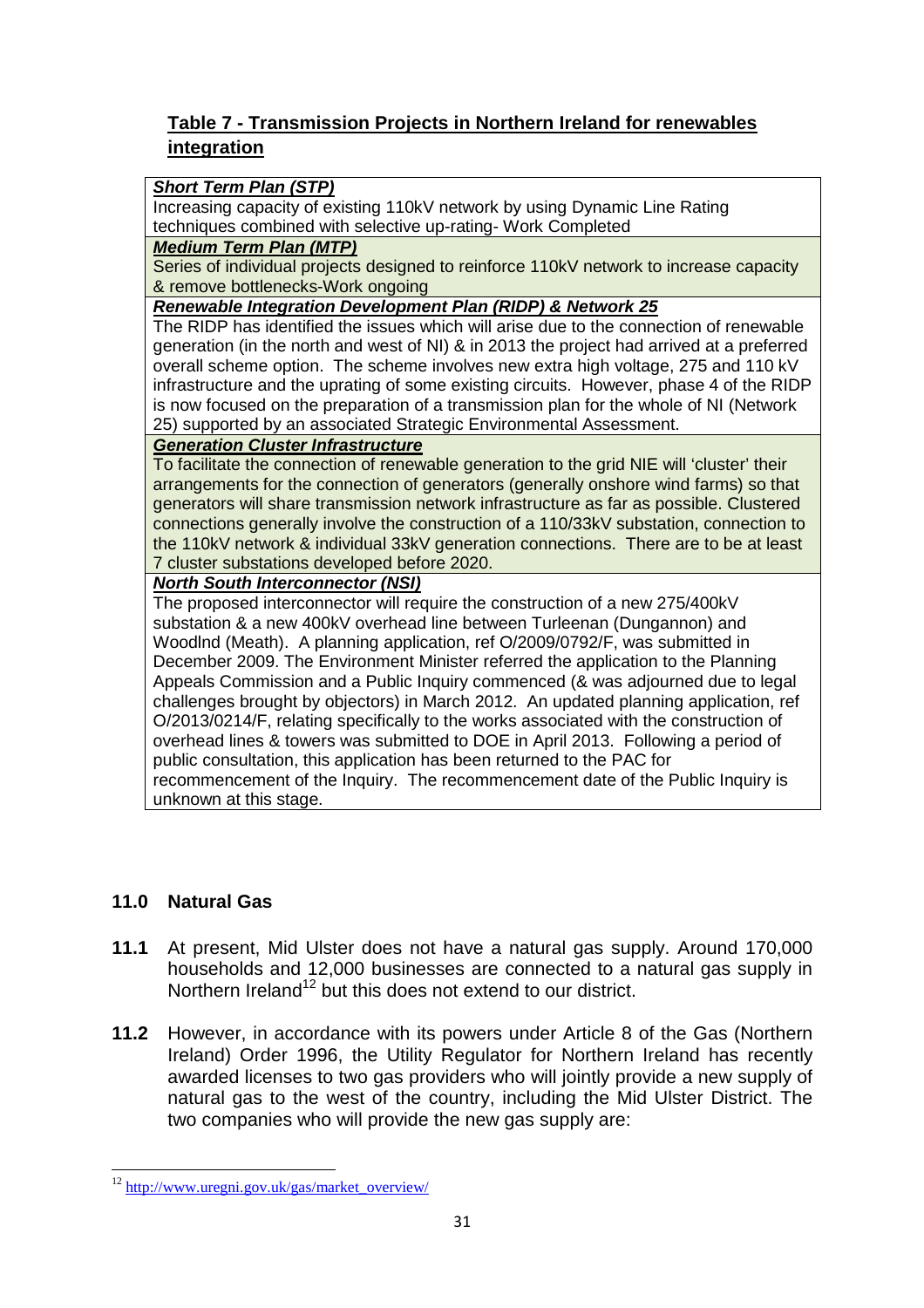- i. Mutual Energy (formerly Northern Ireland Energy Holdings)
- ii. Scotia Gas Network (SGN)

These two companies will be the exclusive joint providers of gas to the west. This means that whilst gas will be available in the Mid Ulster District, customers will not be able to choose their provider unlike other areas in the east of the country.

**11.3** The new scheme has been entitled "Gas to the West" and the main beneficiaries will be the towns of Omagh, Strabane, Enniskillen, Derrylin, *Cookstown, Dungannon (including Coalisland) and Magherafelt*.

#### **"Gas to the West"**

- **11.4** It is anticipated that the scheme will be completed by 2016 and that in the years following completion, the number of connection types will grow year on year within the Mid Ulster District.
- **11.5** Gas providers enjoy certain permitted development rights under Class D of Part 14 of the Schedule to the Planning (General Permitted Development) Order (Northern Ireland) 2015. However, any part of the scheme which constitutes development and requires planning permission will be the responsibility of DOE and will not be devolved to the local councils.
- **11.6** As part of their license, the gas providers have drafted a development plan which sets out the numbers of potential new connections which will be secured under the scheme.
- **11.7** The numbers of different types of connections which it is hoped will be secured in the Mid Ulster District are set out in the table below. Detailed target figures as broken down by connection type are only projected up until 2026. It should be remembered that these are target figures and there is no guarantee that these figures will be achieved.
- **11.8** According to these figures, it is hoped that by the year 2026, there will be just over 6,000 connections to the natural gas network in the Mid Ulster District.
- **11.9** It is clear from these planned figures that the main beneficiaries of the new gas supply will be privately owned or rented housing. However, a significant number of businesses, both large and small, will also be supplied with natural gas. It is hoped that this will make the district more attractive to businesses who may wish to establish here. Gas is a cheaper, more efficient fuel and its availability in Mid Ulster will help to address the competitive advantage which natural gas provision has provided to other areas in the east of country.
- **11.10** The provision of natural gas will also contribute to a more diverse and secure supply of energy in line with policy RG5 of the RDS 2035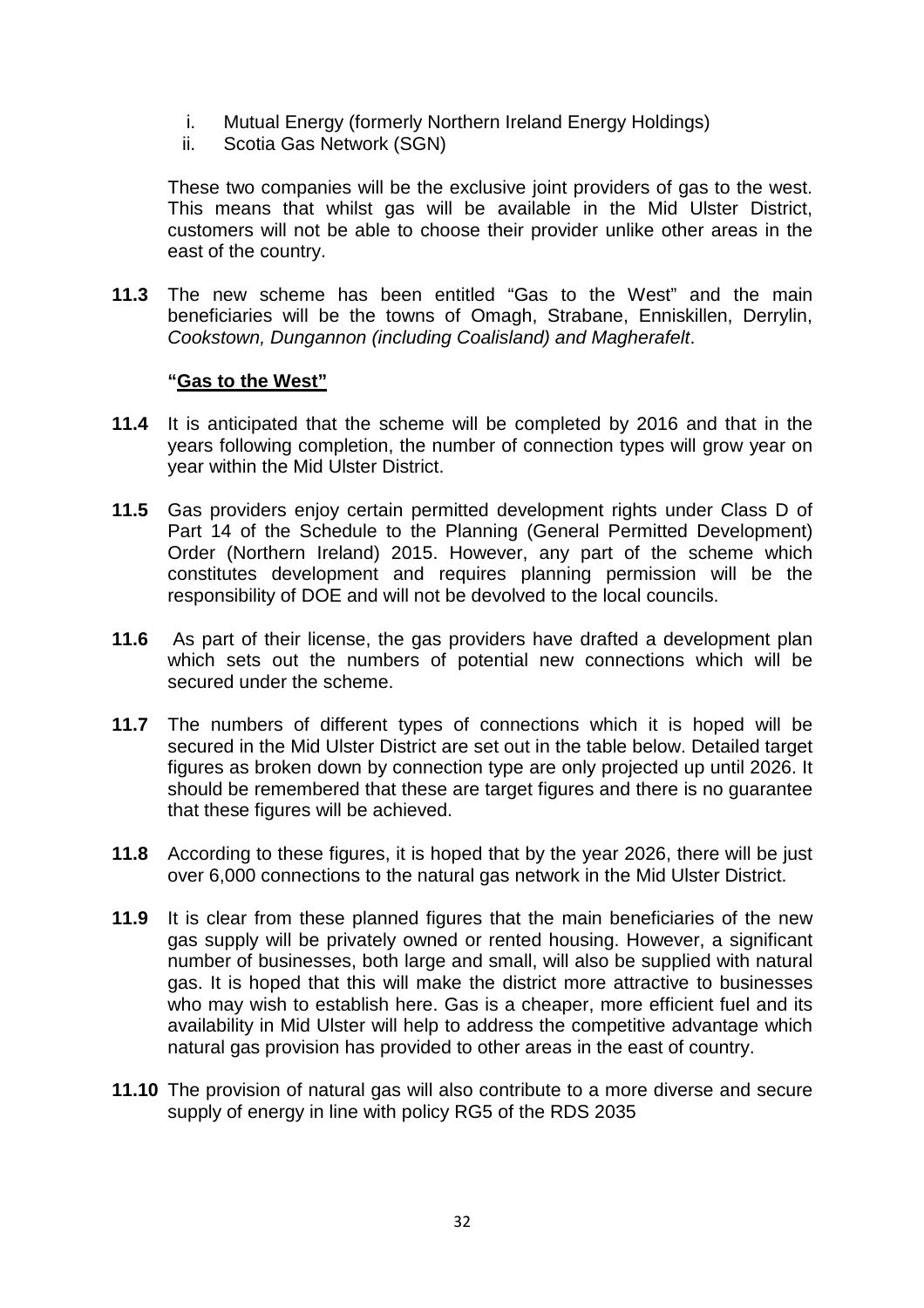| <b>District</b>    | <b>Connection</b>                            |                  |                 |                         |                 |                 | Annual cumulative target of new connections per |                |                |                |                |
|--------------------|----------------------------------------------|------------------|-----------------|-------------------------|-----------------|-----------------|-------------------------------------------------|----------------|----------------|----------------|----------------|
| (historic          | financial year<br><b>Type</b>                |                  |                 |                         |                 |                 |                                                 |                |                |                |                |
| borough)           | Year                                         | 2017             | 18              | '19                     | '20             | $\overline{21}$ | $^{\prime}22$                                   | $^{\prime}23$  | '24            | '25            | $^{\prime}26$  |
| <b>Cookstown</b>   | Large / Contract<br>$IC$ <sup>14</sup>       | $\overline{1}$   | $\overline{3}$  | 6                       | $\overline{7}$  | $\overline{7}$  | $\overline{7}$                                  | $\overline{7}$ | $\overline{7}$ | $\overline{7}$ | $\overline{7}$ |
|                    | Small /<br>Medium<br>$IC$ <sup>15</sup>      | $\overline{7}$   | $\overline{28}$ | 39                      | 56              | $\overline{72}$ | $\overline{88}$                                 | 106            | 122            | 139            | 155            |
|                    | <b>NIHE</b>                                  | 32               | 129             | 161                     | 193             | 225             | 257                                             | 270            | 283            | 296            | 309            |
|                    | Domestic<br><b>New</b><br><b>Build</b>       | $\mathbf 0$      | $\mathbf 0$     | $\overline{36}$         | $\overline{72}$ | 108             | 144                                             | 198            | 234            | 270            | 306            |
|                    | Domestic owner<br>occupied<br>private rental | 41               | 164             | 328                     | 430             | 533             | 635                                             | 737            | 840            | 942            | 1,045          |
|                    | <b>TOTAL</b>                                 | 61               | 324             | 570                     | 758             | 945             | 1131                                            | 1,318          | 1,486          | 1,654          | 1,822          |
| Dungannon          | Large / Contract<br>IC                       | $\mathbf{1}$     | 4               | 11                      | 15              | 15              | 15                                              | 15             | 15             | 15             | 15             |
|                    | Small / Medium<br>IC                         | 6                | 26              | 37                      | 54              | 69              | 85                                              | 101            | 117            | 132            | 149            |
|                    | <b>NIHE</b>                                  | 53               | 214             | 269                     | 322             | 375             | 430                                             | 451            | 472            | 494            | 515            |
|                    | Domestic<br><b>New</b><br><b>Build</b>       | $\mathbf 0$      | 0               | 54                      | 125             | 196             | 267                                             | 338            | 427            | 498            | 569            |
|                    | Domestic owner<br>occupied<br>private rental | 64               | 256             | $\overline{512}$        | 672             | 832             | 992                                             | 1,152          | 1,311          | 1,472          | 1,632          |
|                    | <b>TOTAL</b>                                 | $\overline{124}$ | 500             | 883                     | 118<br>8        | 1,48<br>7       | 1789                                            | 2,057          | 2,342          | 2,611          | 2,880          |
| <b>Magherafelt</b> | Large / Contract<br>IC                       | $\mathbf{1}$     | $\mathbf{1}$    | $\overline{\mathbf{4}}$ | $\overline{7}$  | $\overline{7}$  | $\overline{7}$                                  | $\overline{7}$ | $\overline{7}$ | $\overline{7}$ | $\overline{7}$ |
|                    | Small / Medium<br>IC                         | $\overline{5}$   | $\overline{21}$ | 29                      | 41              | 54              | 66                                              | 78             | 91             | 103            | 116            |
|                    | <b>NIHE</b>                                  | 23               | 92              | 115                     | 138             | 161             | 184                                             | 193            | 202            | 212            | 221            |
|                    | <b>New</b><br>Domestic<br><b>Build</b>       | $\mathbf 0$      | 0               | 22                      | 44              | 66              | 100                                             | 122            | 144            | 177            | 211            |
|                    | Domestic owner<br>occupied<br>private rental | 29               | 118             | 237                     | 311             | 385             | 458                                             | 532            | 606            | 680            | 754            |
|                    | <b>TOTAL</b>                                 | 58               | 232             | 407                     | 541             | 673             | 815                                             | 932            | 1,050          | 1, 179         | 1,309          |

#### **Table 8 - Cumulative target figures for new connections to the gas network under the Gas to the West Scheme <sup>13</sup>**

<sup>&</sup>lt;sup>13</sup> Annex 2 Part 3 of Scotia Gas License -

http://www.uregni.gov.uk/uploads/publications/Scotia\_Gas\_Networks\_Northern\_Ireland\_Ltd\_Grant.pdf

 $14$  a connection for a non domestic premises which is anticipated to produce 732,500 KW hours per year

<sup>&</sup>lt;sup>15</sup> a connection for a non domestic premises which is anticipated to produce more than 73,250KW hours per year but less than 732,500 KW hours per year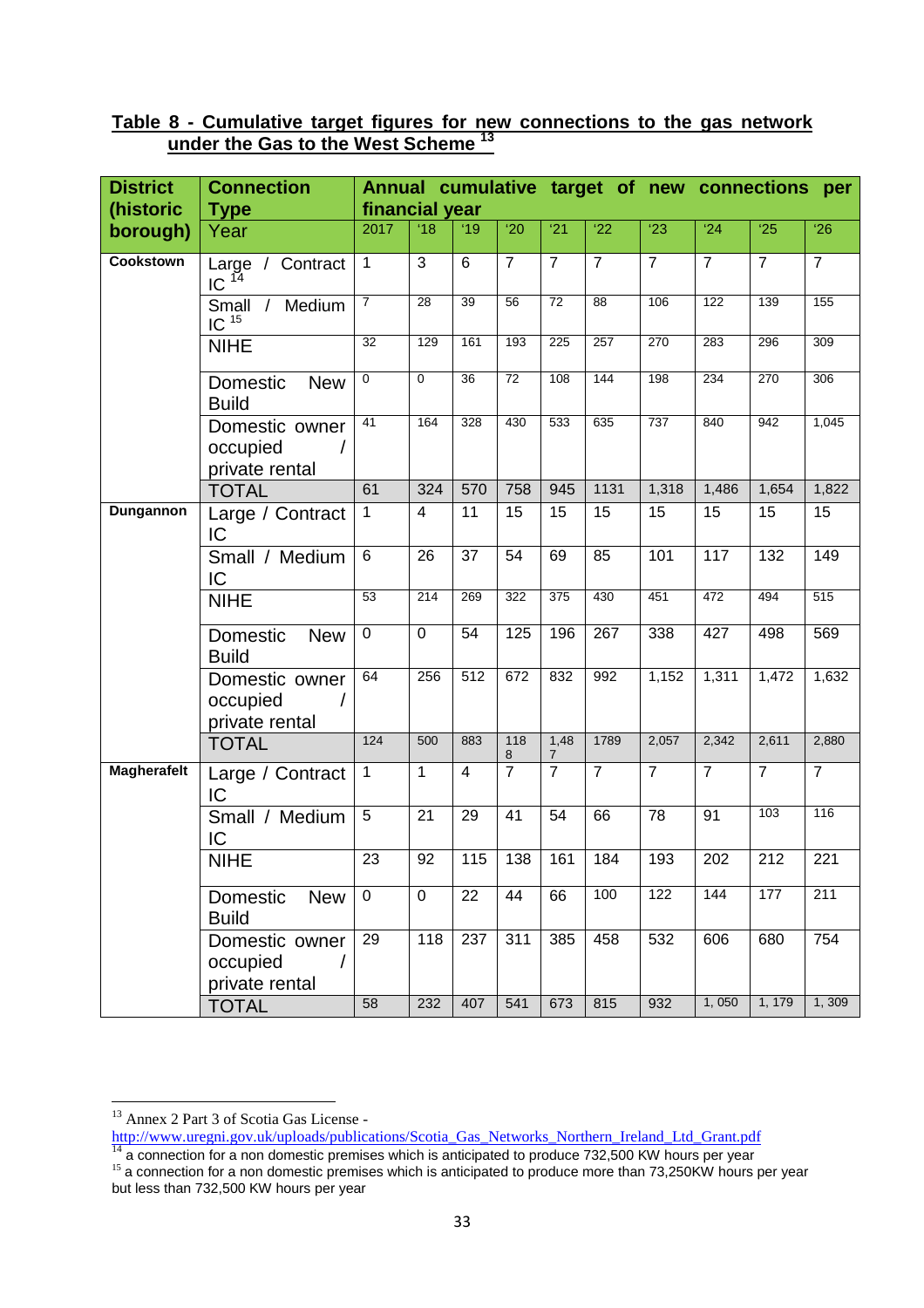# **Gas Network**

- **11.11** It is proposed that the Mid Ulster District will be supplied by extending the existing North / South pipeline from Portadown to Cookstown and Dungannon with an additional feeder pipeline providing supply to Magherafelt
- **11.12** The potential new routes for the proposed gas lines are shown on the map below;<sup>16</sup>



# **12.0 Cemetery Provision**

- **12.1** The majority of cemeteries in the District are provided by local churches of various denominations.
- **12.2** However, public cemeteries are also provided and maintained by the local council**.** Information supplied by the former councils would indicate that the public cemeteries in the old Magherafelt and Dungannon districts will be capable of coping with demand throughout the fifteen year plan period. Additional land will be needed during the plan period to allow for cemetery provision in the Cookstown area.

<sup>&</sup>lt;sup>16</sup> DETI website – Gas to the West section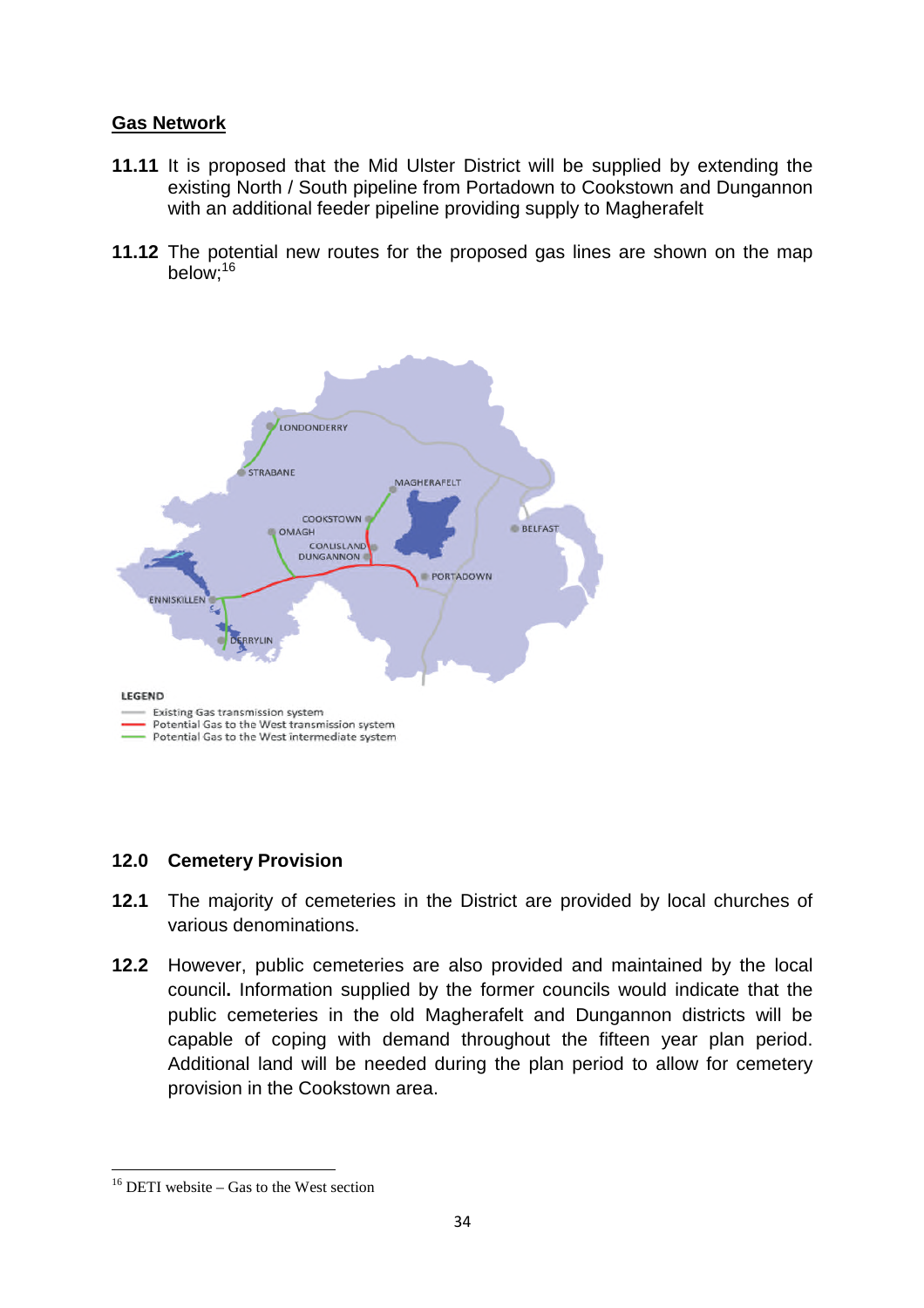- **12.3** Polepatrick cemetery near Magherafelt currently has around 2800 unused grave spaces. The current burial rate is approximately 10-15 per year which means there should be more than adequate provision in this plan period.
- **12.4** Cemeteries at Coolhill and Drumcoo in Dungannon are currently closed and have no further plots for sale; although around 10-15 burials a year still take place at these cemeteries in the form of "re openings" of existing family plots.
- **12.5** The predecessor council have indicated that the existing Cottagequin cemetery currently has 791 plots available and that the uptake on these plots is around 25 per year. In addition to the 791 plots, land is also available for a further 2000 plots at the Cottagequin site should the need arise.
- **12.6** In the Cookstown area, there is one council maintained cemetery at Forthill Park. There are approximately 100 burials per year at this cemetery and current availability is approximately 900 plots. Consequently, the Forthill Park Cemetery has a capacity of approximately 9-10 years and will not suffice for the incoming plan period.
- **12.7** There is additional land within the boundary of Forthill Cemetery which could potentially be utilised for future cemetery provision. The Forthill Cemetery site is currently zoned as Local Landscape Policy Area (LLPA) in the CAP 2010 and only development which is ancillary to the cemetery will be acceptable.
- **12.8** The council also owns land at Cabin Wood, off the Tullywiggan Road which was purchased for the purpose of future cemetery provision.
- **12.9** Table 18 below shows the capacity of existing public cemeteries in the Mid Ulster District.

## **Table 9 – Current capacity of cemeteries in Mid Ulster District for the plan period.**

| <b>SITE</b>         | <b>CAPACITY</b> | <b>CURRENT</b><br><b>BURIAL</b><br><b>RATE</b> per<br><b>YEAR</b> | <b>CAPACITY</b><br><b>FOR PLAN</b><br><b>PERIOD</b> | <b>ADDITIONAL</b><br><b>LAND</b><br><b>REQUIRED?</b> |  |
|---------------------|-----------------|-------------------------------------------------------------------|-----------------------------------------------------|------------------------------------------------------|--|
|                     |                 |                                                                   |                                                     |                                                      |  |
| POLEPATRICK,        | 2800            | $10 - 15$                                                         | <b>YES</b>                                          | <b>NO</b>                                            |  |
| <b>MAGHERAFELT</b>  |                 |                                                                   |                                                     |                                                      |  |
| <b>COTTAGEQUIN,</b> | 791             | 25                                                                | <b>YES</b>                                          | <b>NO</b>                                            |  |
| <b>DUNGANNON</b>    |                 |                                                                   |                                                     |                                                      |  |
| <b>FORTHILL</b>     | 900             | 100                                                               | <b>NO</b>                                           | <b>YES</b>                                           |  |
| PARK,               |                 |                                                                   |                                                     |                                                      |  |
| <b>COOKSTOWN</b>    |                 |                                                                   |                                                     |                                                      |  |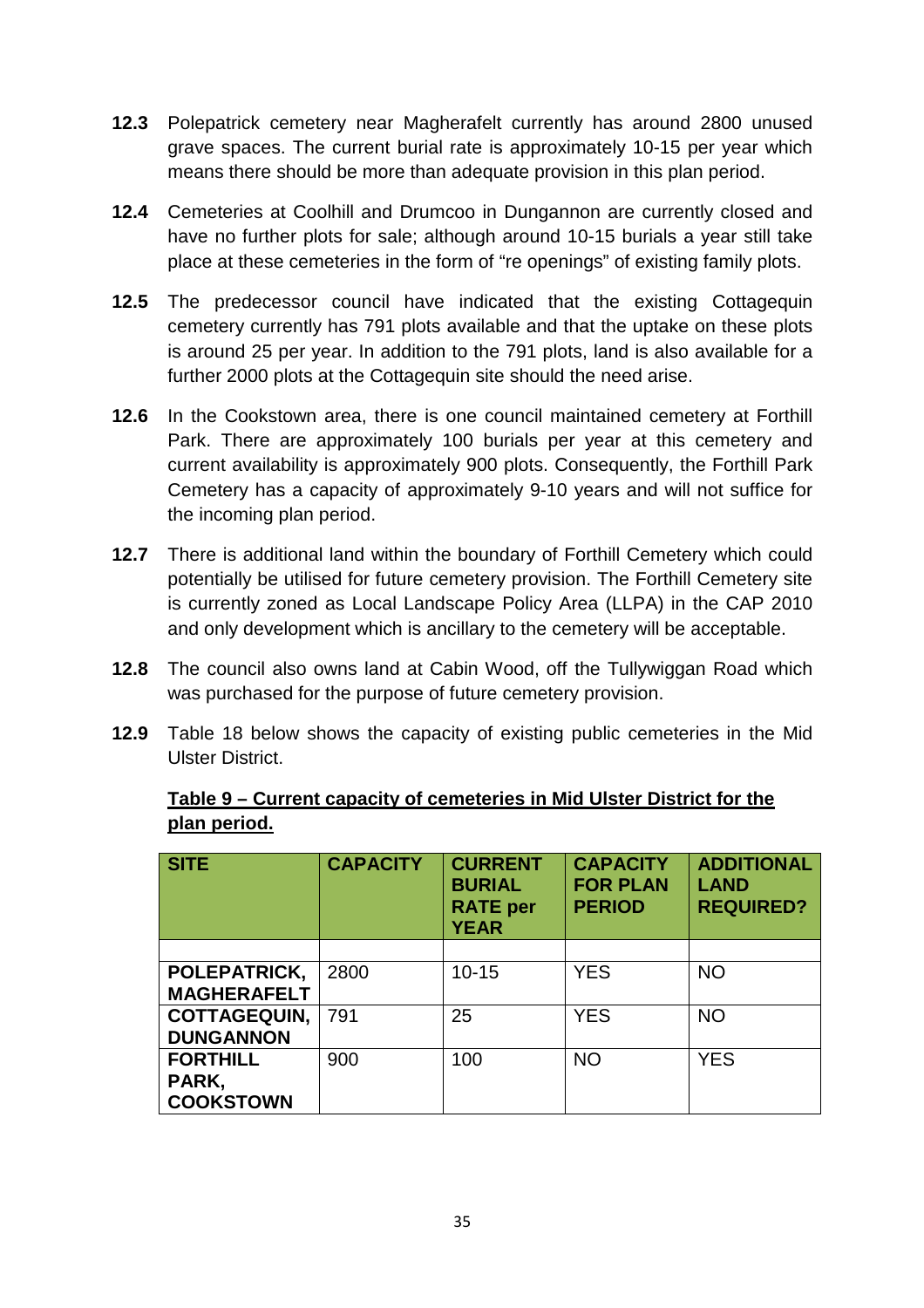- **12.10** The Council may wish to zone land in Cookstown to allow for the required provision of additional space needed for future cemetery provision. Alternatively, the council may decide not to zone land but to allow any application for such development to be assessed on its own merits against existing planning practices. Currently, policy LLPA 2 of the CAP 2010 would allow for existing land within the cemetery site to be used for additional grave provision.
- **12.11** When planning for new cemetery provision it is important to consider the impact such development will have on the groundwater supply at the site in question. Cemetery development can lead to groundwater becoming contaminated and this is particularly important if there is a groundwater or surface water fed drinking water source in the locality.
- **12.12** Proposals to zone land for future cemetery development should be considered in liaison with NIEA Water Management Unit. In considering such proposals consideration should be given to the following documents;
	- Planning Guidance Note: Cemeteries. A Guidance Note for Planning Officers and Applicants Seeking Planning Permission for New Cemeteries and Extensions to Existing Cemeteries;
	- Pollution Prevention Guidelines (PPG's), namely PPG 1, 4 & 5:
	- Cemeteries, Burials and the Water Environment, A Guidance Note.

# **13.0 Conclusions**

- **13.1** This paper has provided an overview of utility provision within Mid Ulster and has looked the existing provision and spare capacity of public utilities over the plan period until 2030. Utility provision in the Local Development Plan must take account of the regional planning framework set out by the Regional Development Strategy 2035 and the draft SPPS to assist judgements on the allocation of housing growth and to ensure that sufficient land is allocated to meet the anticipated needs of the community. The provision of public utilities within the plan area is primarily the responsibility of a number of government Departments and statutory bodies as well as the District Councils, however the private sector is playing an increasingly important role. In terms of the role of the LDP it is therefore important to recognise that external providers have their own long term strategies and investment plans subject to budget constraint.
- **13.2** The LDP will not designate or zone specific sites for public utilities. However in accordance with regional and operational planning policy it will seek to locate new developments which maximise the efficient use of existing utility infrastructure whilst keeping the environmental impact to a minimum.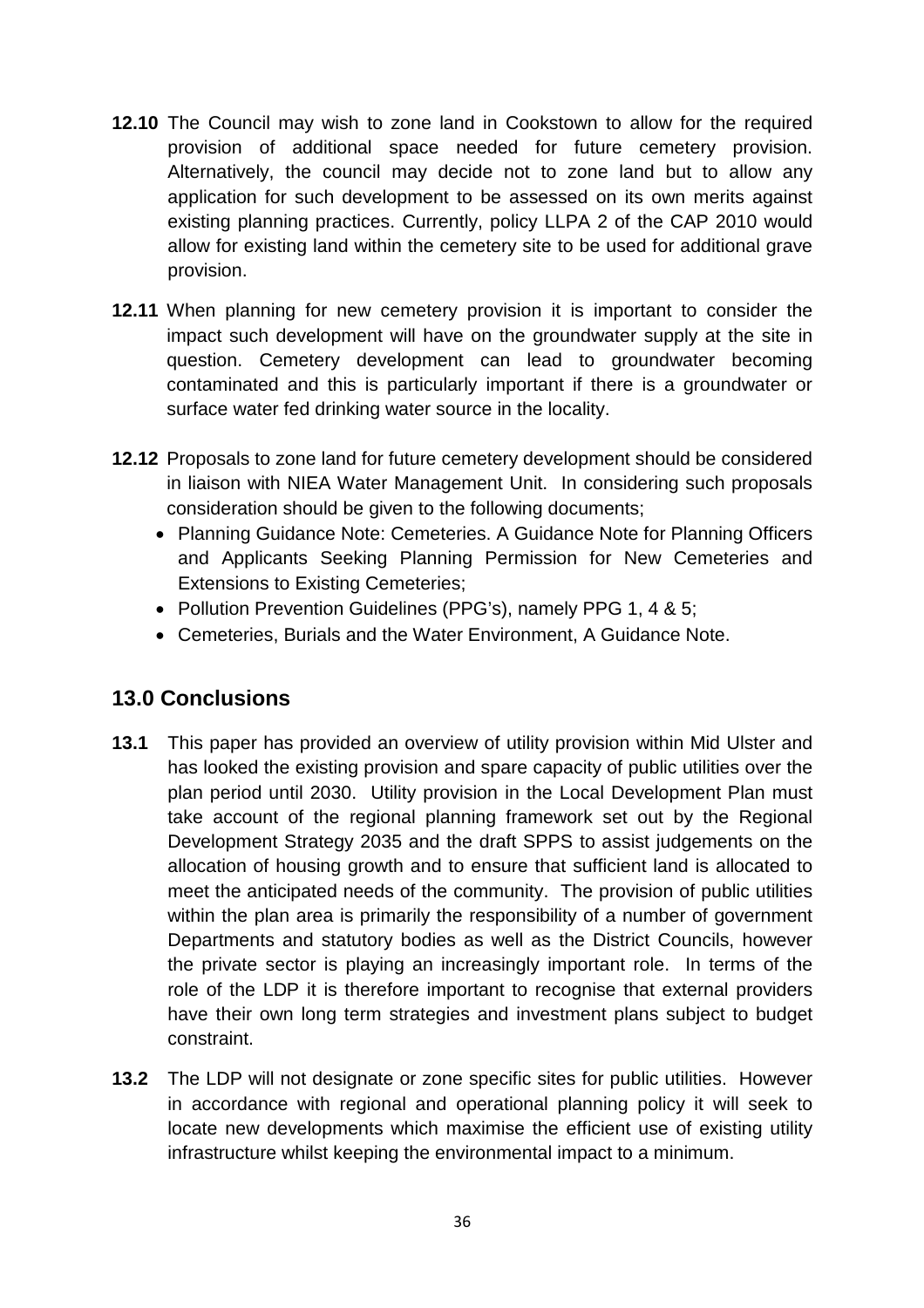- **13.3** Where proposals to develop new or replace existing public utilities are known, these should be identified in the Plan. Where provision of an existing public utilities is limited and there are no known plans to upgrade during the plan period, development may be constrained as a result of this. As explained at the outset of this paper no information has been received from NI WATER in relation to the capacity of existing Waste Water Treatment Works (WWTW's) in the various settlements across the district.
- **13.4** Thus the key elements of any strategy relating to the following themes are identified as follows:

## **Telecommunications**

 Develop an approach which promotes the development of telecommunications infrastructure whilst also paying close attention to the impact such development will have. This may mean for example, that certain areas are designated at local policies plan stage as areas where no telecommunications development will be permitted in order to protect sensitive landscapes, provided there is not a recognised 'Not Spot' at that location i.e. no telecommunication coverage at all. Any such policy changes would be brought through the introduction of Countryside Policy Areas.

#### **Recycling and Waste Management**

 Facilitate the implementation of the Waste Management Plan when formulating Plan Strategy and Local Policies Plan.

#### **Flood Risk, Drainage and Water Supply**

- Ensure that development land is zoned in areas where the "headroom capacity" of existing Waste Water Treatment Works is such that development can be supported by sewerage infrastructure.
- Avoid zoning land for habitable development in or close to existing WWTS's.
- Local development plans should be compatible with and compliment the Flood Risk Management Plans which will be published by DARD at the end of 2015.
- Avoid zoning land for habitable development which has been identified as being at risk of flooding, either on the Strategic / Hazard / Climate Change Flood Maps.
- Formulate planning policy which makes drainage a key element of design and which promotes the use of SuDS.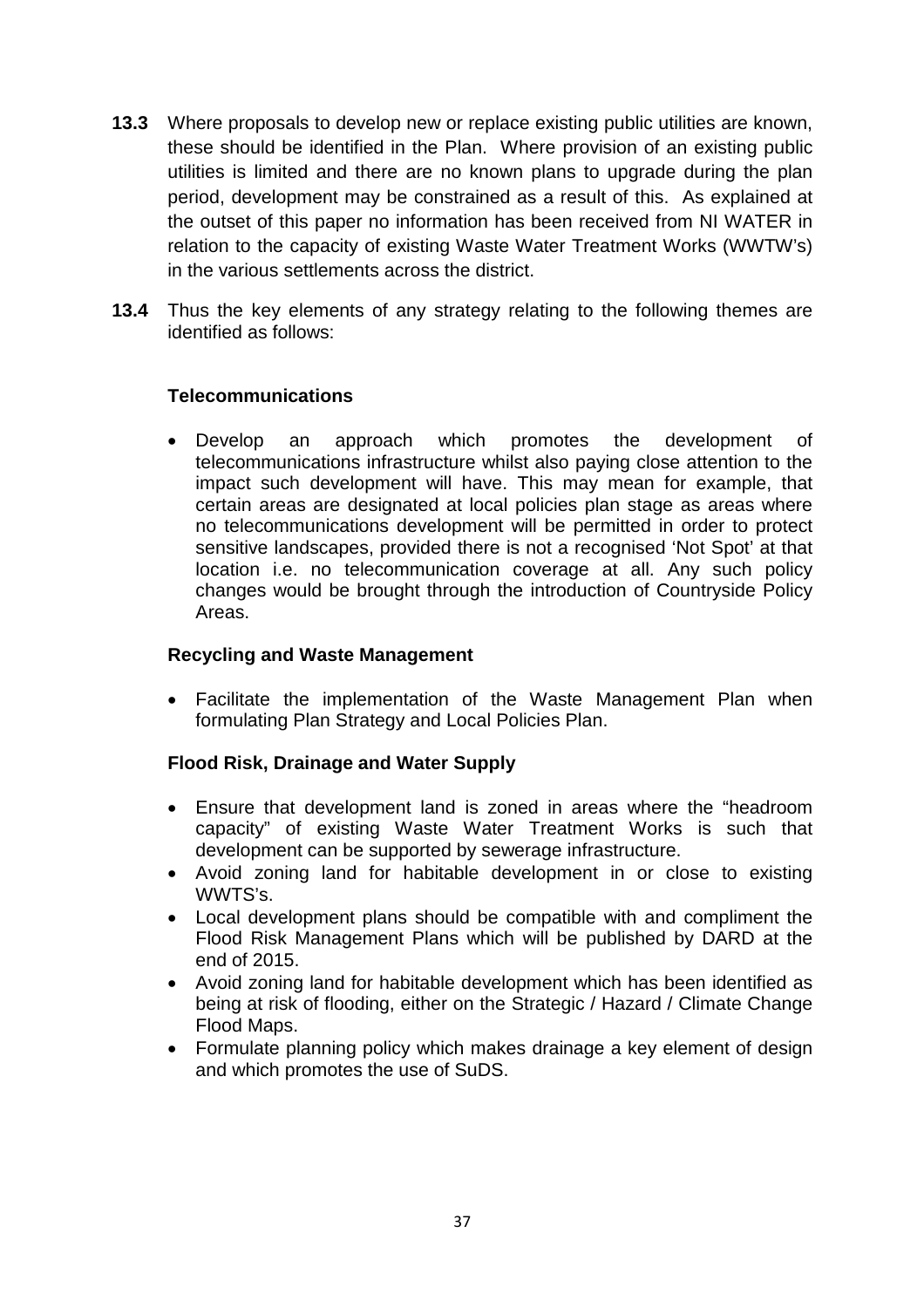## **Energy Supply and Renewables**

- Adopt a policy position that recognises the value of wind energy development but provides policy which gives greater weight to environmentally sensitive areas and greater protection to neighbouring amenity. Any such policy changes would be brought through the introduction of Countryside Policy Areas.
- In relation to biomass development, adoption of current planning policy would ensure continued support for such development while ensuring potential impacts are minimised.
- Develop a policy for achieving gains, where possible, for local settlements affected by proposals for commercial energy production.
- **14.6** The information in this paper will be updated upon receipt of the required information from NI Water.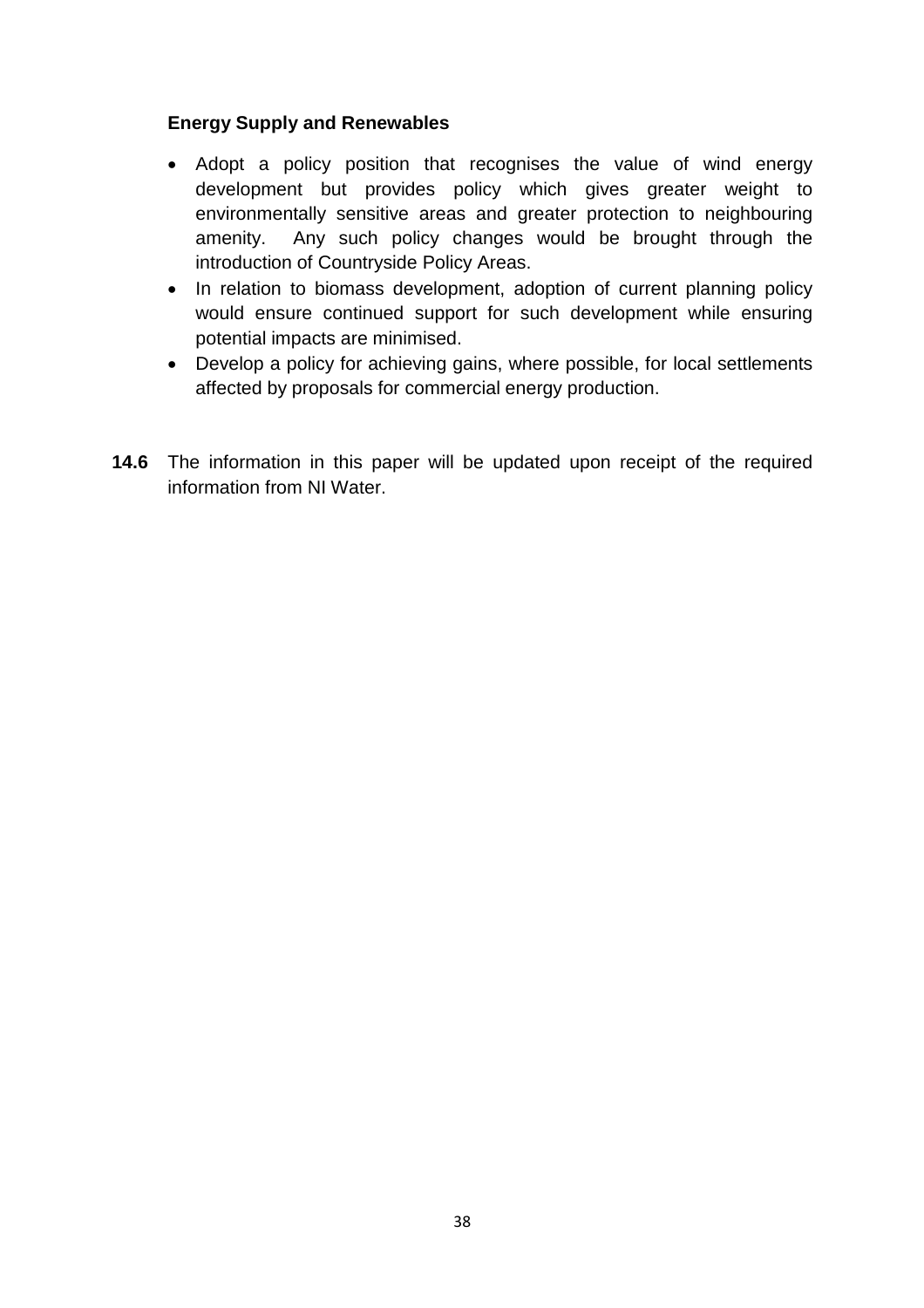# **APPENDICES**

# **Appendix 1**

# Heat Map showing capacity of the 11KV network across Northern Ireland

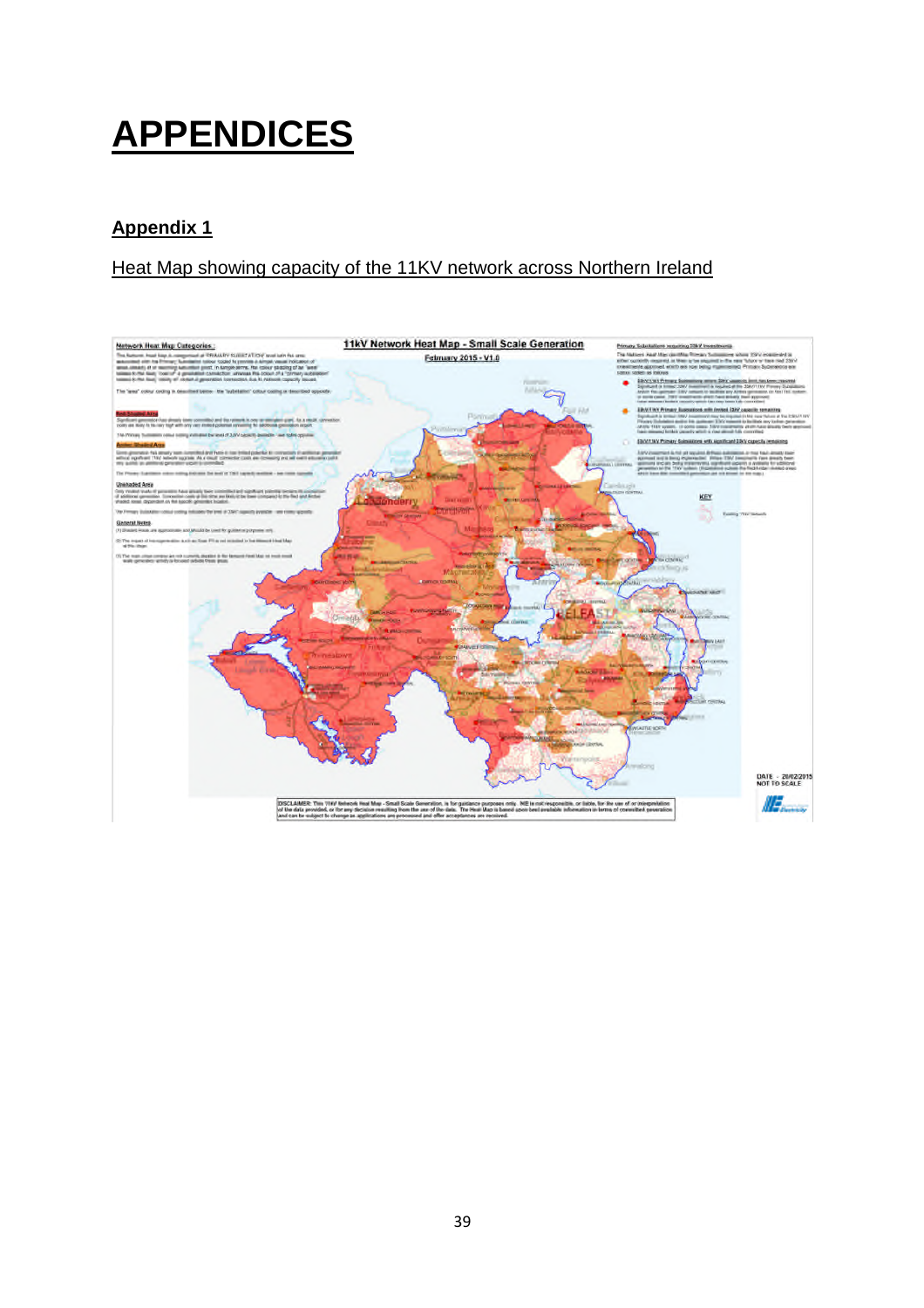# **Appendix 2**

Existing WWTW capacity in Magherafelt District

| <b>SETTLEMENT</b>    | WWTW STATUS (as per MAP 2015)                            |
|----------------------|----------------------------------------------------------|
| <b>BALLYMAGUIGAN</b> | WWTW in place but no further capacity during plan period |
| <b>BALLYNESE</b>     | No WWTW available                                        |
| <b>BELLAGHY</b>      | WWTW available to allow for proposed development in plan |
|                      | period                                                   |
| <b>CASTLEDAWSON</b>  | WWTW available to allow for proposed development in plan |
|                      | period                                                   |
| <b>CLADY</b>         | WWTW available to allow for proposed development in plan |
|                      | period                                                   |
| <b>CREAGH</b>        | WWTW available to allow for proposed development in plan |
|                      | period                                                   |
| <b>CULNADY</b>       | WWTW available to allow for proposed development in plan |
|                      | period                                                   |
| <b>CURRAN</b>        | WWTW update scheduled 2011-2013                          |
| <b>DESERTMARTIN</b>  | WWTW in place but no further capacity during plan period |
| <b>DRAPERSTOWN</b>   | WWTW available to allow for proposed development in plan |
|                      | period                                                   |
| <b>GLEN</b>          | WWTW available to allow for proposed development in plan |
|                      | period                                                   |
| <b>GLENONE</b>       | WWTW available to allow for proposed development in plan |
|                      | period                                                   |
| <b>GRACEFILED</b>    | No WWTW available                                        |
| <b>GULLADUFF</b>     | WWTW update scheduled 2011-2013                          |
| <b>INISHRUSH</b>     | WWTW available to allow for proposed development in plan |
|                      | period                                                   |
| <b>KILROSS</b>       | WWTW available to allow for proposed development in plan |
|                      | period                                                   |
| <b>KNOCKLOUGHRIM</b> | WWTW in place but no further capacity during plan period |
| <b>LONGFIELD</b>     | WWTW upgrade scheduled March 2012                        |
| <b>MAGHERA</b>       | WWTW available to allow for proposed development in plan |
|                      | period                                                   |
| <b>MAGHERAFELT</b>   | WWTW available to allow for proposed development in plan |
|                      | period                                                   |
| <b>MONEYNEANY</b>    | WWTW available to allow for proposed development in plan |
|                      | period                                                   |
| <b>STRAW</b>         | WWTW available to allow for proposed development in plan |
|                      | period                                                   |
| <b>SWATRAGH</b>      | WWTW update scheduled 2011-2013                          |
| <b>TAMLAGHT</b>      | WWTW available to allow for proposed development in plan |
|                      | period                                                   |
| <b>TOBERMORE</b>     | WWTW available to allow for proposed development in plan |
|                      | period                                                   |
| THE WOODS            | WWTW in place but no further capacity during plan period |
| <b>UPPERLANDS</b>    | WWTW available to allow for proposed development in plan |
|                      | period                                                   |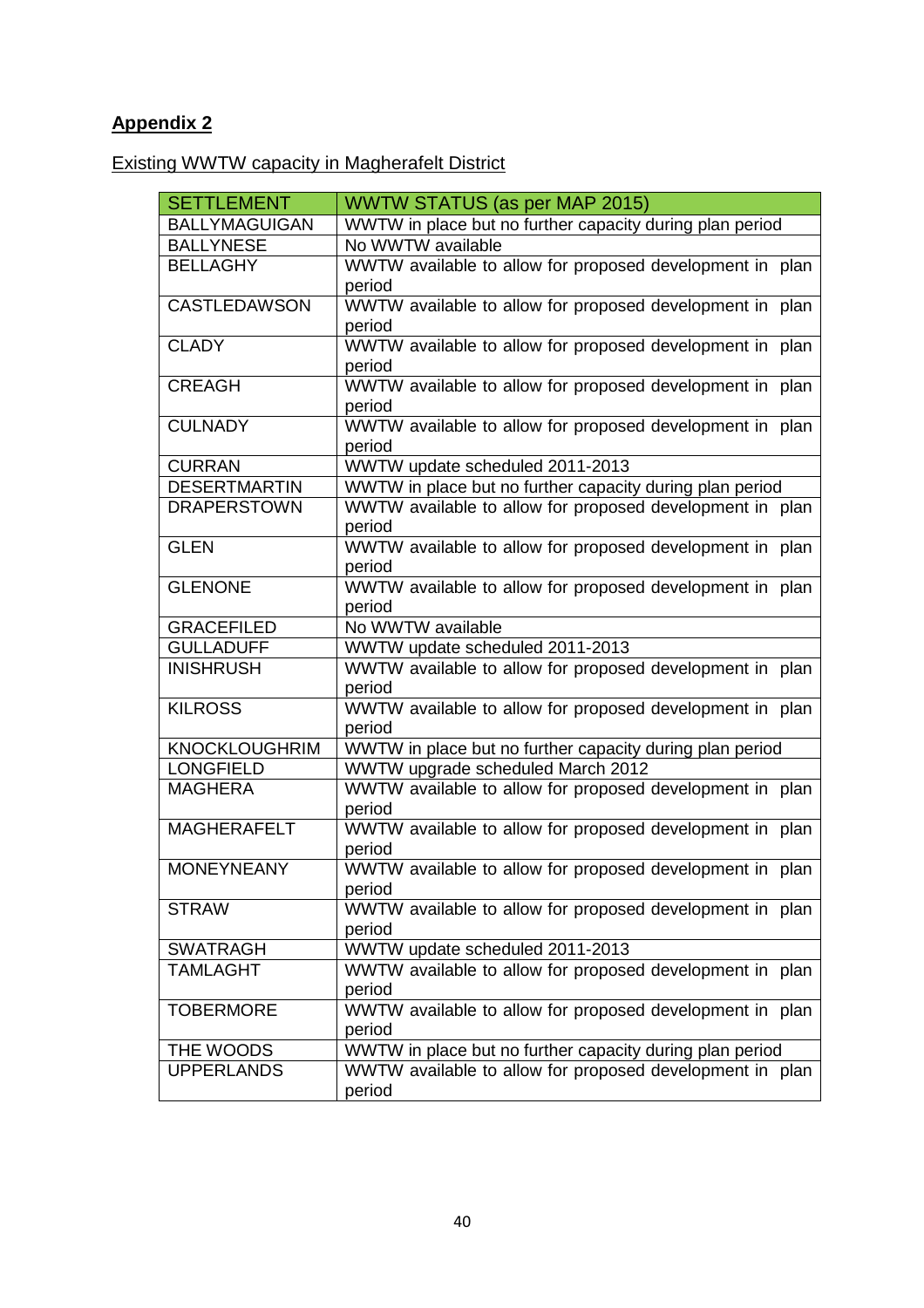# **Appendix 3**

Table (a) – Summary of areas in settlements within the historic Cookstown District Borough which have a 1% chance of flooding in any given calendar year.

| <b>SETTLEMENTS IN COOKSTOWN</b> | <b>AREA OF FLOOD RISK</b>                                                                                                                                                                                                                                                                                                                                                                                                                                                                                                                                                         |  |  |  |
|---------------------------------|-----------------------------------------------------------------------------------------------------------------------------------------------------------------------------------------------------------------------------------------------------------------------------------------------------------------------------------------------------------------------------------------------------------------------------------------------------------------------------------------------------------------------------------------------------------------------------------|--|--|--|
| <b>DISTRICT</b>                 |                                                                                                                                                                                                                                                                                                                                                                                                                                                                                                                                                                                   |  |  |  |
| <b>DISTRICT TOWN</b>            |                                                                                                                                                                                                                                                                                                                                                                                                                                                                                                                                                                                   |  |  |  |
| Cookstown                       | a) Land at the north of the settlement,<br>roughly running eastwards from<br>southern end of area of scrub<br>opposite Lisccole, across Lissan<br>Road to junction of Coolreaghs Road<br>and Claggan Lane<br>b) Land at south of settlement to the<br>east of Chapel Street, south of<br>Fountain Road and to the West of<br>Loran Way.<br>c) Land at south of settlement, to the<br>south of Holy Trinity School,<br>immediately west of Chapel Street<br>and East of Rathbeg.<br>d) Land along the bank of the<br>Ballinderry River to the south and<br>west of the settlement. |  |  |  |
| <b>OTHER SETTLEMENTS</b>        |                                                                                                                                                                                                                                                                                                                                                                                                                                                                                                                                                                                   |  |  |  |
| Ardboe                          | None                                                                                                                                                                                                                                                                                                                                                                                                                                                                                                                                                                              |  |  |  |
| Ardtrea                         | None                                                                                                                                                                                                                                                                                                                                                                                                                                                                                                                                                                              |  |  |  |
|                                 | To at the north of the settlement on north                                                                                                                                                                                                                                                                                                                                                                                                                                                                                                                                        |  |  |  |
| <b>Ballinderry</b>              | and south banks of the Ballinderry River                                                                                                                                                                                                                                                                                                                                                                                                                                                                                                                                          |  |  |  |
| <b>Ballylifford</b>             | None                                                                                                                                                                                                                                                                                                                                                                                                                                                                                                                                                                              |  |  |  |
| Ballyronan                      | Land immediately south of the Marina, and<br>east of the junction of Ballyneill Road and<br>Shore Road. Extending southwards along<br>banks of existing watercourse                                                                                                                                                                                                                                                                                                                                                                                                               |  |  |  |
| Churchtown                      | None                                                                                                                                                                                                                                                                                                                                                                                                                                                                                                                                                                              |  |  |  |
| Coagh                           | Land on both banks of the Ballinderry River,<br>running northwards along western edge of<br>settlement adjacent to Urbal Road.                                                                                                                                                                                                                                                                                                                                                                                                                                                    |  |  |  |
| <b>Desertcreat</b>              | Land on the eastern bank of the Killymoon<br>river to the north and west of the settlement.                                                                                                                                                                                                                                                                                                                                                                                                                                                                                       |  |  |  |
| Donaghey                        | None                                                                                                                                                                                                                                                                                                                                                                                                                                                                                                                                                                              |  |  |  |
| Drapersfield                    | Land on banks of the Ballinderry River to the<br>south of the settlement including football /<br>rugby pitch and existing factory.                                                                                                                                                                                                                                                                                                                                                                                                                                                |  |  |  |
| Drumullan                       | a) Within settlement – land to north west<br>of junction of Moneyhaw Road and<br>Littlebridge Road.<br>b) Significant flood plains immediately<br>outside settlement limits to south<br>east, north west and north east.                                                                                                                                                                                                                                                                                                                                                          |  |  |  |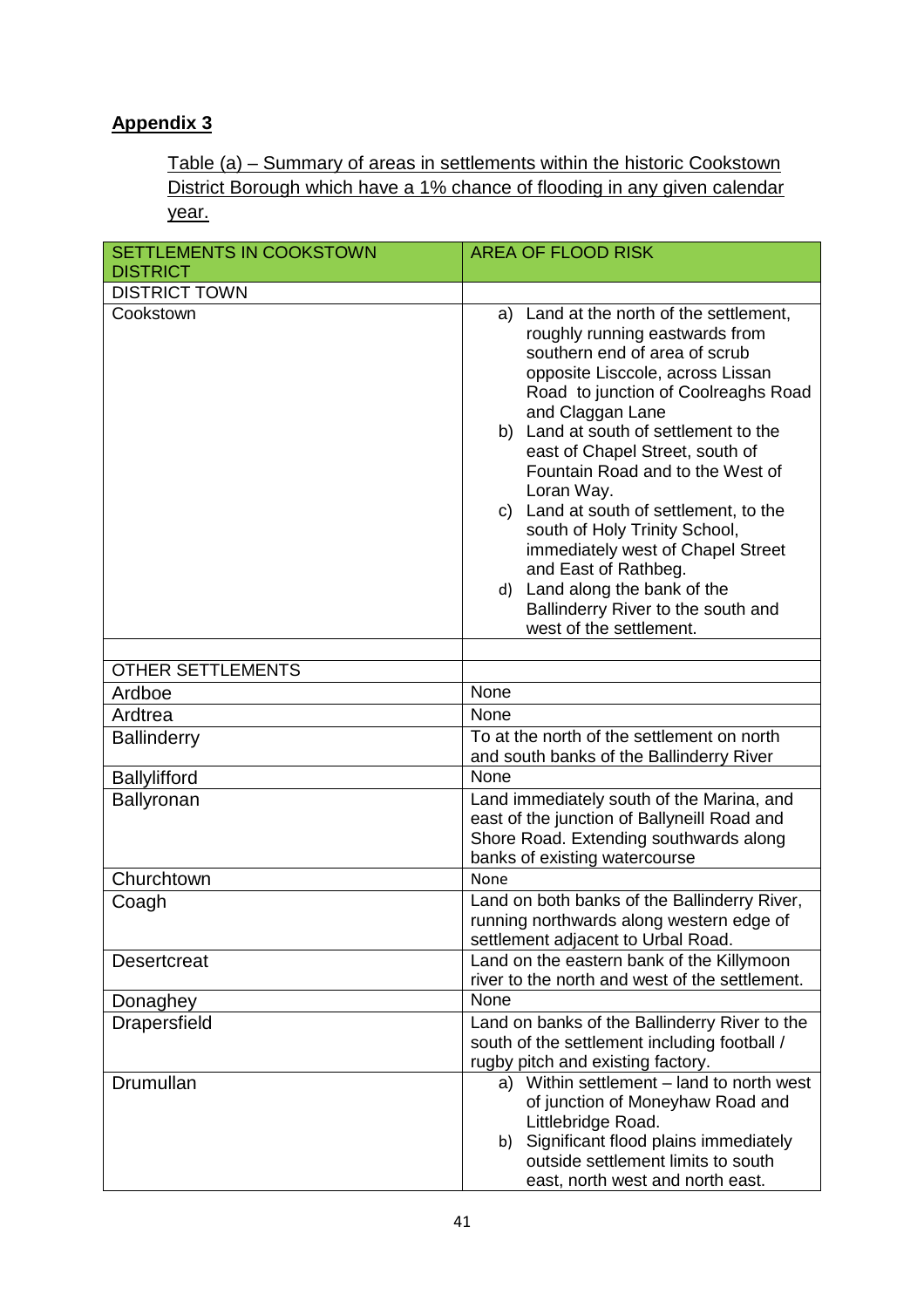| Dunnamore  | Land on banks of Ballinderry River at                                            |
|------------|----------------------------------------------------------------------------------|
|            | western end of the settlement                                                    |
| Dunman     | Land along bank of Lissan Water, in the                                          |
|            | grounds of existing Dale Farm factory and                                        |
|            | land on eastern banks of Lissan Water                                            |
|            | adjacent to Lismoney Road.                                                       |
| Gortaclady | Minor flood risk on northern bank of the                                         |
|            | existing watercourse to the north of the                                         |
|            | settlement.                                                                      |
| Grange     | None                                                                             |
| Kileenan   | Minor flood risk on banks of existing                                            |
|            | watercourse to north of settlement                                               |
| Moneymore  | a) Lands at Turnaface Road on banks of<br>Ballymully River, adjacent to Millrace |
|            | housing development                                                              |
|            | b) Lands at Turnaface Road and                                                   |
|            | Ministers Walk on banks of Ballymully                                            |
|            | River, currently an area of open                                                 |
|            | space                                                                            |
|            | c) Land on eastern bank of small                                                 |
|            | watercourse, immediately east of                                                 |
|            | existing care home at Cookstown                                                  |
|            | Road                                                                             |
|            | d) Land at southern end of settlement,                                           |
|            | to the north of Ballymully River.                                                |
|            | Adjacent to Riverbrook housing                                                   |
|            | development and consisting of open                                               |
|            | space and recreational facilities.                                               |
|            | e) Land to north east of junction of                                             |
|            | Market Street and Circular Road                                                  |
|            | Land to rear of existing houses on<br>f)                                         |
|            | western side of Circular Road and                                                |
|            | extending between Conyngham                                                      |
|            | street and Hammond Street                                                        |
|            | Land to south of Hammond Street,<br>g)                                           |
|            | adjacent to existing laneway which                                               |
|            | serves WWTW.<br>h) Land immediately south of settlement                          |
|            | limit on southern boundary of                                                    |
|            | <b>Ballymully River at Springvale</b>                                            |
|            | housing development and Elm Park                                                 |
|            | housing development. Land at Elm                                                 |
|            | Park extending northwards to                                                     |
|            | Cookstown Road is currently                                                      |
|            | protected by flood defence.                                                      |
|            | Large swathes of land immediately<br>i)                                          |
|            | south of the settlement limit along                                              |
|            | <b>Ballymully River.</b>                                                         |
| Moortown   | None                                                                             |
|            |                                                                                  |
| Orritor    | Minor flood risk at the north east boundary of                                   |
|            | the settlement                                                                   |
| Pomeroy    | Minor flood risk at the north of the settlement                                  |
|            | on Loughbracken Road<br>None                                                     |
| Sandholes  |                                                                                  |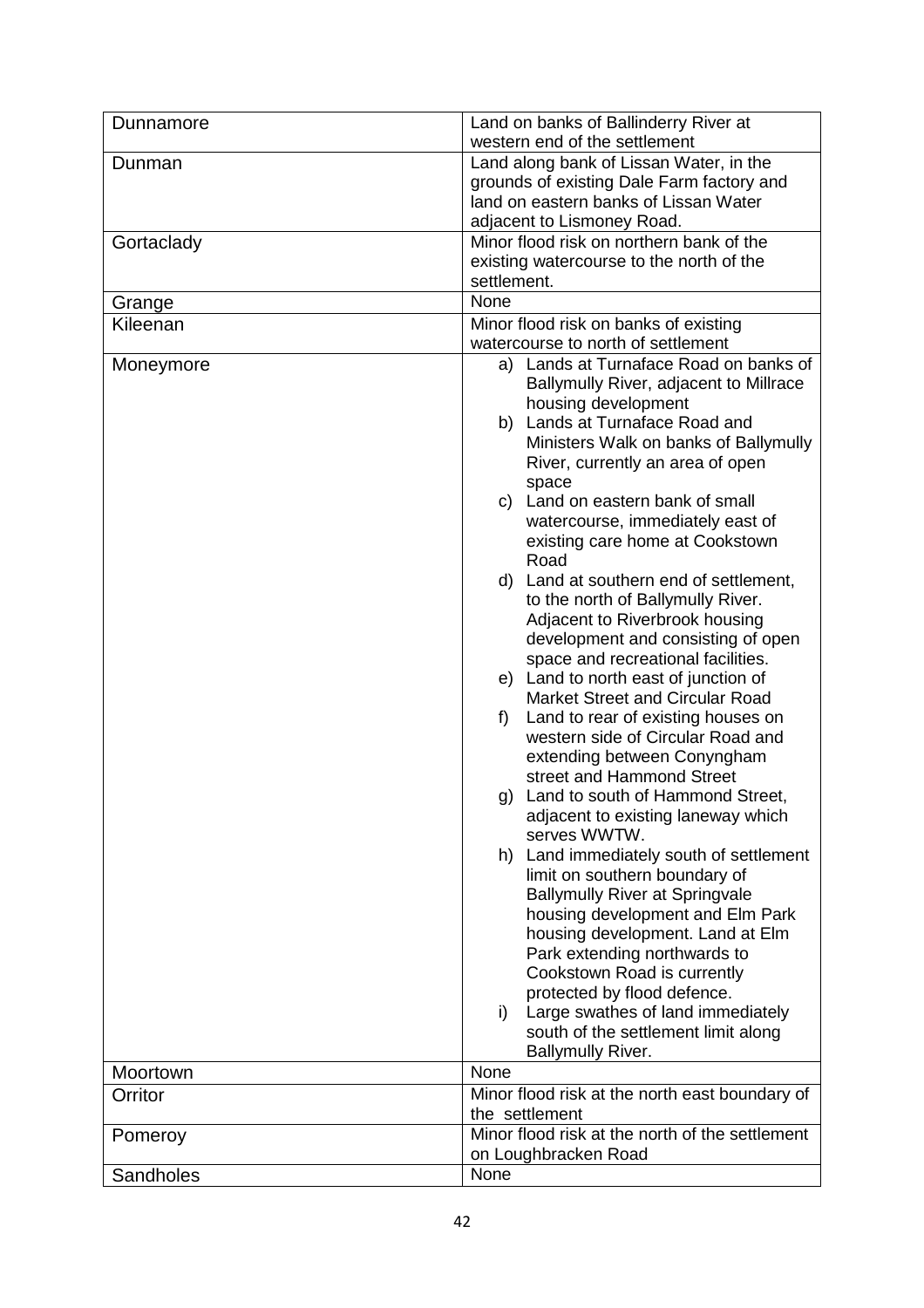| Stewartstown | None                                                                                                                                                                  |
|--------------|-----------------------------------------------------------------------------------------------------------------------------------------------------------------------|
| The Loup     | None                                                                                                                                                                  |
| The Rock     | Lands along the existing watercourse at the<br>north of the Settlement, immediately north of<br>Sacred Heart RC Church and to the west of<br><b>Tullydonnell Road</b> |
| Tullyhogue   | None                                                                                                                                                                  |

Table (b) – Summary of areas in settlements within the historic Magherafelt District Borough which have a 1% chance of flooding in any given calendar year.

| <b>SETTLEMENTS IN</b>       | <b>AREA OF FLOOD RISK</b>                                                                                                                                                                                                |
|-----------------------------|--------------------------------------------------------------------------------------------------------------------------------------------------------------------------------------------------------------------------|
| <b>MAGHERAFELT DISTRICT</b> |                                                                                                                                                                                                                          |
| <b>DISTRICT TOWN</b>        |                                                                                                                                                                                                                          |
| Magherafelt                 | a) Land at the north of the settlement at Station<br>Road industrial site.                                                                                                                                               |
|                             | b) Land immediately outside the settlement limit<br>to the east of Station Road industrial site.                                                                                                                         |
|                             | c) Land at the north of the settlement at the<br>Brambles housing development and at                                                                                                                                     |
|                             | Deramore Park housing development.                                                                                                                                                                                       |
|                             | d) Land at north east of the settlement at site of<br>Sperrin Integrated College.                                                                                                                                        |
|                             | e) Land at the east of the settlement,<br>immediately east of the Sandy Grove housing<br>development adjacent to the existing<br>watercourse.                                                                            |
|                             | Land at south east of settlement adjacent to<br>$f$ )<br>watercourse imeidately east of existing<br>industrial site (Acheson Glover)                                                                                     |
|                             | g) Land at south of settlement on both sides of<br>Ballyronan Road between the council offices<br>and Meadowbank playing fields. Also<br>extending to existing husing development at<br>Meadowbank Drive and Hazelbrook. |
|                             | h) Land at Princess Drive, Greenvale Leisre<br>Centre and Magherafelt High School                                                                                                                                        |
|                             | Land immediately west of Meadowank<br>i)<br>Shopping Centre extending along Westland<br>Road and Glenbank Park to Rained Street                                                                                          |
|                             | Land at Rainey Endowed School and<br>$j$ )<br>associated playing fields                                                                                                                                                  |
|                             |                                                                                                                                                                                                                          |
| <b>OTHER SETTLEMENTS</b>    |                                                                                                                                                                                                                          |
| Ballymaguigan               | None                                                                                                                                                                                                                     |
| Ballynease                  | Minor flood risk at north western edge of settlement                                                                                                                                                                     |
| Bellaghy                    | Minor area of flood risk running north- south through<br>settlement, adjacent to watercourse                                                                                                                             |
| Castledawson                | Flood risk on both banks of Moyola River which runs                                                                                                                                                                      |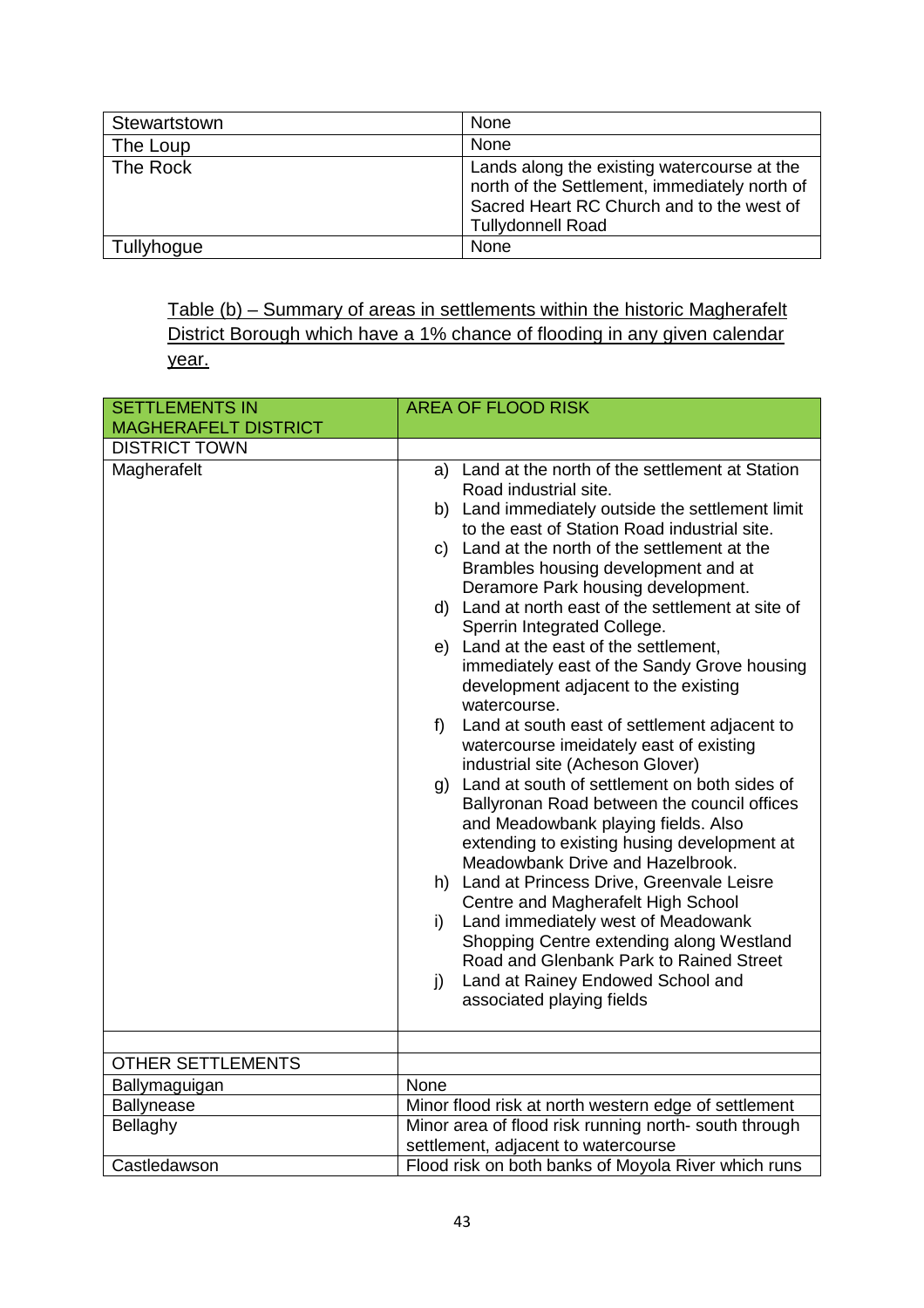|                        | southward through the settlement.                                                                        |
|------------------------|----------------------------------------------------------------------------------------------------------|
|                        |                                                                                                          |
|                        | Significant areas of flood risk immediately outside the<br>settlement limit at south east and north west |
| Clady                  | Minor flood risk at watercourse on northern boundary                                                     |
|                        | of settlement.                                                                                           |
| Creagh                 | Area of flood risk in south west of settlement limit.                                                    |
|                        |                                                                                                          |
|                        | Large flood risk area immediately south east of                                                          |
|                        | settlement limit                                                                                         |
| Culnady                | Flood risk at eastern part of settlement                                                                 |
| Curran                 | Area of flood risk in western part of settlement and                                                     |
|                        | large risk area immediately west of the settlement.                                                      |
| Desertmatin            | Minor risk at southern edge of settlement                                                                |
| Draperstown            | Minor area of risk along watercourse running through                                                     |
|                        | settlement                                                                                               |
| Glen                   | Area of flood risk along existing watercourse at<br>Ballyknock road, south of St. Lurach's Gardens.      |
| Glenone                | Significant flood risk at north of settlement on south                                                   |
|                        | west banks of River Ban taking in Orchard Close /                                                        |
|                        | Orchard Way and significant area of flood risk                                                           |
|                        | immediately east of the settlement limit on western                                                      |
|                        | banks of the River Bann.                                                                                 |
| Gracefield             | None                                                                                                     |
| Gulladuff<br>Inishrush | None<br>Minor area of flood risk to east of settlement.                                                  |
| <b>Kilross</b>         | None                                                                                                     |
| Knockloughrim          | None                                                                                                     |
| Longfield              | Minor flood risk at watercourse to south of settlement                                                   |
|                        | limit                                                                                                    |
| Maghera                | a) Land in use as business park at Station Road                                                          |
|                        | b) Land at east of settlement at Mullagh Park /                                                          |
|                        | Lane                                                                                                     |
|                        | Area to south of settlement limt at junction<br>C)<br>between tobermore road and Glenshane               |
|                        | Road, consisting of area of existing industry                                                            |
|                        | and area of open space.                                                                                  |
|                        | d) Area to west of settlement, to the south of                                                           |
|                        | Glen Road consisting of existing industry.                                                               |
|                        | e) Area to northwest of settlement, to the south                                                         |
|                        | of junction between Tirkane Road and                                                                     |
|                        | Crawfordsburn Drive.                                                                                     |
|                        | Significant flood risk at land immediately<br>f)                                                         |
|                        | south of the settlement limit at Glenshane                                                               |
|                        | Road.                                                                                                    |
| Moneyneaney            | Minor flood risk on banks of watercourse running<br>through centre of settlement.                        |
| <b>Straw</b>           | Area to west of settlement at Whitewater Court                                                           |
| Swatragh               | Minor flood risk where watercourse crosses Main                                                          |
|                        | Street to the South of the settlement.                                                                   |
| Tamlaght               | None                                                                                                     |
| Tobermore              | Land to north of Loughhill Park housing<br>a)                                                            |
|                        | development in area of existing open space.                                                              |
|                        | Land to south west of Magherafelt Road<br>b)                                                             |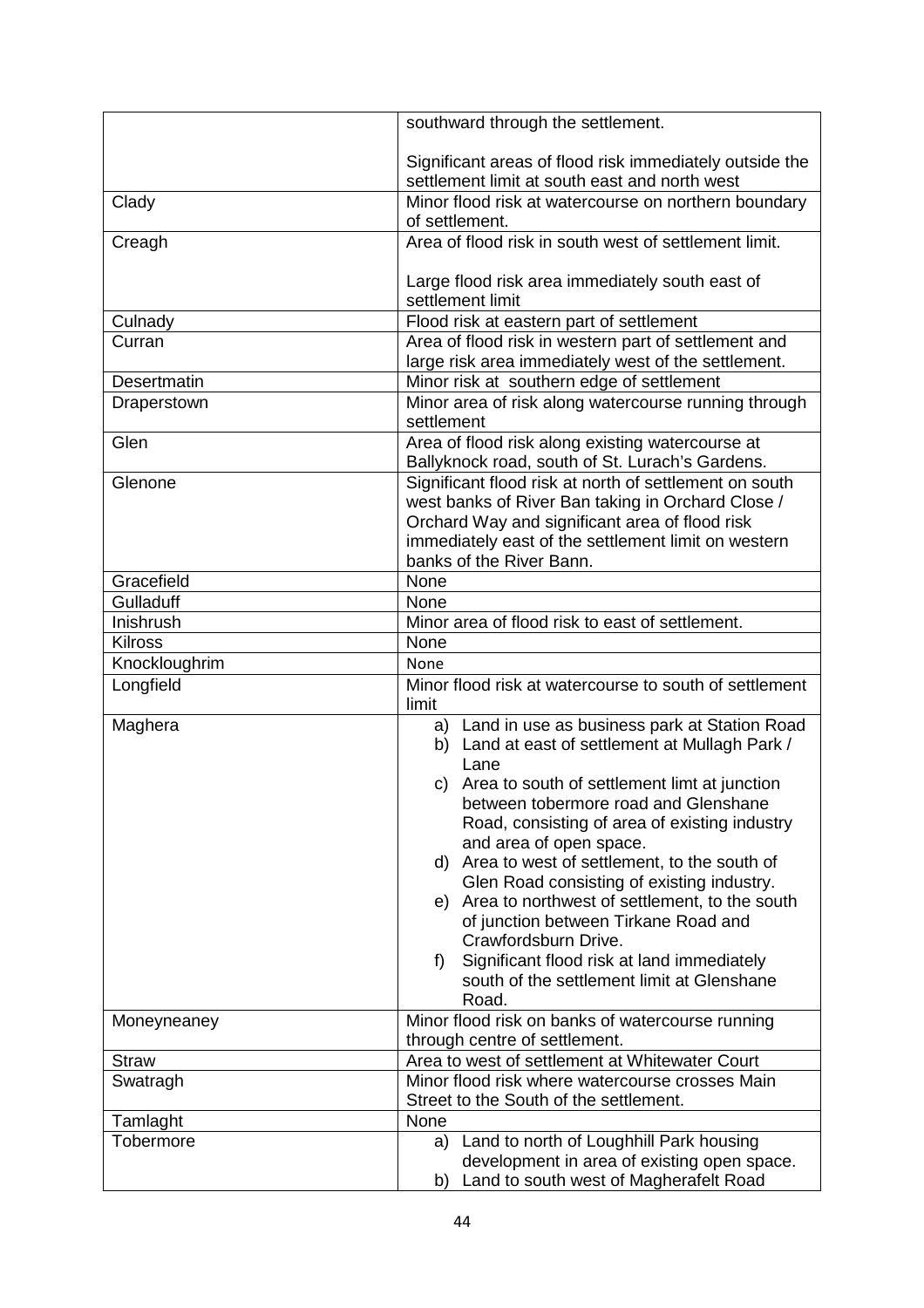|                   | zoned for housing; TE 03/02 in existing MAP<br>2015 area plan.<br>c) Land to south of settlement on Desertmartin<br>Road at Beech Hill Court<br>d) Land immediately south of the settlement limt<br>to the west of Desertmartin Road<br>e) Land running parallel to and south of Main<br>Street, to north of Hazel Grove.<br>Large area flood risk, immediately north east<br>f)<br>of settlement limit. |
|-------------------|----------------------------------------------------------------------------------------------------------------------------------------------------------------------------------------------------------------------------------------------------------------------------------------------------------------------------------------------------------------------------------------------------------|
| The Woods         | None                                                                                                                                                                                                                                                                                                                                                                                                     |
| <b>Upperlands</b> | Area of land in centre of settlement including old mill<br>buildings and retail / business units                                                                                                                                                                                                                                                                                                         |

Table (c) – Summary of areas in settlements within the historic Dungannon and South Tyrone District Borough which have a 1% chance of flooding in any given calendar year.

| <b>SETTLEMENTS IN</b><br><b>DUNGANNON</b> | <b>AREA OF FLOOD RISK</b>                                                                                                                                                                                                                                                                                                                                                                                                                                                                                                                            |
|-------------------------------------------|------------------------------------------------------------------------------------------------------------------------------------------------------------------------------------------------------------------------------------------------------------------------------------------------------------------------------------------------------------------------------------------------------------------------------------------------------------------------------------------------------------------------------------------------------|
| <b>SOUTH TYRONE</b>                       |                                                                                                                                                                                                                                                                                                                                                                                                                                                                                                                                                      |
| <b>BOROUGH</b>                            |                                                                                                                                                                                                                                                                                                                                                                                                                                                                                                                                                      |
| <b>DISTRICT TOWN</b>                      |                                                                                                                                                                                                                                                                                                                                                                                                                                                                                                                                                      |
| Dungannon                                 | a) Land at north west boundary of settlement limit to the<br>north of Foxborough housing development and including<br>some land which is zoned for phase 2 housing (DH 28 in<br>DSTAP)<br>b) Land immediately east of Dalriada Park (Quarry Lane)<br>and at the junction of Quarry Lane and Mullaghmore<br>Road<br>c) Land at Newell Road, to north west of Newell Stores and<br>south of Lisnahull Road. Currently zoned for Industry and<br>business (DI 05 in DSTAP)<br>d) Land at Dungannon Park, zoned as existing recreation<br>and open space |
| <b>OTHER SETTLEMENTS</b>                  |                                                                                                                                                                                                                                                                                                                                                                                                                                                                                                                                                      |
| Aghaginduff /Cabragh                      | Minor flood risk on eastern boundary along existing watercourse.                                                                                                                                                                                                                                                                                                                                                                                                                                                                                     |
| Annaghmore                                | Land within northern part of settlement limit and immediately<br>north of settlement limit.                                                                                                                                                                                                                                                                                                                                                                                                                                                          |
| Augher                                    | Land at north and east of settlement along banks of River<br>Blackwater.                                                                                                                                                                                                                                                                                                                                                                                                                                                                             |
| Aughnacloy                                | Land associated with Ballygawley Water to south of settlement at<br>Monaghan Road and moving northwards into settlement between<br>Moore Street and Sydney Street.                                                                                                                                                                                                                                                                                                                                                                                   |
| Ballygawley                               | Minor flood risk on eastern boundary of settlement on banks of<br>Ballygawley Water.                                                                                                                                                                                                                                                                                                                                                                                                                                                                 |
| Ballynakilly                              | None                                                                                                                                                                                                                                                                                                                                                                                                                                                                                                                                                 |
| <b>Benburb</b>                            | None                                                                                                                                                                                                                                                                                                                                                                                                                                                                                                                                                 |
| Brockagh / Mountjoy                       | Land at junction of Ballybeg Road and Mountjoy Road, running                                                                                                                                                                                                                                                                                                                                                                                                                                                                                         |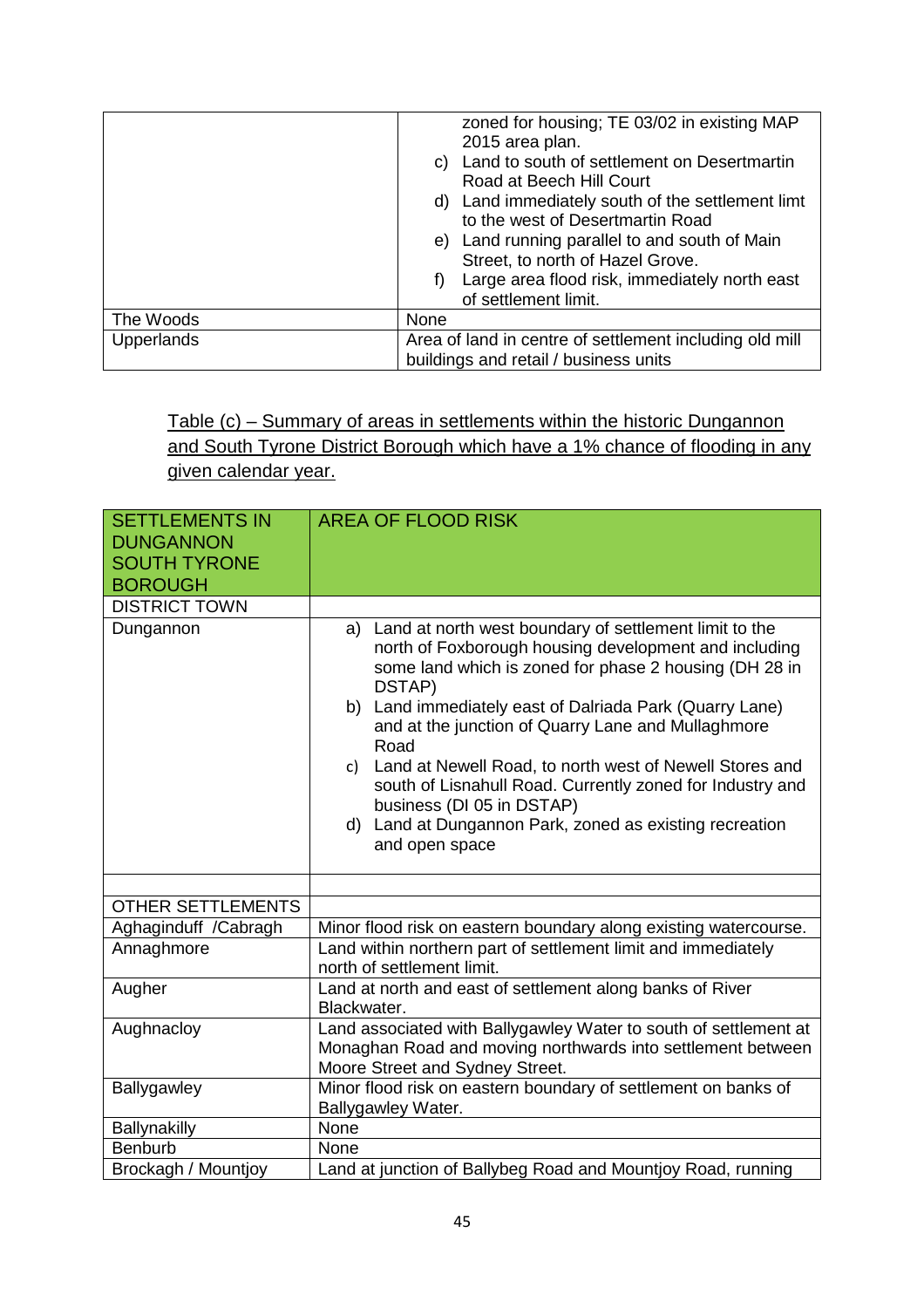|                  | south east along Duckingstool River.                                                                                                                                                                                                                                                                                                                                                                                                                                                                                                                |
|------------------|-----------------------------------------------------------------------------------------------------------------------------------------------------------------------------------------------------------------------------------------------------------------------------------------------------------------------------------------------------------------------------------------------------------------------------------------------------------------------------------------------------------------------------------------------------|
| Caledon          | None                                                                                                                                                                                                                                                                                                                                                                                                                                                                                                                                                |
| Cappagh          | None                                                                                                                                                                                                                                                                                                                                                                                                                                                                                                                                                |
| Carland          | Land to south of settlement at Carland Bridge on banks of<br>Torrent River.                                                                                                                                                                                                                                                                                                                                                                                                                                                                         |
| Carnteel         | None                                                                                                                                                                                                                                                                                                                                                                                                                                                                                                                                                |
| Castlecaulfield  | Land on both sides of Torrent River, running through south of the<br>settlement.                                                                                                                                                                                                                                                                                                                                                                                                                                                                    |
| Clogher          | a) Land at the south west of settlement, immediately west of<br>the junction of Fintona Road and Ballagh Road.<br>b) Land at the east of the settlement, between Old<br>Monaghan Road and Rosies Lane, close to and partly<br>including Richmond Drive<br>c) Lan immediately north east of Old Monaghan Road close<br>to junction with main A4 along banks of Fury River.                                                                                                                                                                           |
| Coalisland       | a) Land adjacent to the Historic Waterway running through<br>the middle of the settlement, to the north of Maplebrook<br>Way and Mourne Crescent.<br>b) Land to the south of the settlement on banks of the<br>Torrent River and including part of Regents Court housing<br>development.<br>c) Land immediately west of Stewartstown Road to the north<br>of junction with Annagher Road.<br>d) Land at the Brambles housing development<br>e) Land to east of settlement on Washing Bay Road,<br>currently zoned for housing (CH12 of DSTAP 2010). |
| Dernagh / Clonoe | To north west of the settlement including land in Clondallion<br>housing development.                                                                                                                                                                                                                                                                                                                                                                                                                                                               |
| Donaghmore       | a) At north west of settlement to the south of Backford<br>Bridge (junction of Pomery, Garvagh and Gortnagola<br>roads)<br>b) To north of settlement, land to south of Garvagh Road<br>Land to south of settlement, immediately east of<br>c)<br>Castlecaulfied road.                                                                                                                                                                                                                                                                               |
| Dyan             | Small areas of land on banks of existing watercourse to south of<br>settlement.                                                                                                                                                                                                                                                                                                                                                                                                                                                                     |
| Edendork         | None                                                                                                                                                                                                                                                                                                                                                                                                                                                                                                                                                |
| Eglish           | To south of settlement, adjacent to junction of Stiloga<br>a)<br>Road, to south of St Patricks RC Church<br>b) Opposite the junction of Kilyliss Road, between Eglish<br>Road and Beechville Heights<br>At north of settlement, adjecant to Eglish Road opposite<br>C)<br>existing business premises.                                                                                                                                                                                                                                               |
| Fivemiletown     | None                                                                                                                                                                                                                                                                                                                                                                                                                                                                                                                                                |
| Galbally         | None                                                                                                                                                                                                                                                                                                                                                                                                                                                                                                                                                |
| Granville        | Small area of land to south and west of the settlement opposite<br>existing business park.                                                                                                                                                                                                                                                                                                                                                                                                                                                          |
| Killeen          | None                                                                                                                                                                                                                                                                                                                                                                                                                                                                                                                                                |
| Killyman         | Small area of land to west of the settlement on banks of existing<br>watercourse.                                                                                                                                                                                                                                                                                                                                                                                                                                                                   |
| Moy              | a) Area of land at the south of the settlement adjacent to<br>Benburb Road, close to and including existing area of<br>recreation and open space.<br>b) Land at eastern edge of settlement immediately north                                                                                                                                                                                                                                                                                                                                        |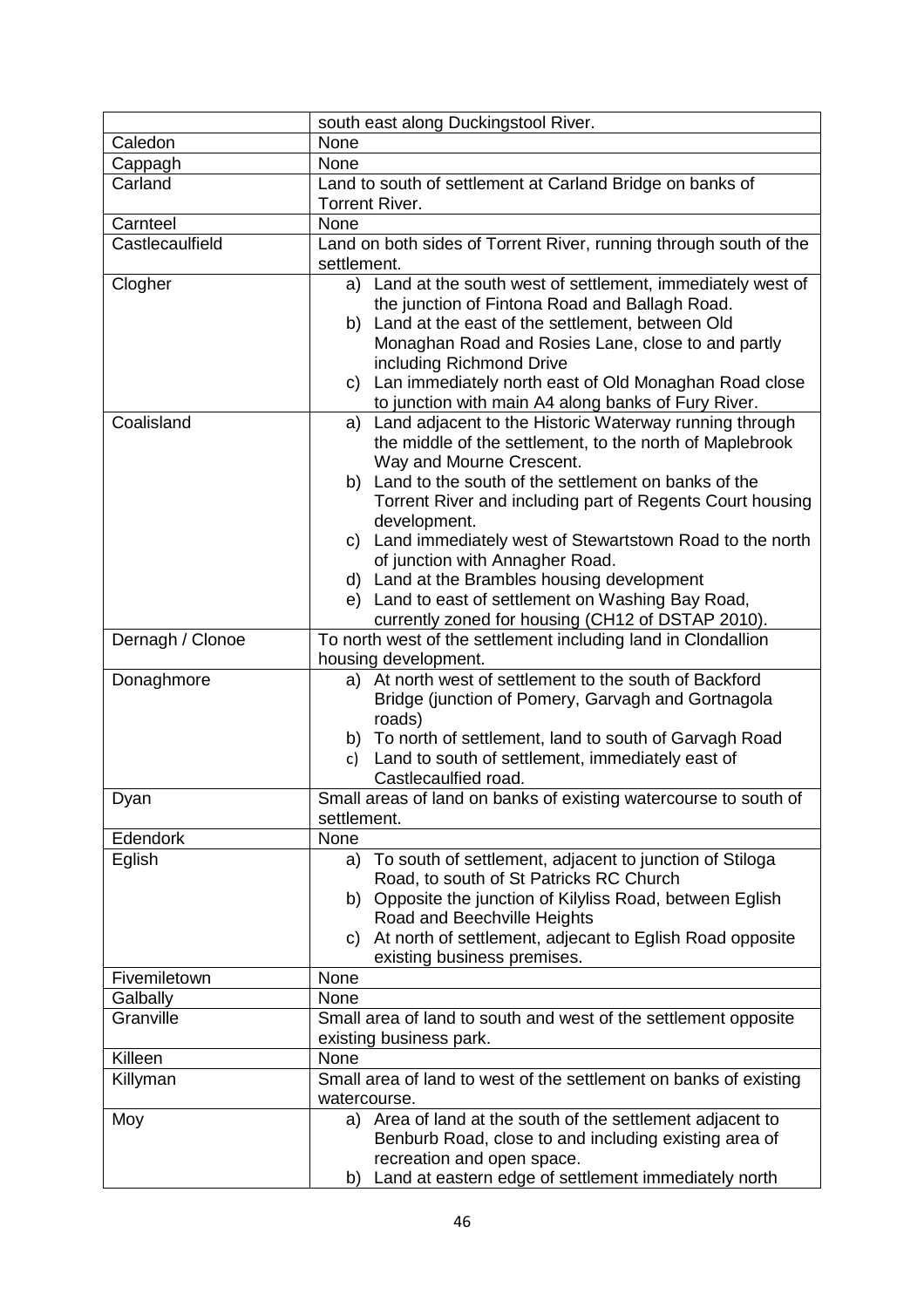|                 | east of Charlemont Street                                                      |
|-----------------|--------------------------------------------------------------------------------|
| <b>Newmills</b> | Area in middle of settlement along the banks of the Torrent River              |
| Tamnamore       | Area to south and east of settlement, immediately south east of<br>M1 motorway |
| The Bush        | None                                                                           |
| Tullyallen      | None                                                                           |